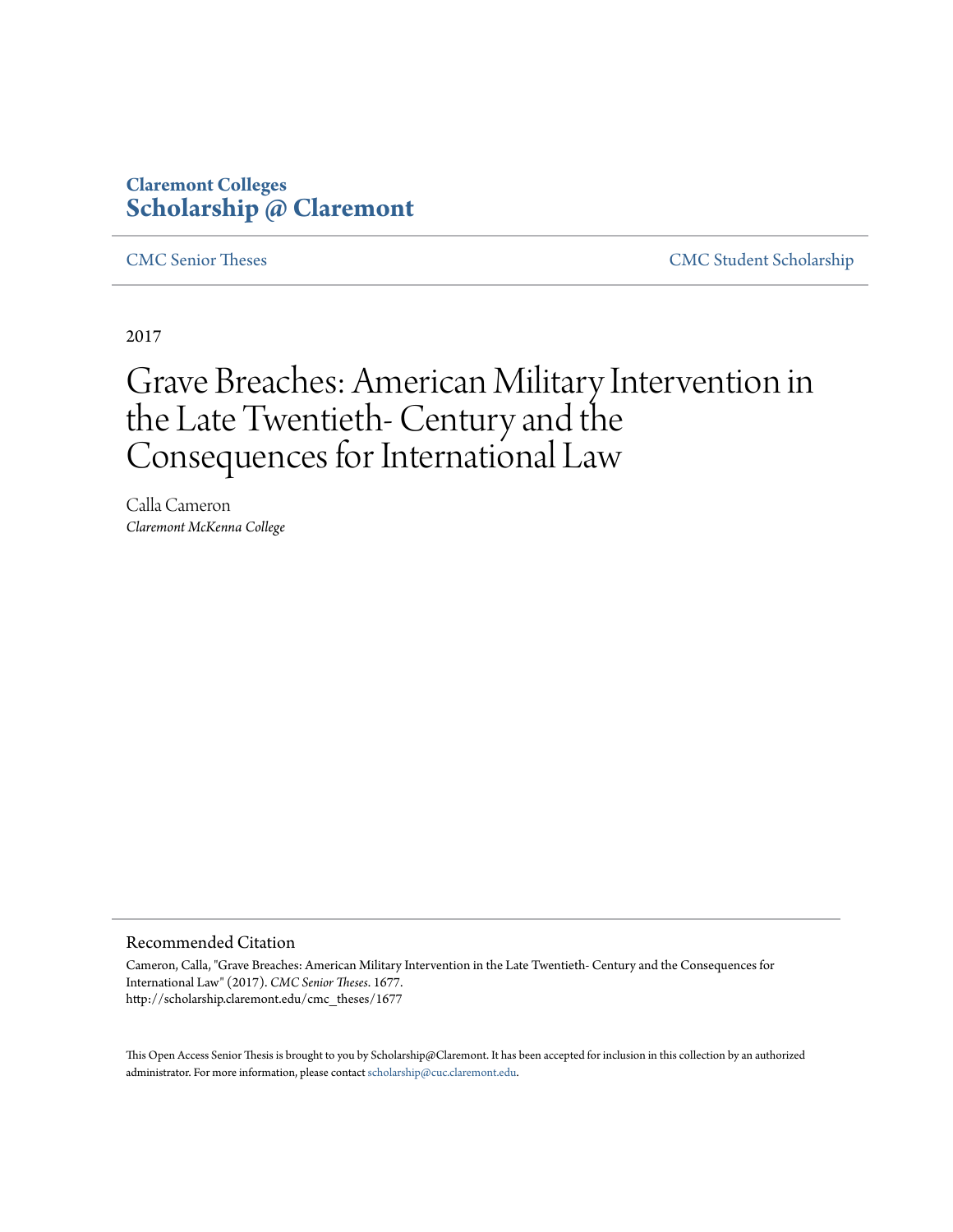Claremont McKenna College

# Grave Breaches: American Military Intervention in the Late Twentieth-Century and the Consequences for International Law

Submitted to Professor Daniel Livesay

By Calla Jo Cameron For Senior Thesis Spring 2017 April 24, 2017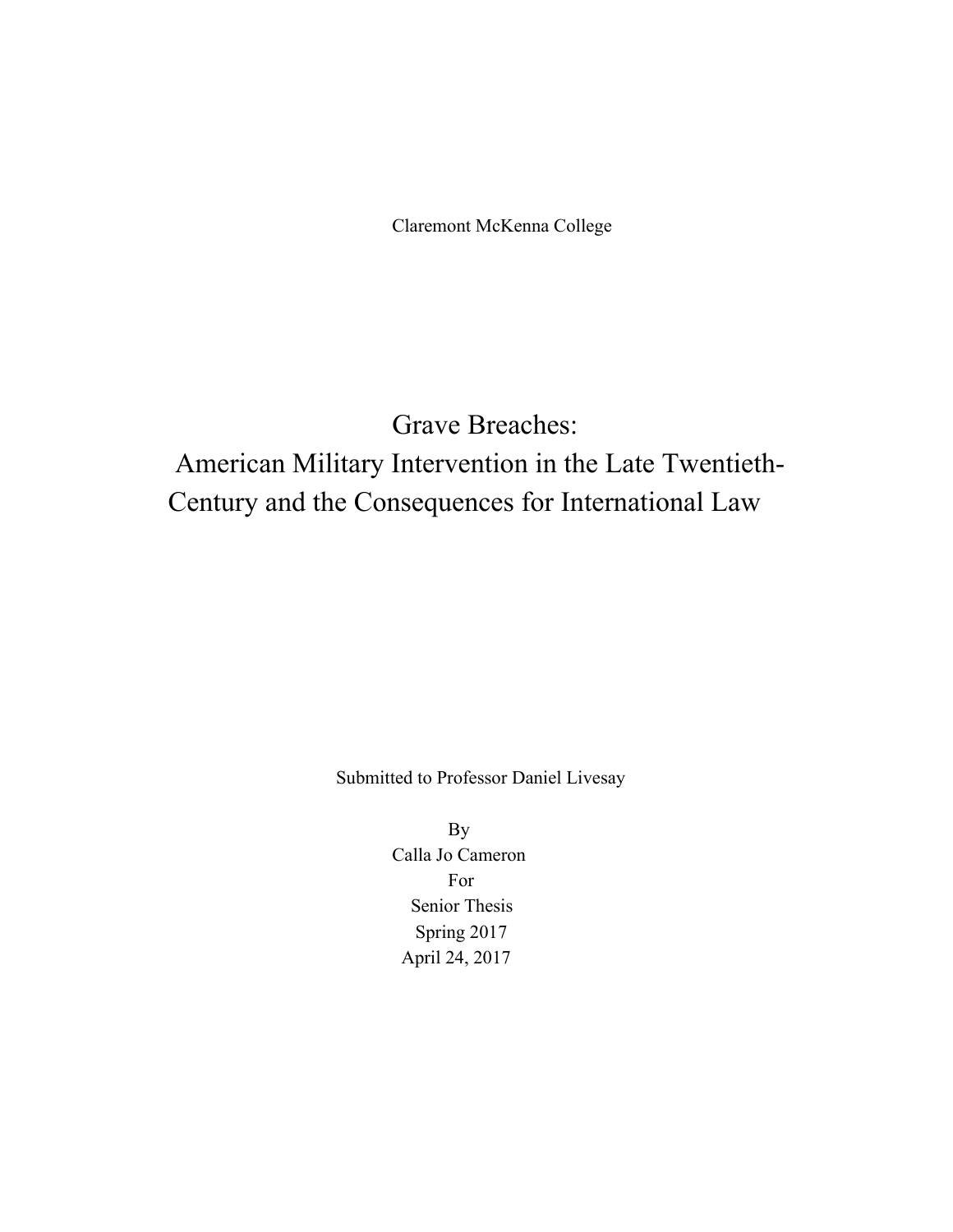# Acknowledgements:

When I was 18, I wrote my first research paper on war crimes and crimes against humanity. By the time I was 19, I had written three more, all centered around the concept of American immunity. These projects left me hopeless about the future of humanitarian law and historical accountability. When I expressed such feelings to my father, he told me something I have not been able to forget: "You cannot let yourself become so jaded by the world that you no longer want to do good in it." Those words have remained with me, and I had to repeat them to myself several times while writing this thesis, and I am grateful to have heard them. However, I am much more grateful for the endless support both of my parents, Melanie and Brian, have given me all of the days of my life, without which I would not be submitting a thesis at all. My family gave me the greatest two gifts one could receive: unconditional love, and an education.

I would also like to thank my mentor, George Miles. Without knowing it, he instilled in me a passion for history and for books while teaching me the importance of self discipline and *The New York Times* editorial section.

Finally, I owe immense thanks to the Claremont McKenna History Department. The guidance and inspiration Professors Sarah Sarzynski and Lily Geismer have lent to me over the last four years has been invaluable, and I thank them for teaching me how to love history. Moreover, I could not possibly finish this thesis without the literally endless patience Professor Dan Livesay has shown me over the last year. Even when met with my stubborn desire to do research for six months and only write for three, Professor Livesay greeted me with a smile and words of support. His help in crafting my argument and making sense of my ideas has no doubt made this piece of work readable.

Thank you, from the bottom of my heart, to everyone who made this thesis possible.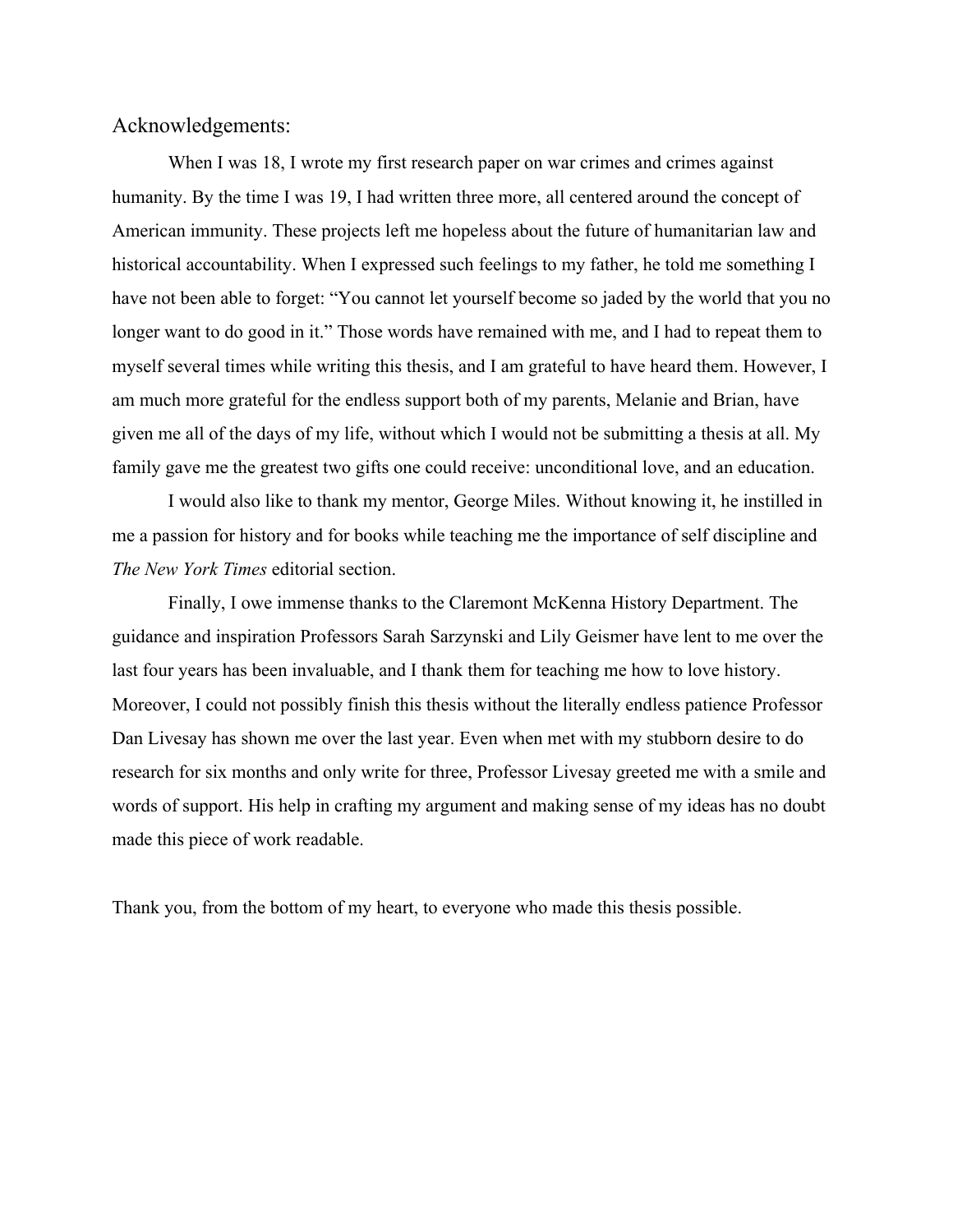# **Table of Contents:**

| The Post-Nuremberg Laws of War and American Adherence  3          |  |
|-------------------------------------------------------------------|--|
|                                                                   |  |
| Chapter One: Atrocities in Vietnam and American Military Justice9 |  |
|                                                                   |  |
|                                                                   |  |
|                                                                   |  |
|                                                                   |  |
|                                                                   |  |
|                                                                   |  |
|                                                                   |  |
|                                                                   |  |
|                                                                   |  |
|                                                                   |  |
|                                                                   |  |
|                                                                   |  |
|                                                                   |  |
|                                                                   |  |
|                                                                   |  |
|                                                                   |  |
|                                                                   |  |
|                                                                   |  |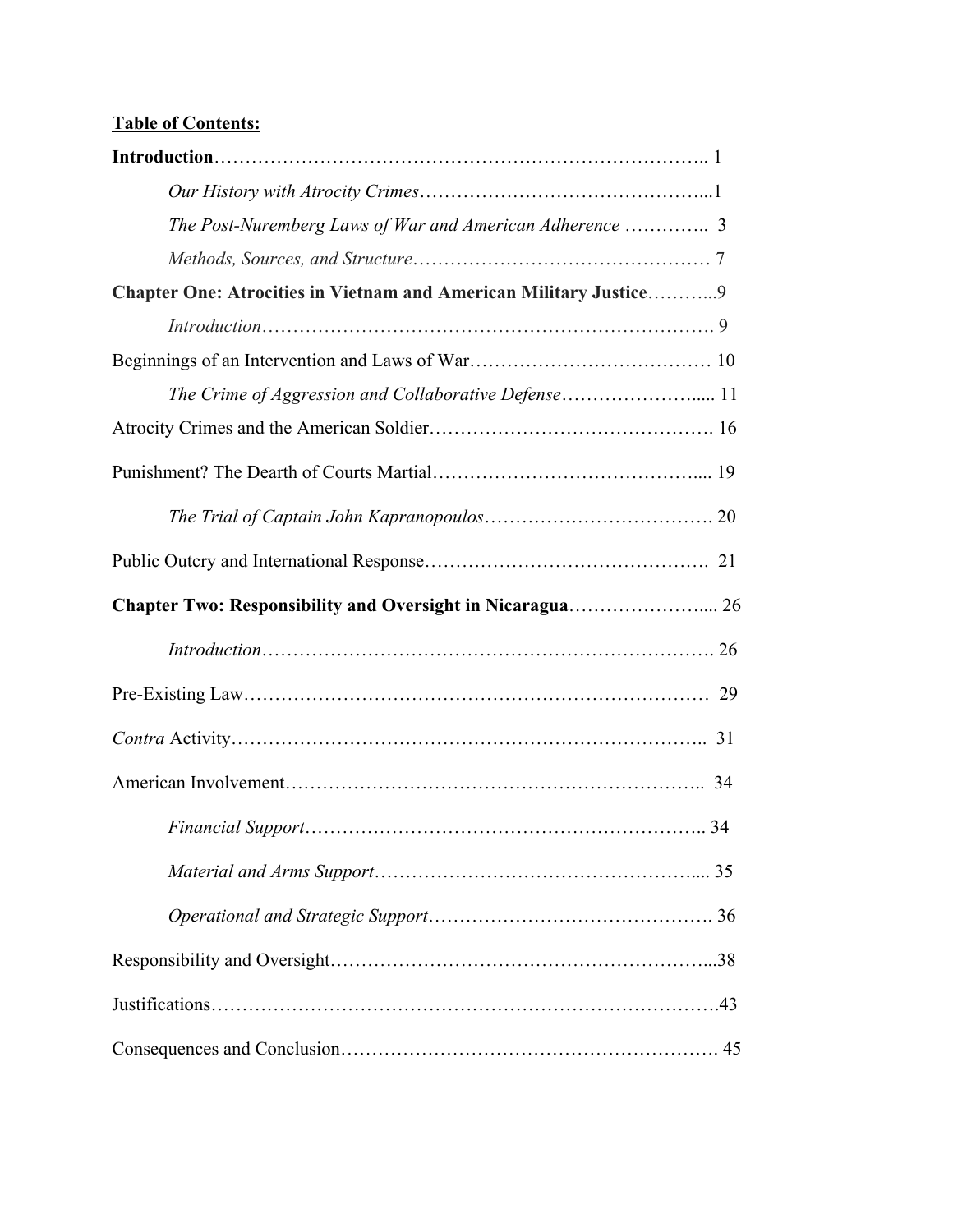| Chapter Three: Humanitarian Intervention in Kosovo and the Law 47 |  |
|-------------------------------------------------------------------|--|
|                                                                   |  |
|                                                                   |  |
|                                                                   |  |
|                                                                   |  |
|                                                                   |  |
|                                                                   |  |
|                                                                   |  |
|                                                                   |  |
|                                                                   |  |
|                                                                   |  |
|                                                                   |  |
|                                                                   |  |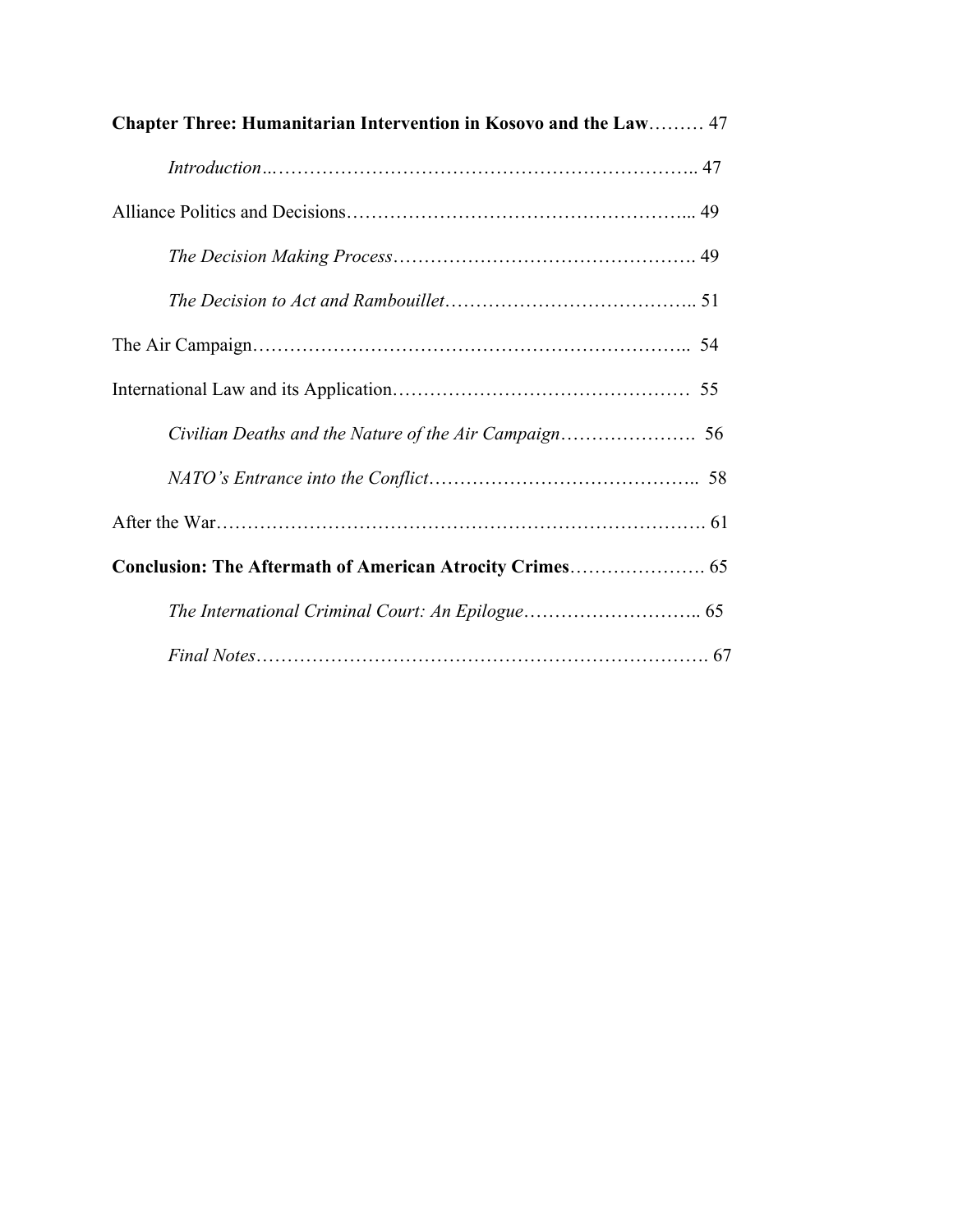# **Introduction: A Summary of International Laws of War**

# *Our History with Atrocity Crimes*

Article 1 of the Treaty between the United States of America and the Cherokee Nation, signed July 22nd, 1779, one of the first treaties the US signed, reads:

That all offenses or acts of hostility by one or either of the contracting parties against the other be mutually forgiven and buried in the depths of oblivion, nevermore to be had in remembrance $1$ 

Even before the Articles of Confederation unified the American colonies in March, 1781, the foundation of the relationship between the United States and international law had been laid. This foundation relied, as the above quotation suggests, in the practice of forgiving and forgetting atrocity crimes. The very beginning of American foreign policy dictated that our nation bury our responsibility for atrocity crimes "in the depths of oblivion." America's history with international law and international crime has been peppered by instances of war crimes and crimes against peace that are rarely prosecuted because of the United States' immense power.

<sup>1</sup> Continental Congress, Article 1, Treaty between the United States of America and the Cherokee Nation, quoted in David Scheffer, "War Crimes and the Clinton Administration", *International Justice, War Crimes, and Terrorism: US Record* (Vol. 69, No. 4, 2002), 1109.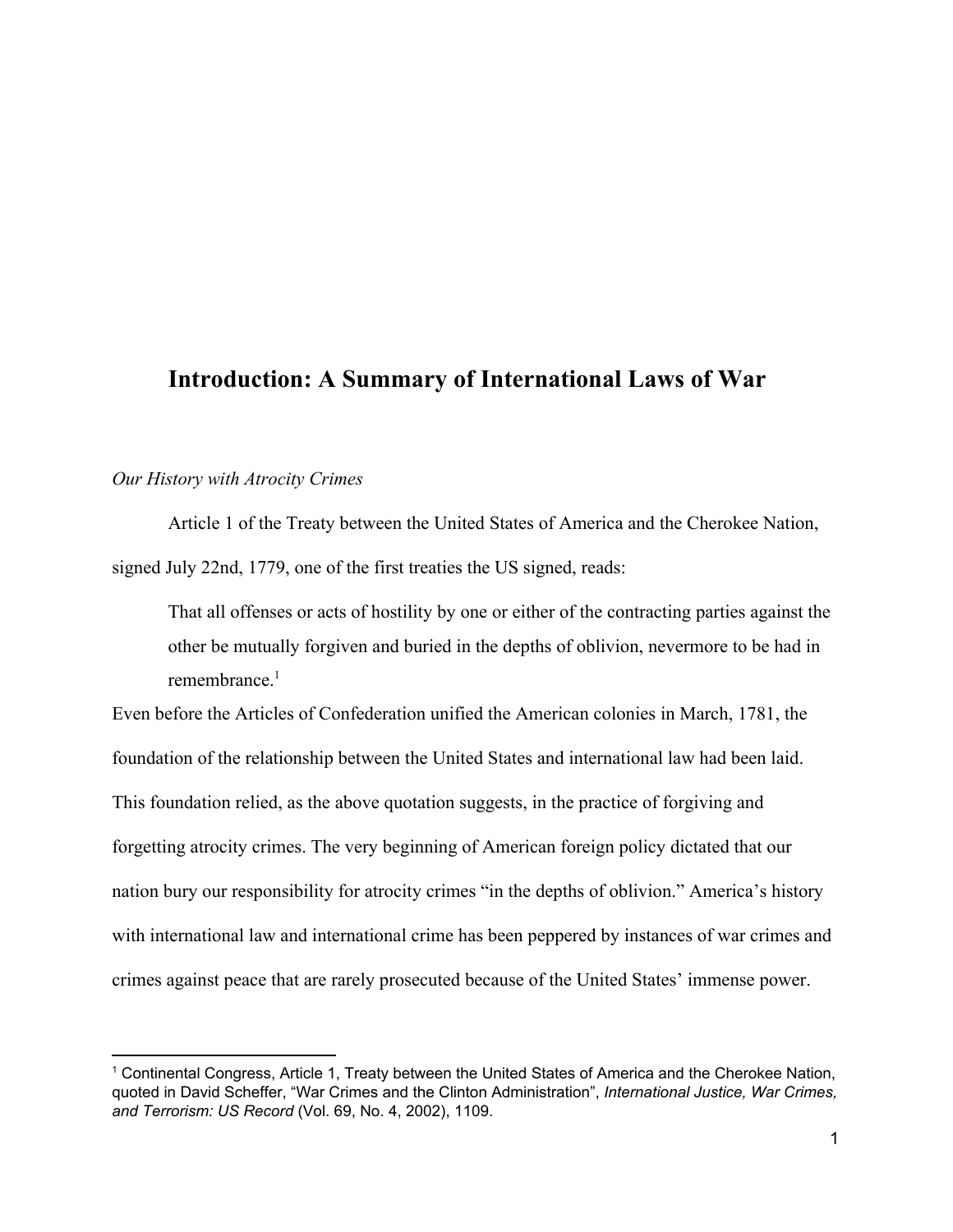Our nation's relationship with international criminal law, however, has also been one of support and leadership. During the Nuremberg Tribunals,

the State Department effectively merged war crimes and human rights by viewing them through a politically universalist, state-centered prism that made the prevention of cruelty a policy priority,

write Liliana Riga and James Kennedy in their study of the emergence of the human rights movement.<sup>2</sup> America's leadership during Nuremberg altered the narrative about state-sanctioned violence, transforming international legal theory from one respecting sovereignty above all into a system that made human life a priority.

The duality of the United States' relationship with international criminal law and human rights atrocities is a fascinating theme that weaves through all of American history, but most distinctly demonstrates the contradictory nature of American foreign policy in the latter half of the 20th century. America is both protector of human rights and perpetrator of human rights atrocities, global police force and aggressor. The Cold War exacerbated the tensions caused by American military dominance. The international political and physical power of the American military allowed the United States to do as it pleased in the 20th century with few consequences, but that power also brought watchfulness from the global community and an expectation that the United States would intervene when rogue states or leaders committed crimes against humanity. The international legal community has expected the United States to act and illegally intervene in some situations, but to pursue policy changes peacefully through diplomatic channels on other occasions.

<sup>2</sup> Liliana Riga and James Kennedy, "Putting Cruelty First: Interpreting War Crimes as Human Rights Atrocities in US Policy in Bosnia and Herzegovina," *British Sociological Association Journal* (Vol. 46, No. 5, 2012), 862.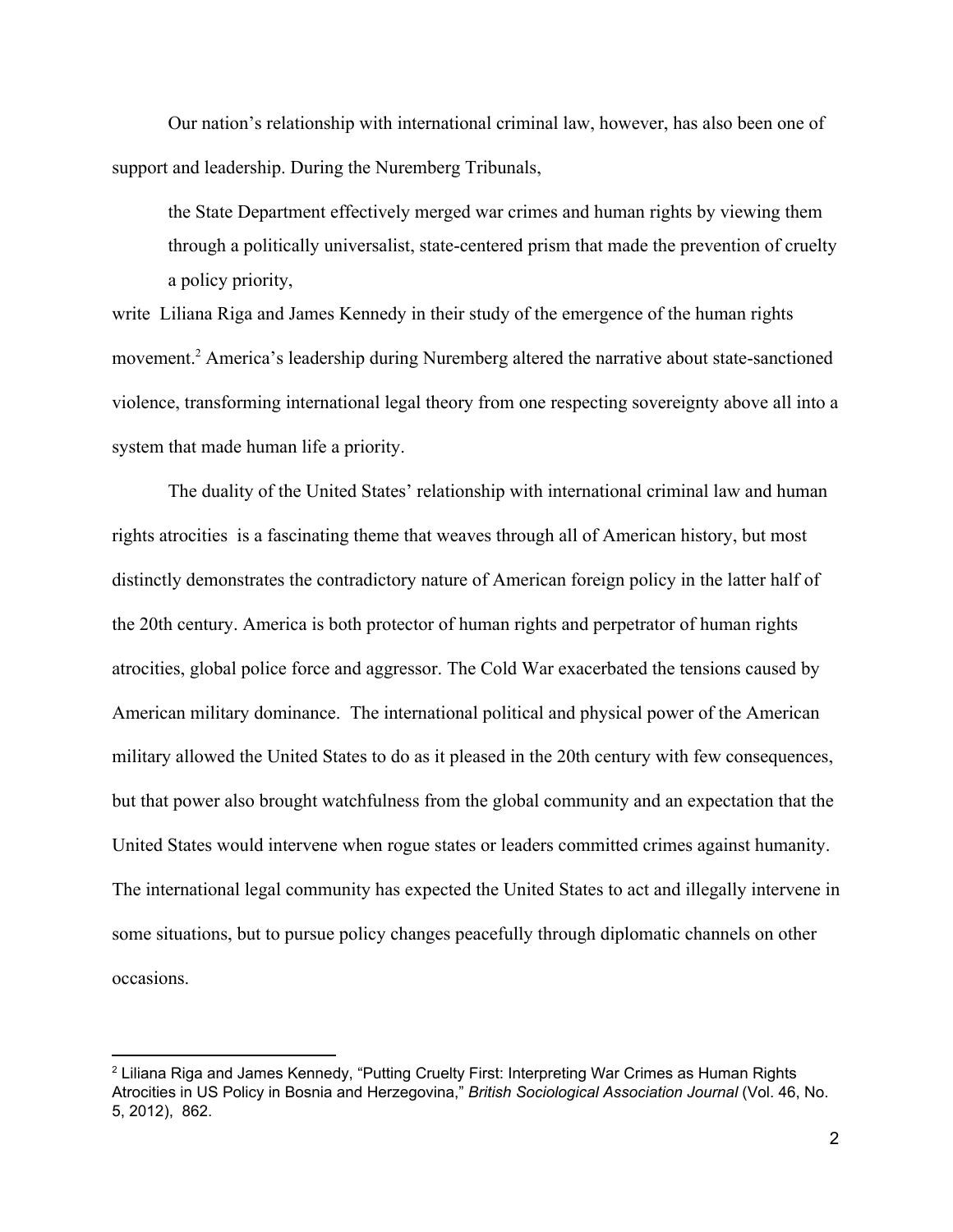For example, when Slobodan Milosevic terrorized the Balkan states with his violent brand of Serbian nationalism in the 1990s, human rights monitors, refugees, and American citizens pleaded with Western forces to prevent Milosevic's ethnic cleansing campaign from becoming a genocide.<sup>3</sup> When NATO illegally entered the conflict by bombing Yugoslav military targets, scholars and onlookers praised the Clinton Administration for bringing a war criminal to justice while also arguing that the United States had committed crimes against peace, and breached its treaty obligations.<sup>4</sup> This duality does not reflect two mutually exclusive arguments, but rather, two conflicting, but valid, truths; the US occupies a unique place in the international order in which it both influences the creation of law designed to protect civilians and peace, but also violates that law to serve its own interests and ideology. The core argument of this thesis lies in analyses of three armed conflicts in Vietnam, Nicaragua, and Kosovo. The United States violated the laws of war, and because of American military and political predominance, never faced serious consequences. As this thesis will demonstrate, the international community's inability to prosecute or properly punish the United States for grave breaches of the laws of war has had an immense impact on the development of human rights law.

### *The Post-Nuremberg Laws of War and American Adherence*

The Nuremberg Tribunals represent a momentous turning point in international legal history; accordingly, one must understand Nuremberg as the foundation of modern international law before delving into the subject of American breaches of that law. The trials of members of the Nazi Party and perpetrators of the Shoah served not only as a reckoning for the decimation of

<sup>&</sup>lt;sup>3</sup> Steven Livingston, "Media Coverage of the War: an Empirical Assessment," in eds. Albrecht Schnabel and Ramesh Thakur, *Kosovo and the Challenge of Humanitarian Intervention,* United Nations University Press (Tokyo, 2000), 377.

<sup>4</sup> For more information, please see Chapter Two on Kosovo.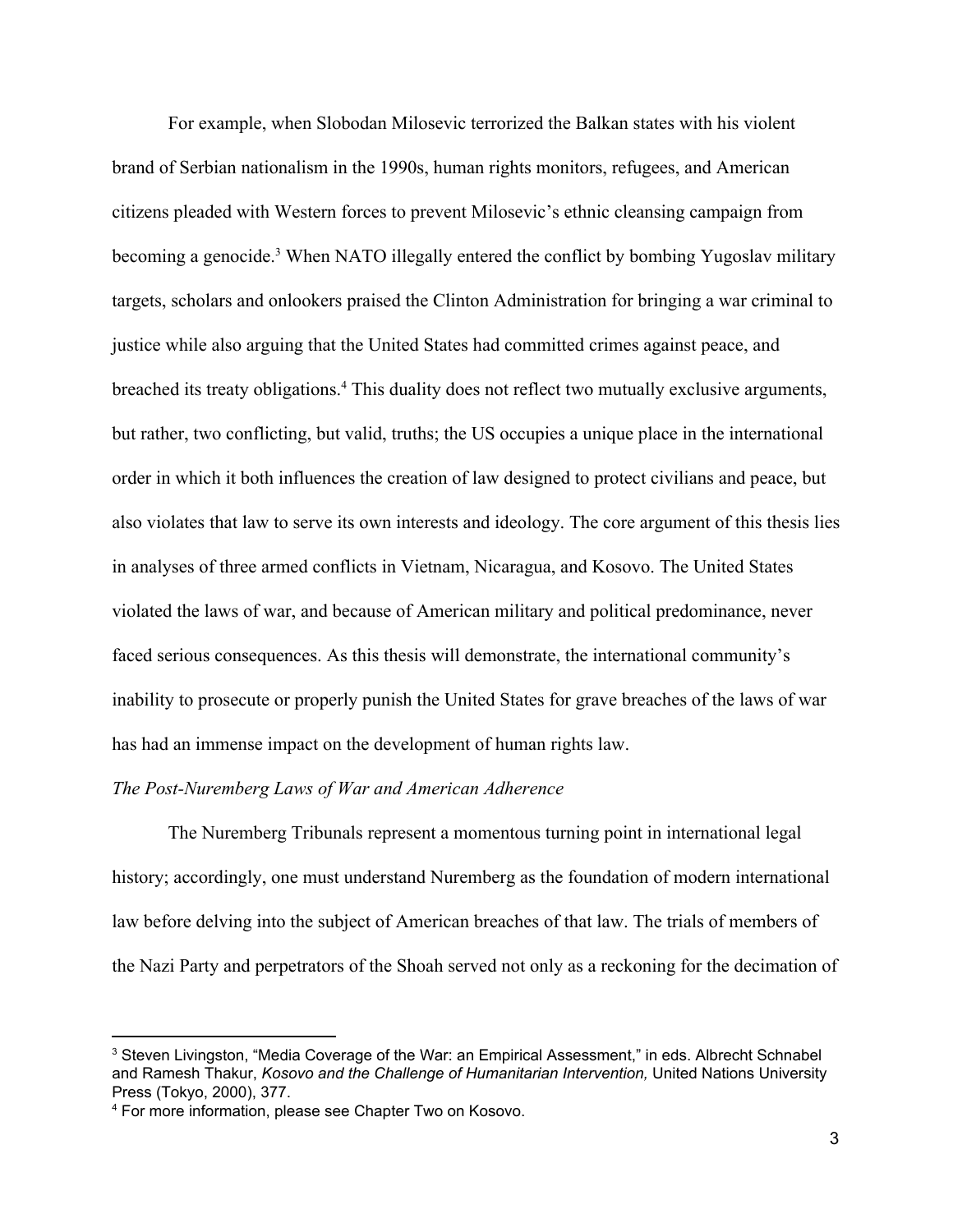Europe's Jews, Poles, homosexuals, and other minority groups, but also as an assessment of the crime of war. International law following Nuremberg "witnessed a change in thinking about the rights, obligations, and duties" of the nation-state as an international actor.<sup>5</sup>

# *The Crime of Aggression*

The Nuremberg Tribunal's Chief Justice Robert Jackson saw the crime of aggression as the Nazi's ultimate crime against humanity.<sup>6</sup> After Nuremberg, when drafting the Geneva Conventions and the Charter of the United Nations, the United States and other Allied nations codified the crime of war.<sup>7</sup> These documents, signed and ratified by the United States, outlined that states could only engage in violence against another state in self-defense, and even then, only if the United Nations Security Council had determined that that was the only course of action.<sup>8</sup> The UN Charter holds state sovereignty as an extremely important principle, declaring that states cannot intervene in one another's internal affairs. When there is "an internal struggle for control of a national society," the UN Charter rules that "the outcome... [should be] virtually independent of external participation," and "it is inappropriate for a foreign nation to use military power to influence the outcome," as renowned international legal scholar Richard A. Falk summarizes.<sup>9</sup> Post-Nuremberg, wars of aggression were no longer permissible. Nonetheless, this practice did not stop states from engaging in violent intervention, but rather, caused states to depict their wars and military conflicts differently.<sup>10</sup> Nations no longer state that their wars are

<sup>5</sup> Henry T. King and Theodore C. Theofrastous, "From Nuremberg to Rome: A Step Backward for US Foreign Policy," *Case Western Reserve Journal of International Law,* (Vol. 31, No. 1, 1999), 50.

<sup>6</sup> Telford Taylor, *The Anatomy of the Nuremberg Trials*, Alfred A. Knopf Publishing (New York, 1992), 45.  $7$  Chapters 1, 2, and 3 have much more detailed discussions of the text of these documents.

<sup>&</sup>lt;sup>8</sup> See above.

<sup>9</sup> Richard A. Falk, "International Law," in ed. John Ratte, *From Nuremberg to My Lai*, Amherst College Press (Amherst, 1979), 174.

 $10$  Linda S. Bishai, "Leaving Nuremberg: America's Love/Hate Relationship with International Law," *Review of International Studies,* (Vol. 34, No. 3, 2008), 438-442.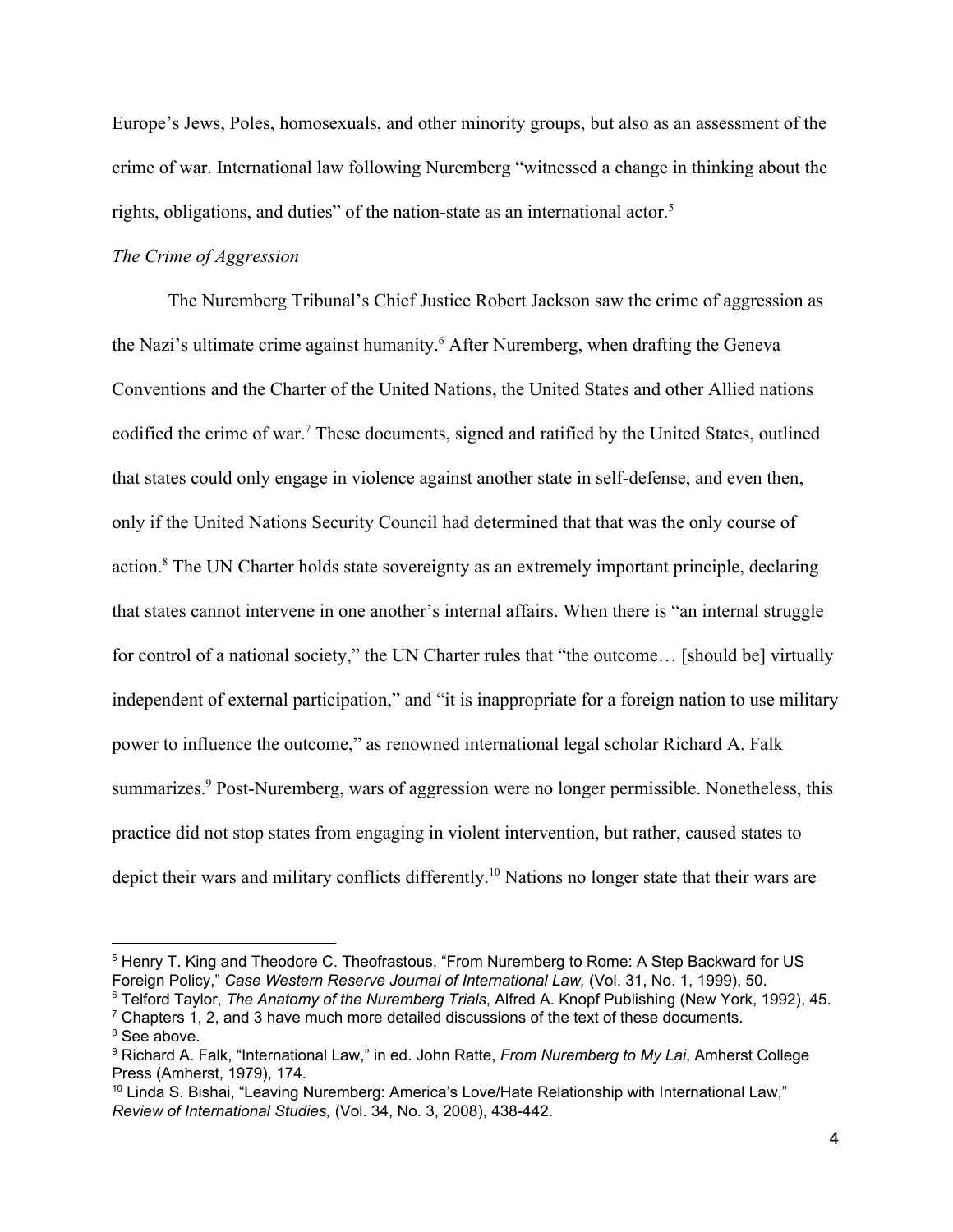just. Instead, states encourage a narrative of self-defense, of preemptive self-defense, or as peace-keeping missions when, in fact, the military action is taken to protect that nation's interests  $abroad$ <sup>11</sup>. This shift in international legal practice has complicated international governmental and legal bodies' ability to apply the laws of war to modern conflicts.

### *Defining War Crimes via the Geneva Conventions*

In 1950, Justice Robert Jackson wrote in a Supreme Court decision that

modern American law has come a long way since the outbreak of war made every enemy national an outlaw, subject to both private and public slaughter, cruelty, and plunder.<sup>12</sup> Jackson was, of course, an idealist. Though American law dictated that civilians would be treated with respect and dignity, the pages of this thesis are filled with instances of enemy nationals indeed being treated as outlaws and combatants in the name of military necessity. Nonetheless, the laws to which Jackson's opinion alludes is clear and decisive about how states must treat all civilians in times of war.

The Geneva Conventions, as they are collectively called, consist of the First Geneva Convention for the Amelioration of the Condition of the Wounded and Sick in Armed Forces in the Field, the Second Geneva Convention for the Amelioration of the Condition of Wounded, Sick and Shipwrecked Members of Armed Forces at Sea, the Third Geneva Convention relative to the Treatment of Prisoners of War, and finally, the Fourth Geneva Convention relative to the Protection of Civilian Persons in Time of War. The United States signed these four treaties in 1949, and ratified them soon after, adopting the majority of the terms in the US Army Field Manuals for Land and Sea Warfare.<sup>13</sup> This means that all American servicemen and women, all

 $11$  Ibid.

<sup>12</sup> *Johnson v. Eisentrager,* 339 U.S. 763 (1950), 768-769.

<sup>&</sup>lt;sup>13</sup> This issue will be discussed more fully in Chapter 2.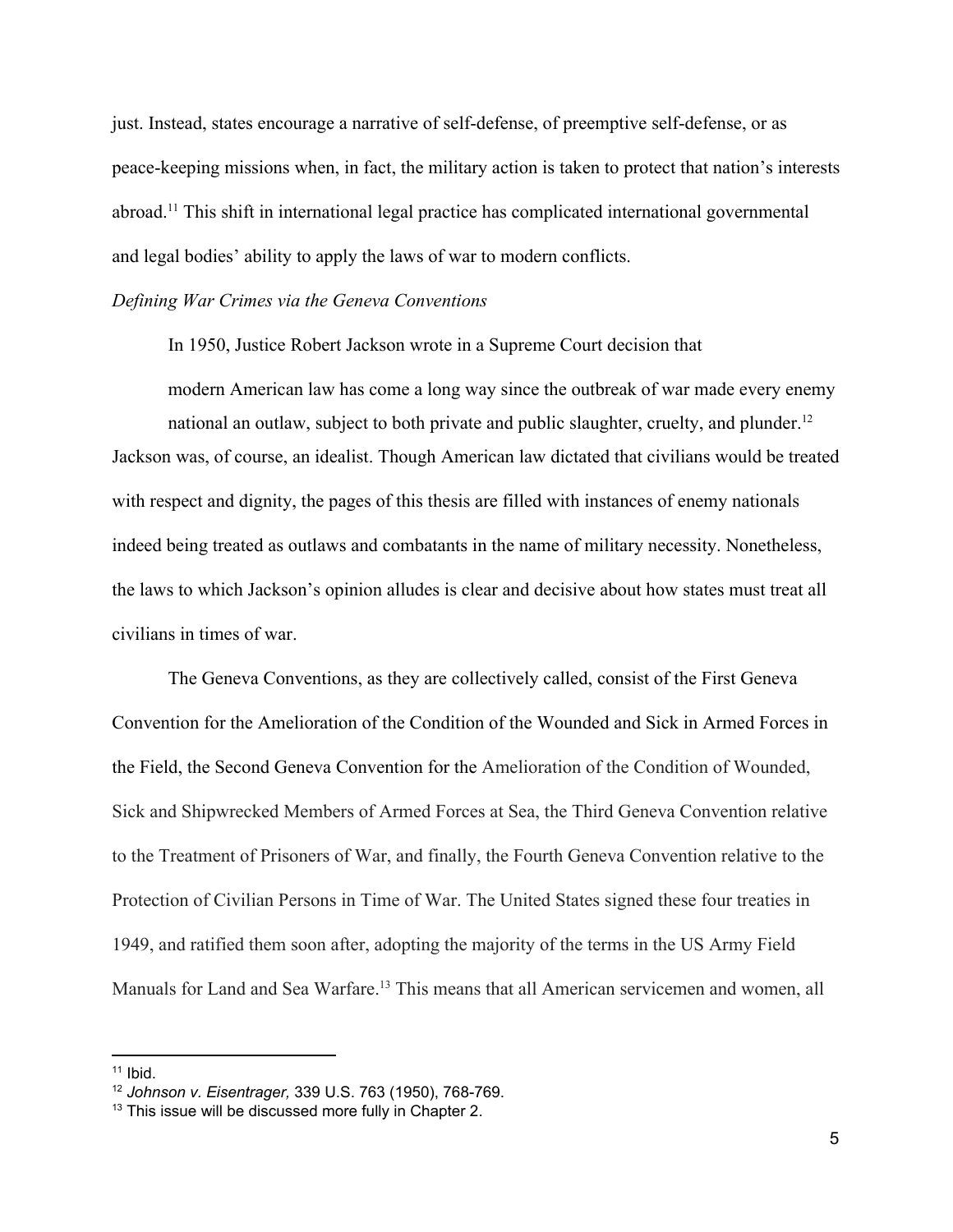American citizens, and all American leaders are obligated to follow the terms of the Geneva Conventions as the laws of war.

The Fourth Geneva Convention obligates states to respect all foreign civilians, regardless of the state of the armed conflict in which the state is involved. States have an obligation to protect civilians and ensure that their militaries are actively protecting civilians.<sup>14</sup> States are also prevented from committing what are called "grave breaches" of the laws of war. Grave breaches consist of the most heinous crimes against humanity, including murder, rape, kidnapping, forced deportation, and torture; committing any one of these acts constitutes a war crime.<sup>15</sup> Additionally, state signatories are required by the Fourth Geneva Convention to find and try perpetrators of such atrocities, regardless of the perpetrator's nationality.<sup>16</sup> Unfortunately, as the following chapters will demonstrate, the United States has broken each of these sacred obligations.

Upon the creation of the International Criminal Court, Marc Thiessen, a spokesman for the Senate Foreign Relations Committee, bluntly explained his committee's refusal to support the ICC by simply saying "we are not willing to put the United States up to the justice of the world."<sup>17</sup> Thiessen's honest remark reflects much about America's role in the global community. First, the United States' ability to simply decline to follow its treaty obligations without fearing real consequences is unique and has influenced a good portion of 20th century foreign policy. Second, Thiessen's statement implies that the US has done wrong, and that there is justice to be

<sup>14</sup> International Committee of the Red Cross (ICRC), Article 2, *Geneva Convention Relative to the Protection of Civilian Persons in Time of War (Fourth Geneva Convention)*, 12 August 1949, 75 UNTS 287, http://www.refworld.org/docid/3ae6b36d2.html.

<sup>15</sup> Ibid., Article 147.

<sup>16</sup> Ibid., Articles 145-146.

<sup>&</sup>lt;sup>17</sup> Marc Thiessen, quoted in King and Theofrastous, 82.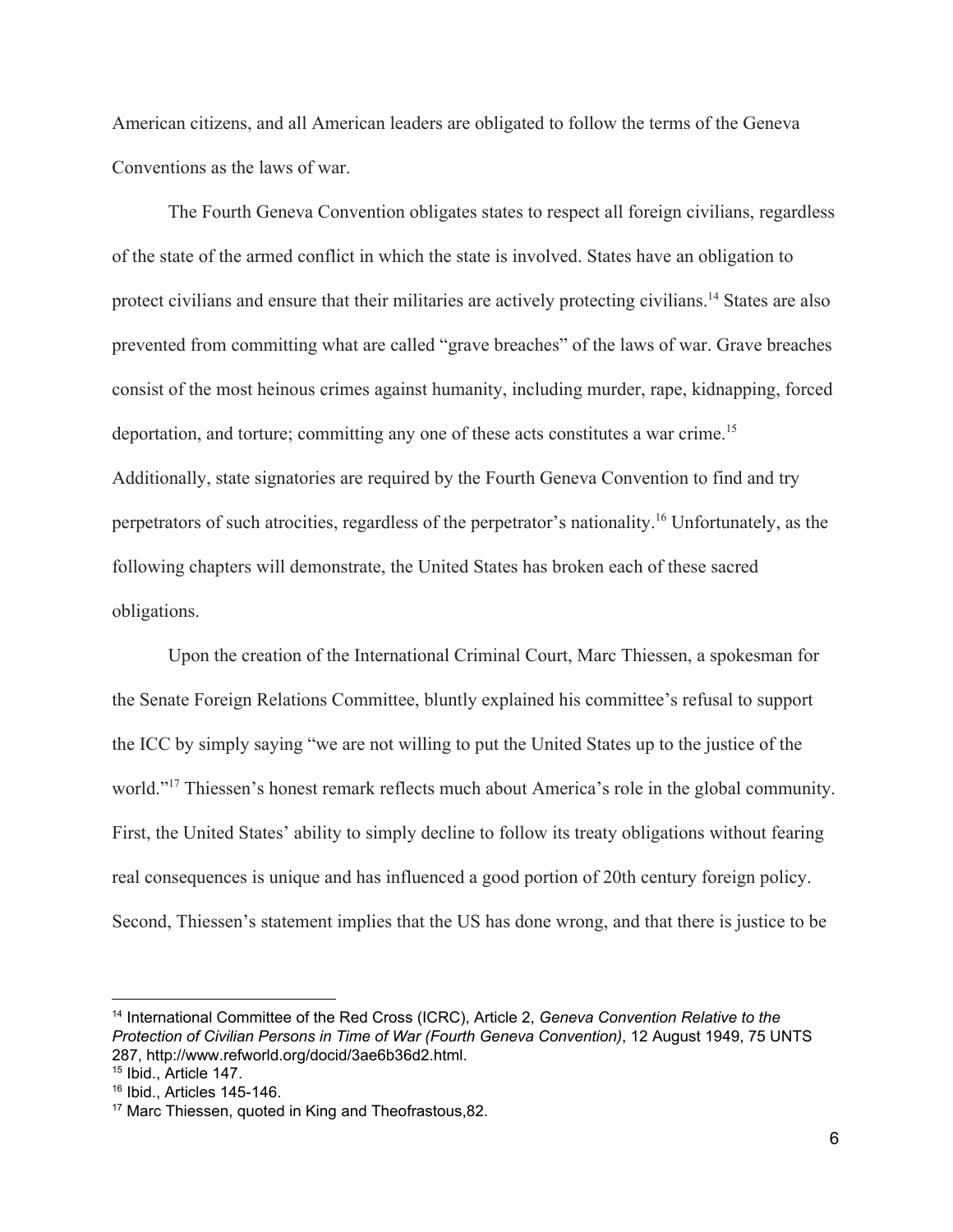faced, and crimes to be uncovered. Finally, the statement suggests that Thiessen believes that the global legal community would deem some actions criminal that Thiessen either thinks are justifiable or not criminal in the first place. As the final portions of this thesis will discuss, America's military activities in the 20th century have had a significant impact on the International Criminal Court.

### *Methods, Sources, and Structure*

The body of this thesis consists of three case studies in order to demonstrate the depth and impact of American war crimes in the late 20th century. The first chapter analyzes the US military's response to war crimes committed in Vietnam, and the judicial structure of the US military in order to explain why American soldiers were never prosecuted in domestic or military courts for their war crimes. It does this by first describing the nature of American crimes and the culture of violence within deployed troops, discussing the political pressures that made true prosecution unlikely, and finally by detailing the impact these unpunished crimes had on the international legal order. Then, the second chapter will demonstrate the manners in which the CIA and the Reagan Administration violated the laws of war by supporting the violent Anti-Sandinista paramilitary groups that terrorized Nicaragua after the Sandinista Revolution in 1979. Both of these chapters rely heavily on eyewitness testimony of both American citizens and soldiers and the victims and perpetrators of atrocity crimes, and compare the stories told to the international law we see broken in the testimony. Finally, the third chapter analyzes the human rights laws NATO broke in its involvement in the Kosovo conflict. This chapter differs from the first two significantly, as it is a demonstration of America's role as a global protector during the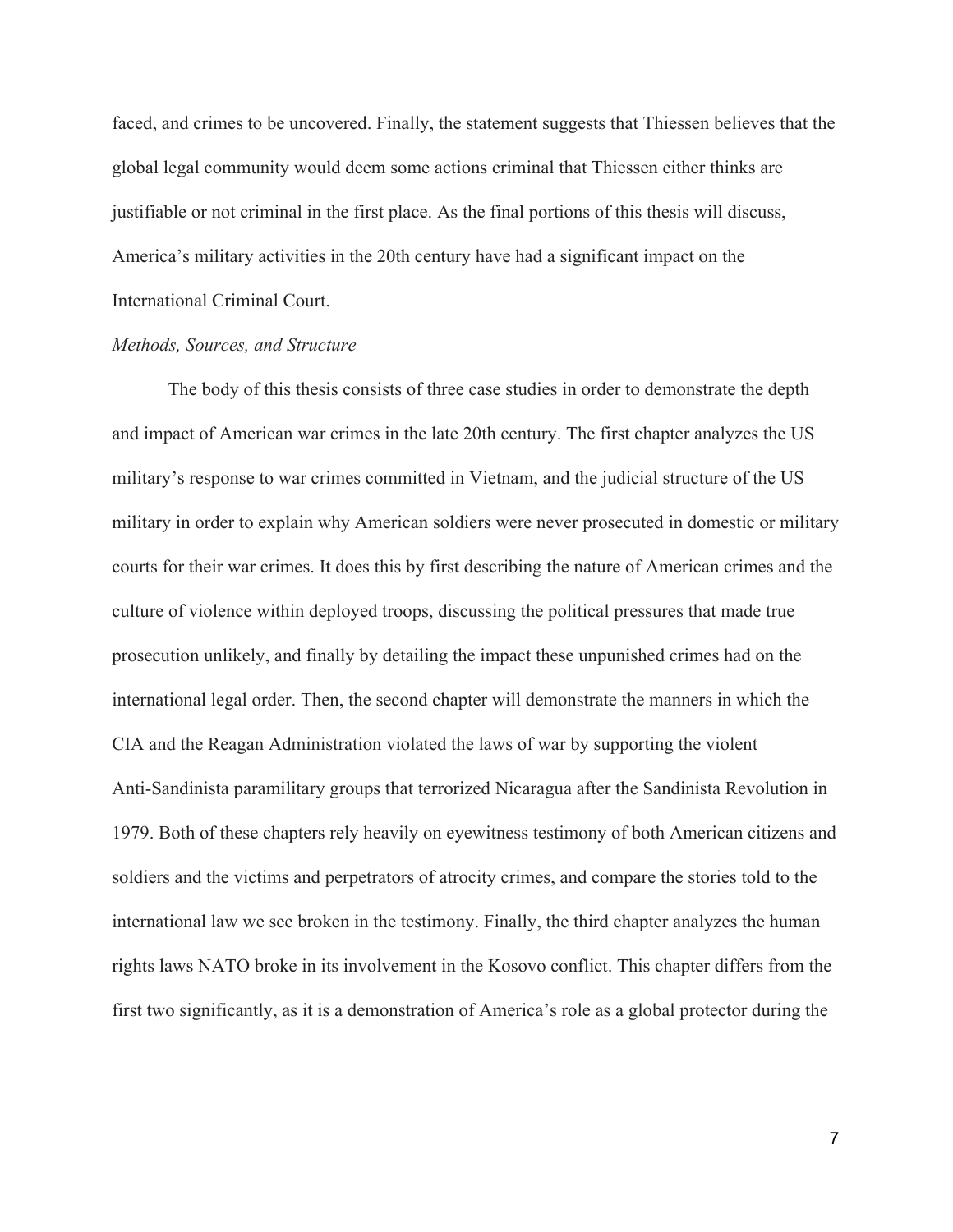Clinton Administration. The thesis will conclude by discussing the ways in which these three conflicts have impacted the development of international criminal law after 1999.

A theme that returns again and again in the study of American war crimes is the power of individuals; this is what separates a historical analysis of the progression of international law from a theoretical approach based on international relations. American foreign policy is not a predestined or even planned trajectory created by anti-humanitarian politicians. The identities, political affiliations, personal histories, and temporal locations of individual decision makers all influence American military activity and the consequences imposed when an atrocity takes place. One cannot view American military and legal history as a static, overdetermined timeline. Rather, these histories were processes shaped by political, cultural, and economic pressures specific to the circumstances in which they took place.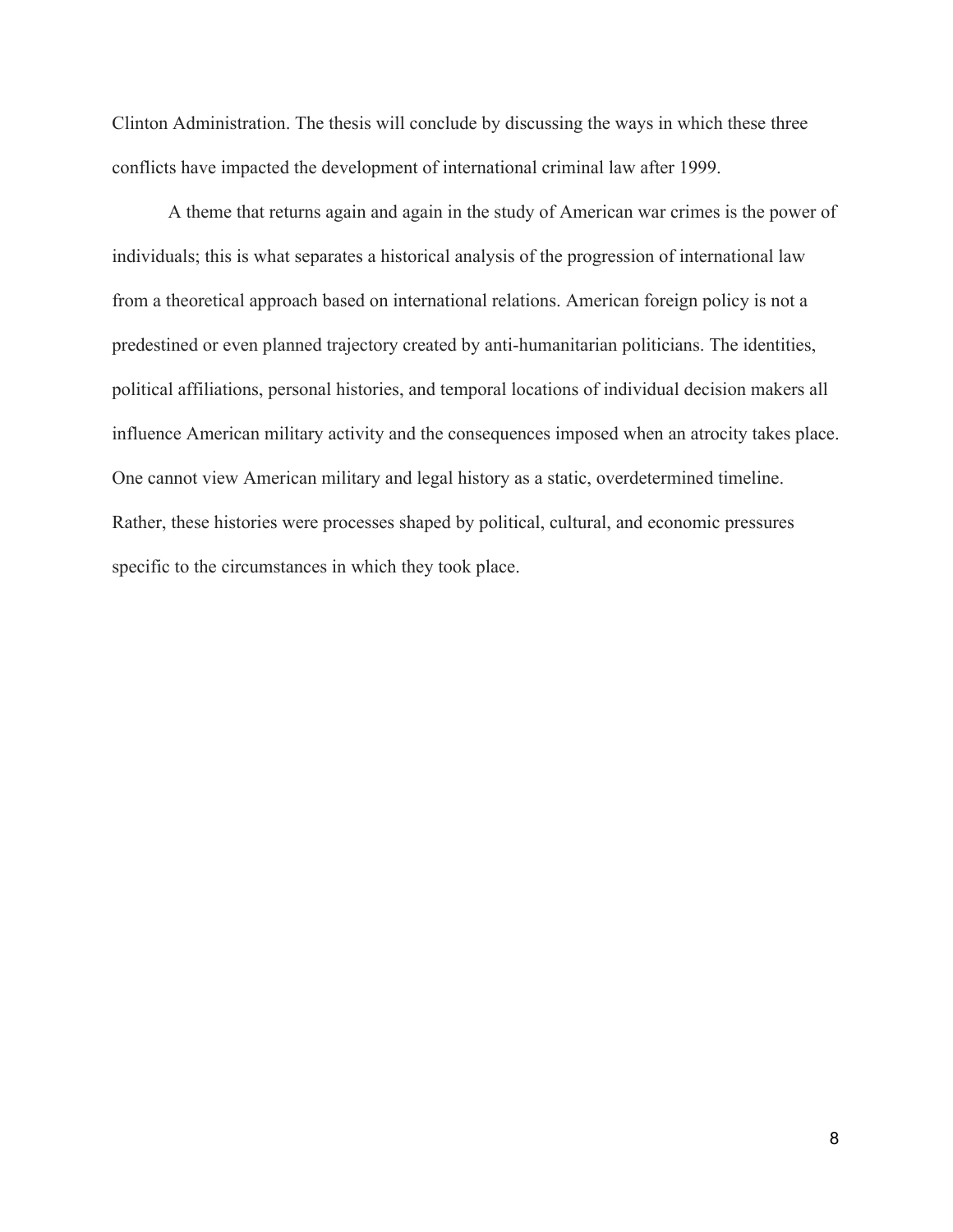# **Chapter One: Atrocities in Vietnam and American Military Justice**

# **Introduction:**

The Vietnam War represents one of the darkest periods in American history, and certainly within the Cold War. The conflicted ended what was called "the consensus era" in the United States, a period of little mainstream partisan disagreement, and exposed stark divisions within American society over the place of the United States in the global community and the role morality ought to play in warfare and interventionism.<sup>18</sup> The signing of the Geneva Conventions, as discussed in the introduction to this thesis, marked a new era in global cooperation and the prevention of genocide and crimes against humanity for the future; however, American actions in Indochina challenged these hopes. This chapter will focus on the United States' failure to fulfill its obligation to prosecute its military's war crimes and the consequences not prosecuting perpetrators of war crimes has had on international criminal law.

<sup>&</sup>lt;sup>18</sup> The period immediately after the Second World War was an era of both domestic peace and Cold War anxiety. The consensus era refers to the relatively calm state of sociopolitical affairs between 1950 and ~1968, during which period the American economy drastically improved quality of life. The consensus era perhaps appears as calm and bipartisan as it does because of the contentious era that followed it.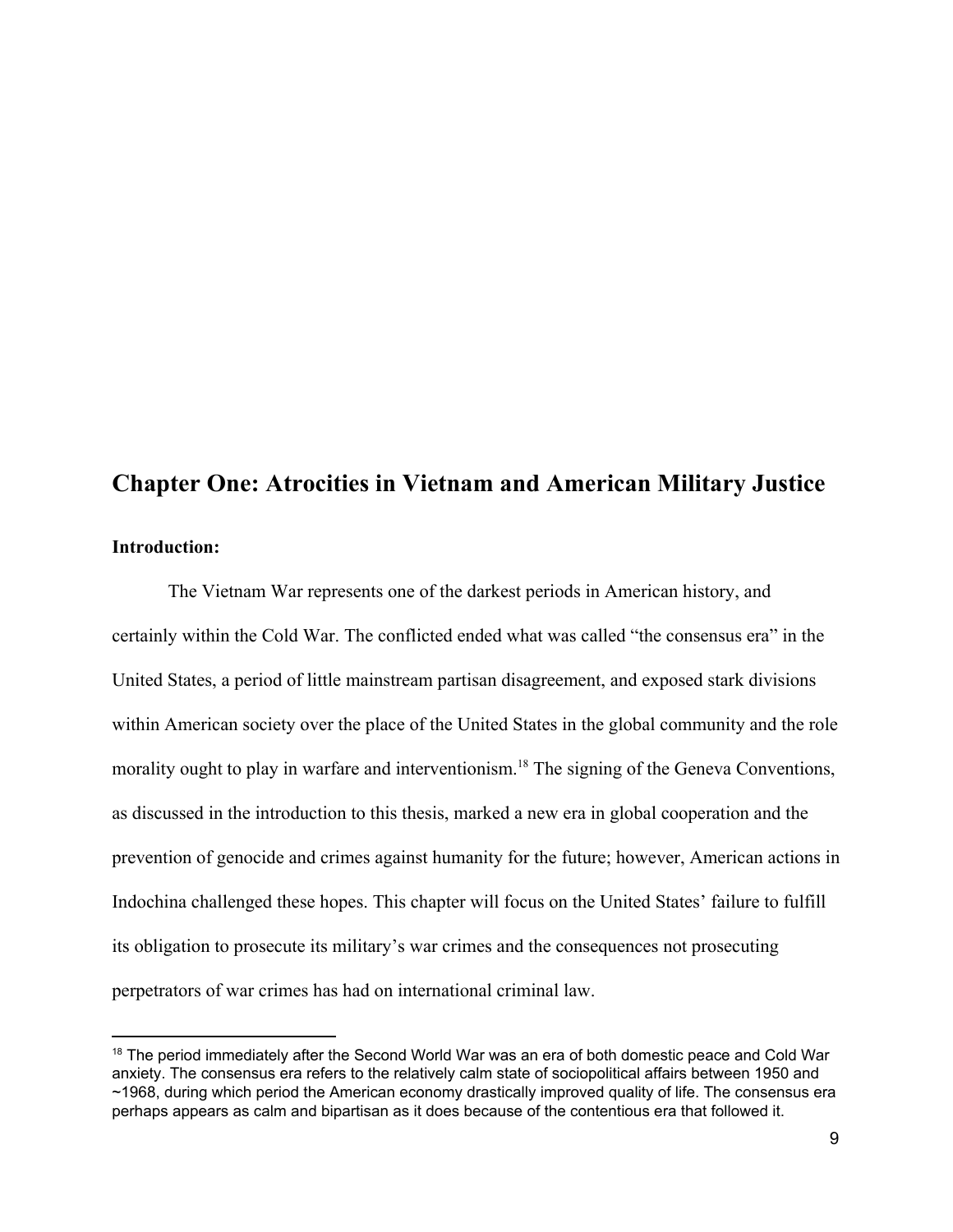The United States' involvement in the Vietnam War opened a new narrative about the rules of warfare in the international community and the application of the precedent of international law created during and immediately after the Nuremberg Judgement. The American military's actions in Vietnam and the lack of international action against leaders in the United States contrasted the precedent set at Nuremberg and directly violated the laws of war codified by the 1949 Geneva Conventions. The war crimes committed by the United States' military were not isolated events separate from the conflict as a whole, but rather, were representative of the atmosphere and culture of violence that characterized the Vietnam War. This chapter will survey the modern discussions of international law through the lens of the Vietnam War and United States war crimes, beginning with an analysis of the legality of the US entrance into the war, then with a discussion on the US military's behavior during the war, and finishing with a broad survey of the effect the Vietnam War has had on international law and its application. *Beginnings of an Intervention and Laws of War*

The United States first became involved in Vietnam before violent conflict actually began. During the Cold War, the "domino theory" arose. The domino theory was the concept that if a few regions fell to Communism, then soon all developing nations would be toppled by Communism as well, like dominoes, and the Soviet Union win the Cold War and control the world, threatening the United States' national security.<sup>19</sup> Vietnam was elevated, by the National Security Council, to the highest level of security due to fears that all of Southeast Asia would fall to Communism after the French left Vietnam.<sup>20</sup> Protecting Vietnam from the influences of a

<sup>19</sup> George F. Kennan,. "The Sources of Soviet Conduct". *Foreign Affairs* (25.4, 1947): 566–582.

<sup>&</sup>lt;sup>20</sup> Perry Pickert, "American Attitudes Toward International Law as Reflected in 'The Pentagon Papers'" in *The Vietnam War and International Law* ed. Richard Falk, 49-93. Vol 4. Princeton University Press (Princeton, NJ, 1976). 56.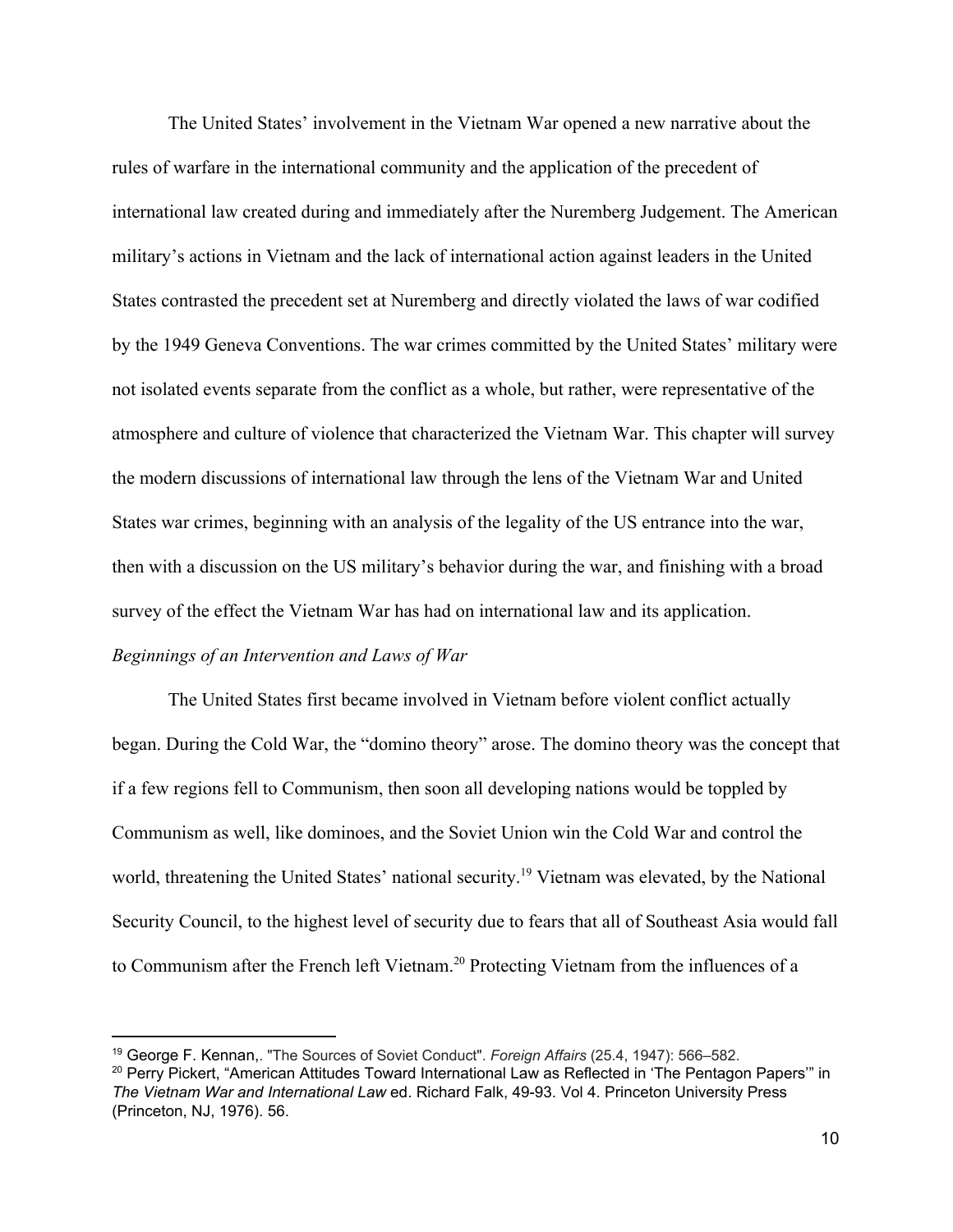possibly leftist new regime became a national security priority. This line of logic lead to policies in the early 1960s that dictated that protecting South Vietnam's right to self-determination became a military matter, rather than a diplomatic issue. Nation building became intervention, and the US broke with the Geneva Accords.

Before the United States began the combat stage of its intervention in Vietnam, "[t]he distinction between what was to be done in a covert versus an overt manner was made on the basis of the legal requirements of the Geneva Accords."<sup>21</sup> The United States covertly ignored the requirements the international legal community created for third party intervention by not obtaining United Nations Security Council's permission to intervene in the region, which still applied even though the Vietnamese governments (North and South) breached treaty law overtly.  $22$  The United States' role in choosing the South Vietnamese government was in violation of the US' treaty obligations to avoid intervention in another state's internal affairs.<sup>23</sup>

# *The Crime of Aggression and Collaborative Defense*

American and French involvement in the development of the Vietnamese government actually determined the nature of the Vietnam War; technically, the war was international conflict, and cannot be classified as a civil war because of American and French presence in the nation before and while armed hostilities began. The Vietnamese struggle became an international conflict because external forces (the French and the Americans) that were "High Contracting Parties" under the Geneva Conventions involved themselves before armed conflict

 $21$  Ibid, 65.

 $22$  Ibid., 65.

<sup>23</sup> International Committee of the Red Cross (ICRC), *Geneva Convention Relative to the Protection of Civilian Persons in Time of War (Fourth Geneva Convention)*, 12 August 1949, 75 UNTS 287.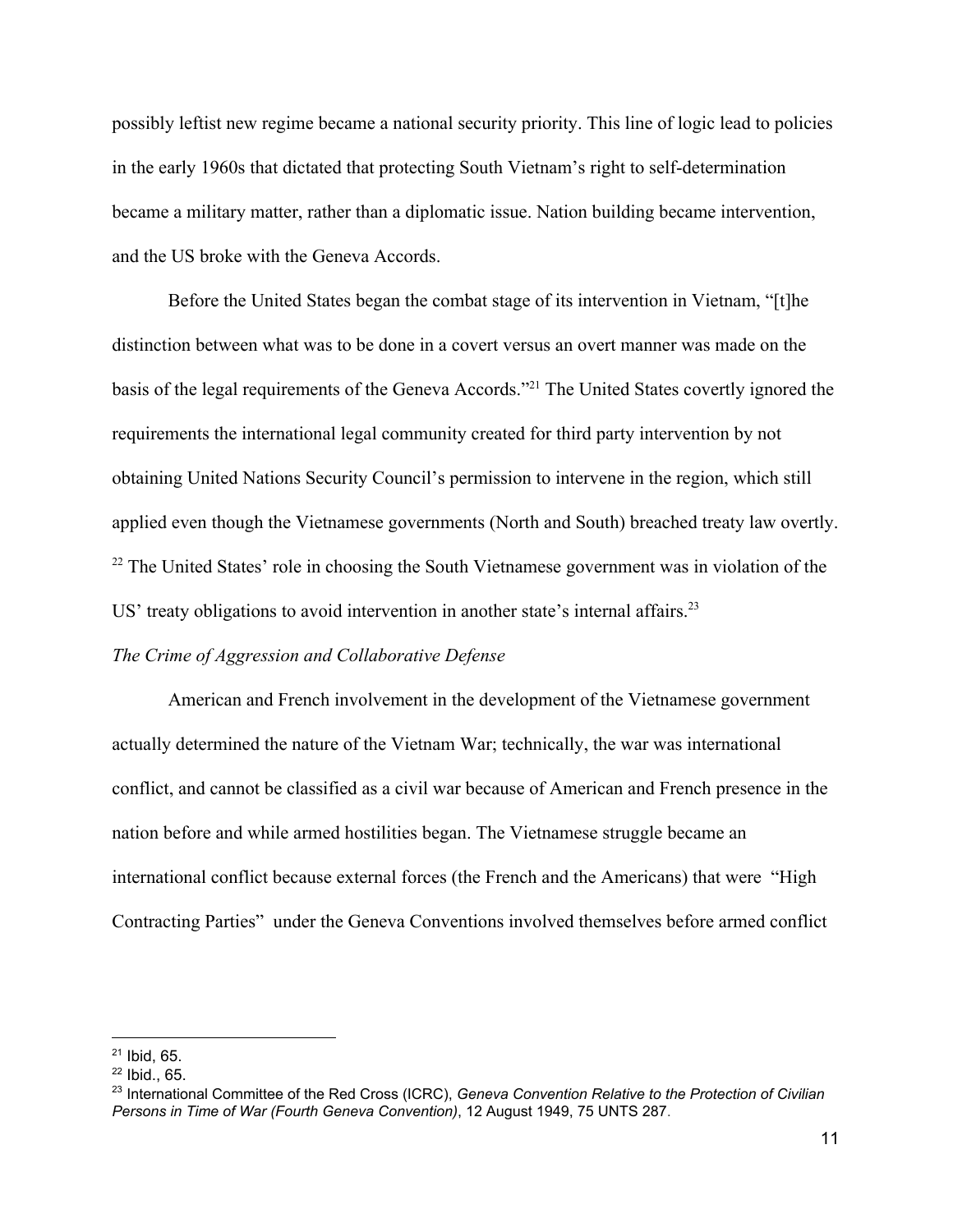began.<sup>24</sup> Because of American involvement, the conflict cannot be divided up among the parties based on the nature of the involvement of one party to another; dividing up the various combatants becomes yet more confusing when one considers whether or not the Viet Cong, North Vietnamese, and South Vietnamese forces were aligned with or party to the laws of the Vietnamese state. The United States entrance into this conflict *could* be justified by the concept that the North Vietnamese regime attacked the South Vietnamese state, which was friendly to the United States, first. In this case, the United States would have entered the war not as an aggressor, but as an actor of collaborative defense.

Collaborative defense describes a situation in which it is permissible for a third party to come to the aid of one of the groups engaged in combat as a defender. This means that the third party (in this case, the United States) may engage in warfare and defend another group only if the defendant was not the aggressor and experienced an armed attack. Though the United States came to the aid of South Vietnam before armed conflict began, the nature of guerrilla and civil warfare prevents the world from knowing which party actually fired the first shot, meaning that the United States does not have a fully sound claim to collaborative defense. Moreover, the United States did not follow the protocol set forth in the UN Charter. Articles 33 and 34 dictate that states may not intervene in one another's internal affairs, let alone put troops on the ground, without UNSC permission; states must first make a complaint to the UNSC, which has an obligation to try every peaceful measure possible before allowing violence to take place.<sup>25</sup>

<sup>24</sup> Jordan J. Paust, "Legal Aspects of the My Lai Incident-- A Response to Professor Rubin" in *The Vietnam War and International Law*, ed. Richard Falk, 359-378. Vol 3. Princeton University Press (Princeton, NJ, 1972). 361-362. See also: Fourth Geneva Convention, Article 2. <sup>25</sup> United Nations, Articles 33-34, *Charter of the United Nations*, 24 October 1945, 1 UNTS XVI,

http://www.refworld.org/docid/3ae6b3930.html.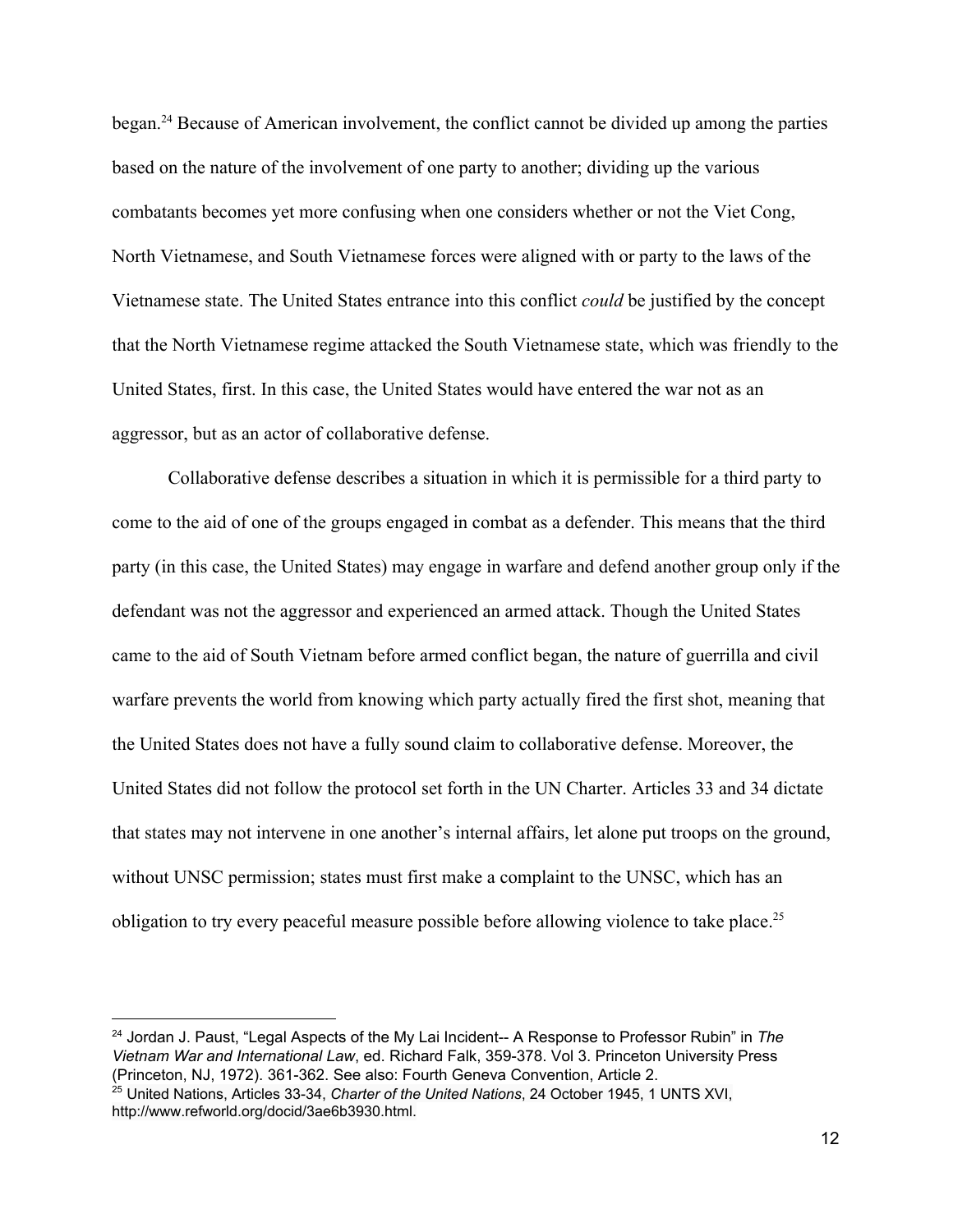The North Vietnamese regime simply countered American and South Vietnamese interests for the Vietnamese state. Under the Geneva Conventions, conflicting interests did not constitute an attack on South Vietnam, and thus was not a valid reason for the United States to have entered the war, since both the North and South argued that the other was the initial aggressor.<sup>26</sup> Though the State Department, White House, and Department of Defense argued that the United States was acting in defense of the freedom of the South Vietnamese state and its people, both the legal theory and the perception of events that these institutions relied upon are questionable.<sup>27</sup> Scholar and activist Richard Falk best synopsizes doubts over the application of the defense justification:

[t]he real issue is whether the State Department's interpretation of what constitutes… [defense] has ever been recognized and accepted; or whether... the right of self defense is restricted to instances when the necessity for action is instant, overwhelming, and leaving no choice of means, and no moment for deliberation.<sup>28</sup> Indeed, the State Department did claim that the situation in Vietnam did call for instant and overwhelming action.<sup>29</sup> However, the application of the right of self or collaborative defense is questionable. American actions during this tumultuous time are unfounded; Vietnam was threatening only in respect to the domino theory, and not actually threatening to the state security of the United States. Self defense, under the Geneva Conventions, implies defense once one has been attacked; the United States State Department applied the term self defense to mean defense of state interests, rather than of the state or the states' allies territories and peoples.

<sup>27</sup> Secretary of State Dean Rusk, "Laos and Viet-Nam--A Prescription for Peace," (Washington, D.C., 22 May 1964), *Department of State Bulletin*, (8 June 1964). See also: Secretary of Defense Robert S. McNamara, "The Defense of the Free World," (New York, 21 May 1964), *Department of State Bulletin*, (8 June 1964). <sup>28</sup> Richard Falk, *Crimes of War*. Random House (New York, 1971), 196.

<sup>&</sup>lt;sup>26</sup> ICRC. See also: Protection of Victims of International Armed Conflicts (Protocol I), 8 June 1977.

<sup>&</sup>lt;sup>29</sup>Memorandum for the President's Special Committee, "Military Implications of the US Position on Indochina in Geneva," 17 March 1954, *The Pentagon Papers* (Gravel Edition, 1972), 451-54.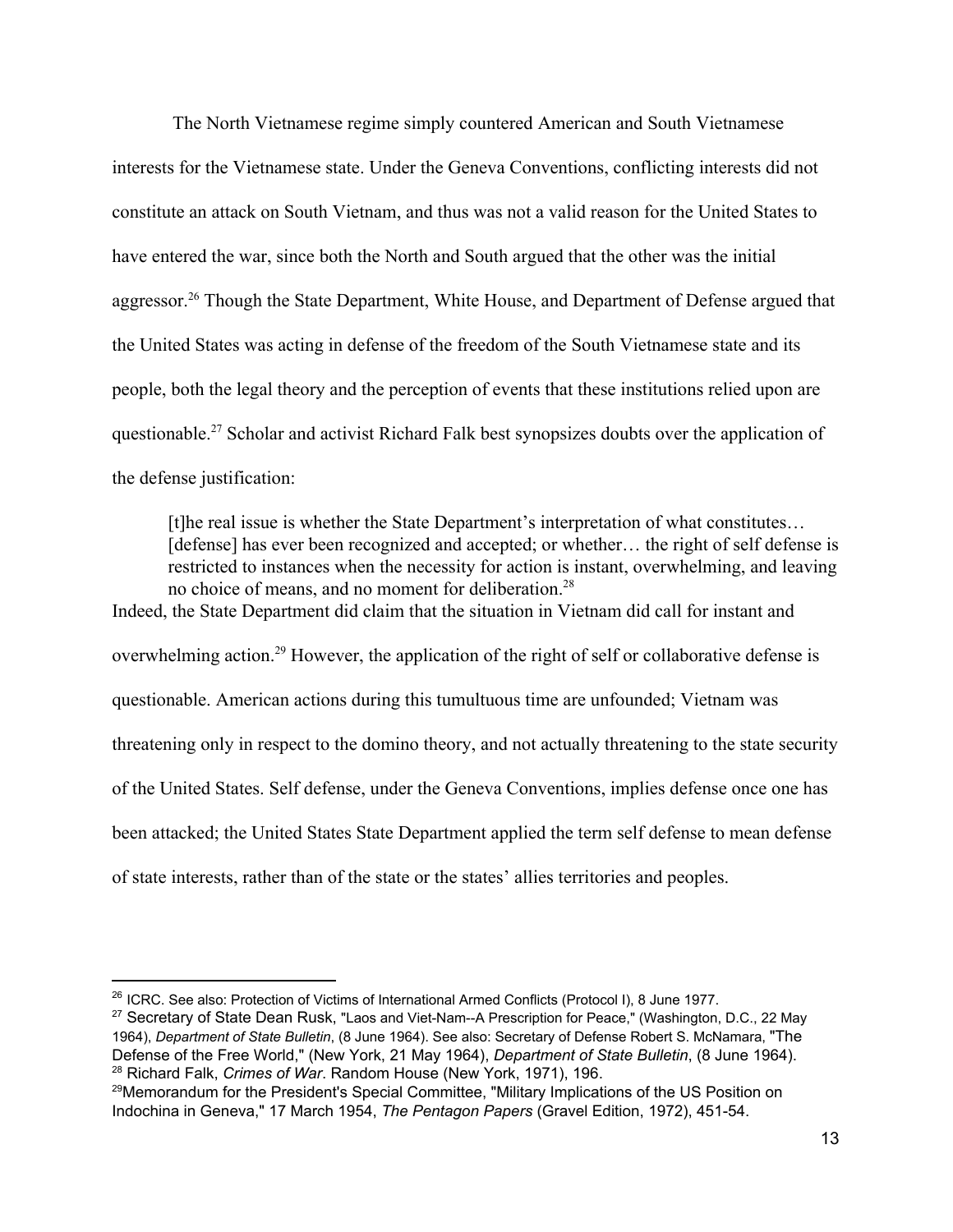Moreover, American intervention in Vietnam demonstrates a desire to control the fates and governmental structures of other nations and peoples rather than a desire to defend the defenseless. Technology and innovation following the second World War globalized American interests, and in the second half of the 20th century, the United States and other former empires worked to add weight to their influence in former colonies. This use of influence inherently gave more power to the larger, more economically stable nations, which then became inherently repressive, using the resources of the smaller, dependent state, even though the larger nation did not officially claim control of the smaller. "Multinational corporations, arms sales, and training programs… all exert[ed] an… interventionary influence" even without the use of a military as the economic elite in capitalist nations pressed for specific government programs in the occupied state.<sup>30</sup> Even if the North and South in Vietnam had reunified and never came to blows, American and French influence and presence would have affected Vietnam's autonomy.

Before discussing the war crimes that the United States committed, one must first understand the principles of international law and decide whether or not the laws of war are applicable to United States involvement in Vietnam. Many regard the Vietnam War as an armed conflict since the Congress never declared war upon any Vietnamese state. This does not excuse American atrocities. The Geneva Conventions bind nations in any armed conflict in which either war is declared officially by a party or in which one party occupies the territory of another and engages in armed hostility with another party.<sup>31</sup> Even in the absence of a declaration of war international laws of war apply, following Article 2 of the Fourth Geneva Convention.<sup>32</sup> This is

<sup>30</sup> Richard Falk, *Human Rights and State Sovereignty*, Holmes & Meier Publishers (New York, 1981). 131. <sup>31</sup> ICRC. See also: Gertrude Chelimo, "Defining Armed Conflict in International Humanitarian Law",

*Student Pulse: Law and Justice* (2011).

<sup>32</sup> ICRC, Article 2.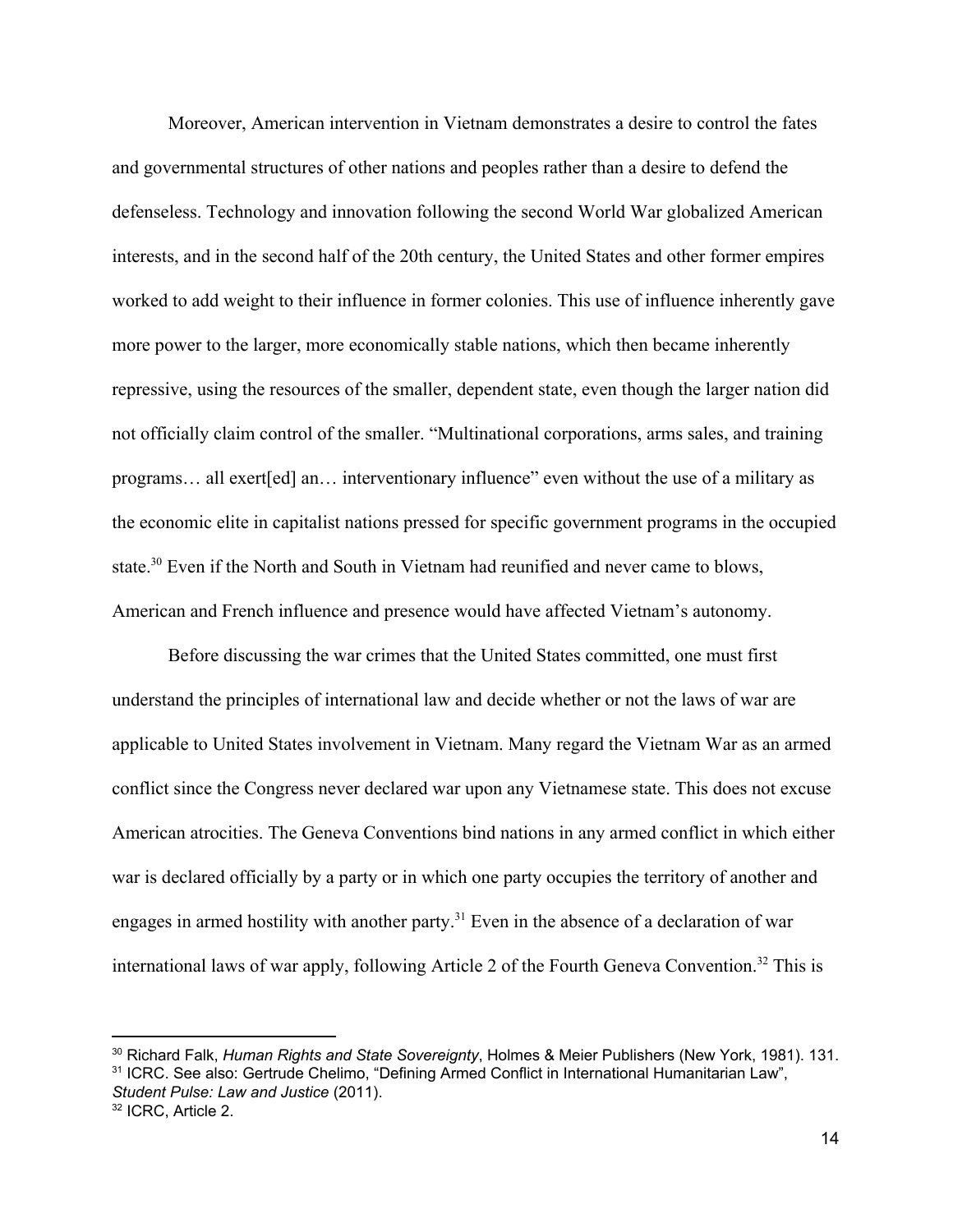true in the United States as a constitutionally enforced principle, because Article VI, Section II of the Constitution declares that "all treaties made… under the authority of the United States, shall be the supreme law of the land."33

The United States had never denied the applicability of international law or warfare to American military actions in Vietnam. Moreover, the Department of State declared in 1966 that "the rules of international...armed conflict apply regardless of any declaration of war," repeating the words of Article Two of the Geneva Convention.<sup>34</sup>

Nevertheless, the military did not follow the rules of warfare that the United States had signed into law. When the Viet Cong began breaking the rules of warfare, the American military did as well. The United States may have only been following the Viet Cong's example, but the "the laws of war continually apply to both sides in a conflict, irrespective of whether the other side has committed or is committing frequent violations of these laws."<sup>35</sup>

Defense by claiming that the other side was also committing a crime is called a *tu quoque* defense, and was unsuccessfully employed at Nuremberg by Nazi war criminals on trial.<sup>36</sup> The Vietcong resorted to more brutal guerilla tactics, which put American leaders in a confusing position of deciding what was militarily necessary to defeat the enemy; if the other side begins committing crimes to gain more ground, how could the American military hope to win the war

<sup>&</sup>lt;sup>33</sup> United States Constitution, Art. VI, Sec. 2. "This constitution, and the laws of the United States which shall be made in pursuance thereof; and all treaties made, or which shall be made, under the authority of the United States shall be the supreme law of the land; and the judges in every state shall be bound thereby, any thing in the constitution or laws of any state to the contrary notwithstanding." The United States Congress ratified the Fourth Geneva Convention in 1955 after signing the treaty in 1949. <sup>34</sup> Anthony D'Amato, Harvey L. Gould, and Larry D. Woods, "War Crimes and Vietnam: The Nuremberg Defense and the Military Service Resistor", *California Law Review*, (Vol 57, Is 5, 1969).  $35$ Ibid.

<sup>36</sup> For more information on the *tu quoque* defense and the Nuremberg Tribunal's ruling of inadmissibility, see: Nicole A. Heise, "Deciding Not to Decide: Nuremberg and the Ambiguous History of the Tu Quoque Defense", *Social Science Research Network* (2009).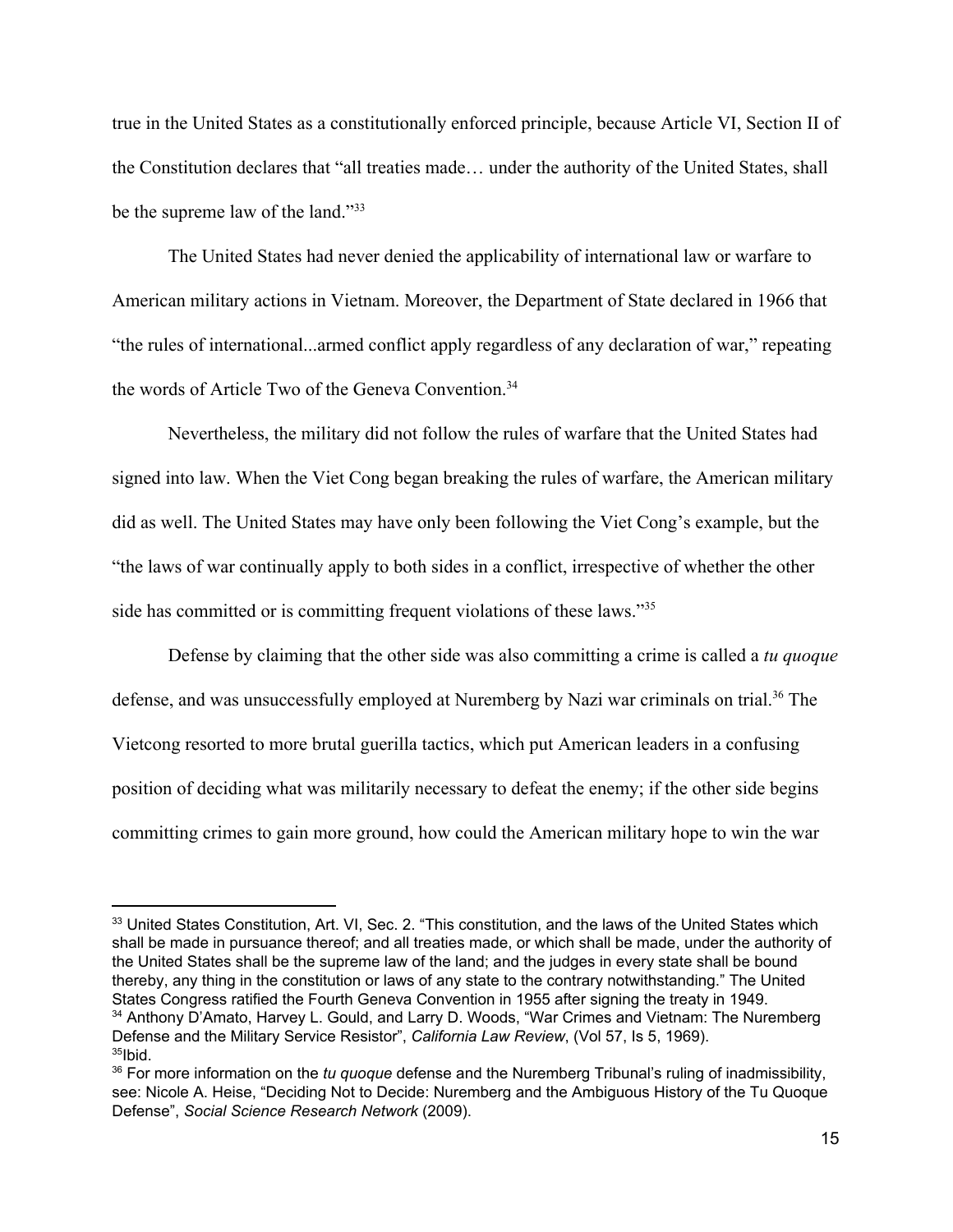without committing those same crimes? Rather than follow the laws of war, the American military resorted to dirtier and dehumanizing tactics. The line between what was wrong and what was necessary to win the war was blurred for American combatants and the United States ignored the international law and precedent that dictated that it was still expected to follow the rules of warfare. As the war moved farther away from permissible combat, the more overwhelming the sense of lawlessness and violence became for combatants on the ground.

# **Atrocity Crimes and the American Soldier**

This atmosphere of brutality was the context in which horrific massacres occurred, like Son My and My Lai. The environment bred confusion, and violence; it confused the military's goals, so that military leaders pressed commanders for high body counts, with fewer other goals, a trend that several Vietnam veterans called "body count mania."<sup>37</sup> Captain Michael O'Mera noted after his discharge that "the command emphasis on body count was so tremendous that it was felt… at the lowest level," and that "the only measure of success in Vietnam… seemed to be body count."<sup>38</sup> The goal of the war, as the captain saw and experienced, was not to free Vietnam, but to "wage war against the Vietnamese people."<sup>39</sup> According to Article 3 of the Fourth Geneva Convention, states must protect the lives, well-being, and dignity of any person that is not a confirmed combatant, regardless of their race or ethnicity.<sup>40</sup> Instead, American soldiers

<sup>37</sup> Robert B. Johnson, "Statement on Policy and Command," ed. The Citizens Commission of Inquiry, *The Dellums Committee Hearings on War Crimes in Vietnam*, (Vintage Books, New York, 1971), 47. <sup>38</sup> Michael O'Mera, "Statement on Policy and Command," ed. The Citizens Commission of Inquiry, *The Dellums Committee Hearings on War Crimes in Vietnam*, (Vintage Books, New York, 1971), 71. <sup>39</sup> Ibid., 73.

<sup>40</sup> International Committee of the Red Cross (ICRC), Article 3, *Geneva Convention Relative to the Protection of Civilian Persons in Time of War (Fourth Geneva Convention)*, 12 August 1949, 75 UNTS 287, http://www.refworld.org/docid/3ae6b36d2.html.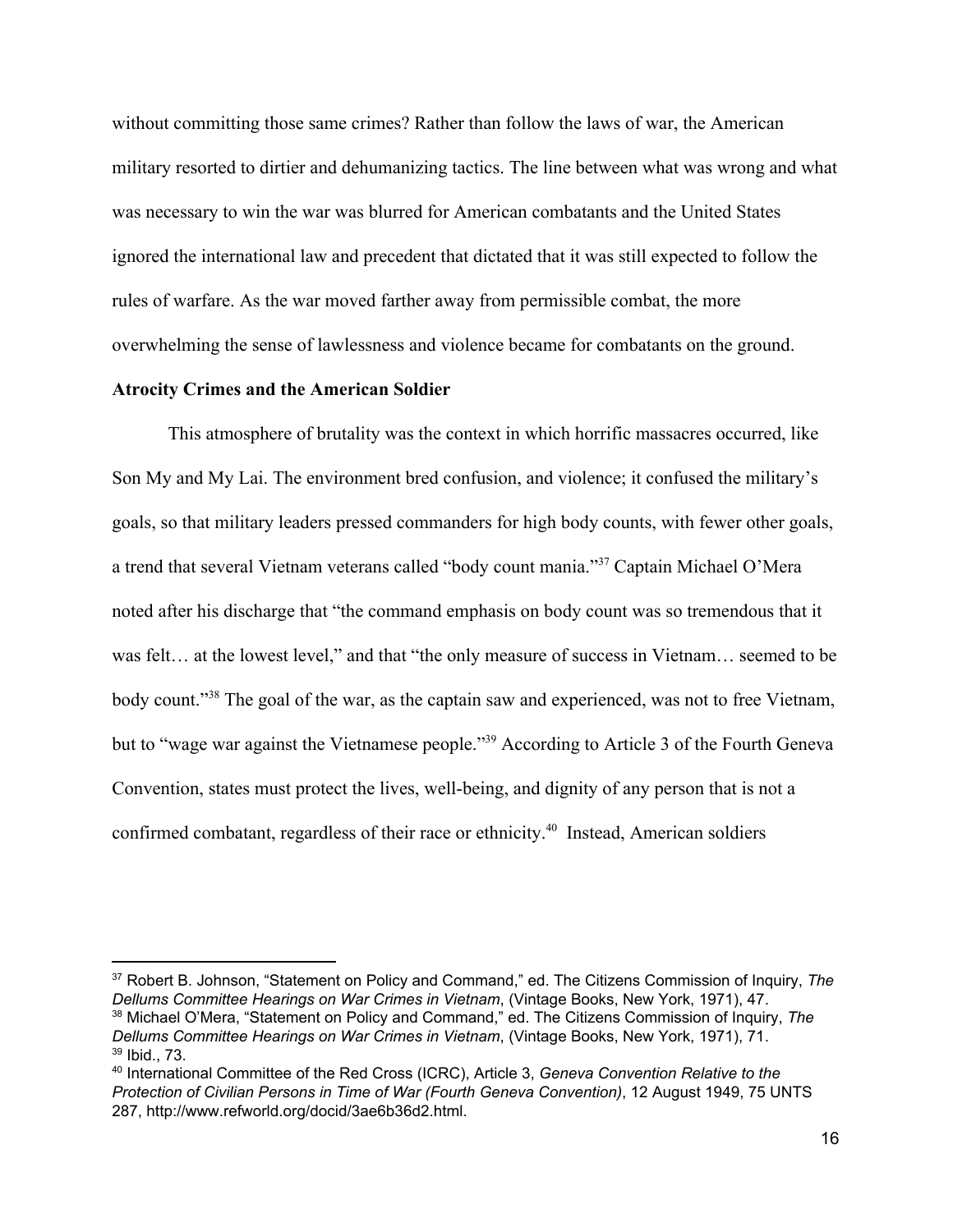systematically brutalized Vietnamese civilians in order to leave potential Viet Cong combatants with no material resources.

The Mekong Delta saw unrivaled brutality as the target of Operation Speedy Express. OSE was a major air operation intended to cleanse the Delta of Viet Cong operatives via helicopter warfare, most significantly in what were called free fire zones. Free fire zones were areas in which civilians were told to leave before a certain time. After that time, the American military would "shoot anything that ran," and raze the surrounding villages in order to purge them of Viet Cong.<sup>41</sup> Air warfare became a mark of the American military's depreciation of Vietnamese lives by allowing combatants to overlook the differences between Viet Cong and civilians, in that they were instructed to fire at will at any movement, rather than engaging with another human.

Air warfare was much safer for American soldiers, but it also made for far more gratuitous violence.<sup> $42$ </sup> Pressure for a body count that likely far exceeded the number of actual enemy combatants led to the 9th Air Division (one of the air divisions responsible for Operation Speedy Express) having the lowest weapons-captured-to-enemies-killed ratio in the entire Vietnam War-- meaning the 9th Division killed the most people who were likely to have only been civilians, as they were completely unarmed at the time of their deaths.<sup>43</sup>

The 9th Air Division's mistakes are demonstrative of the body count mania that characterized the orders military leaders gave. The testimony of many Vietnam veterans, including that of the Concerned Sergeant, highlighted the haunting and omnipresent press for a

<sup>41</sup> Neil Sheehan, "Should We Have War Crime Trials?", *The New York Times* (March 28, 1971).

 $42$  Ibid.

<sup>43</sup> Nick Turse, "A My Lai a Month", *The Nation* (2008), 14.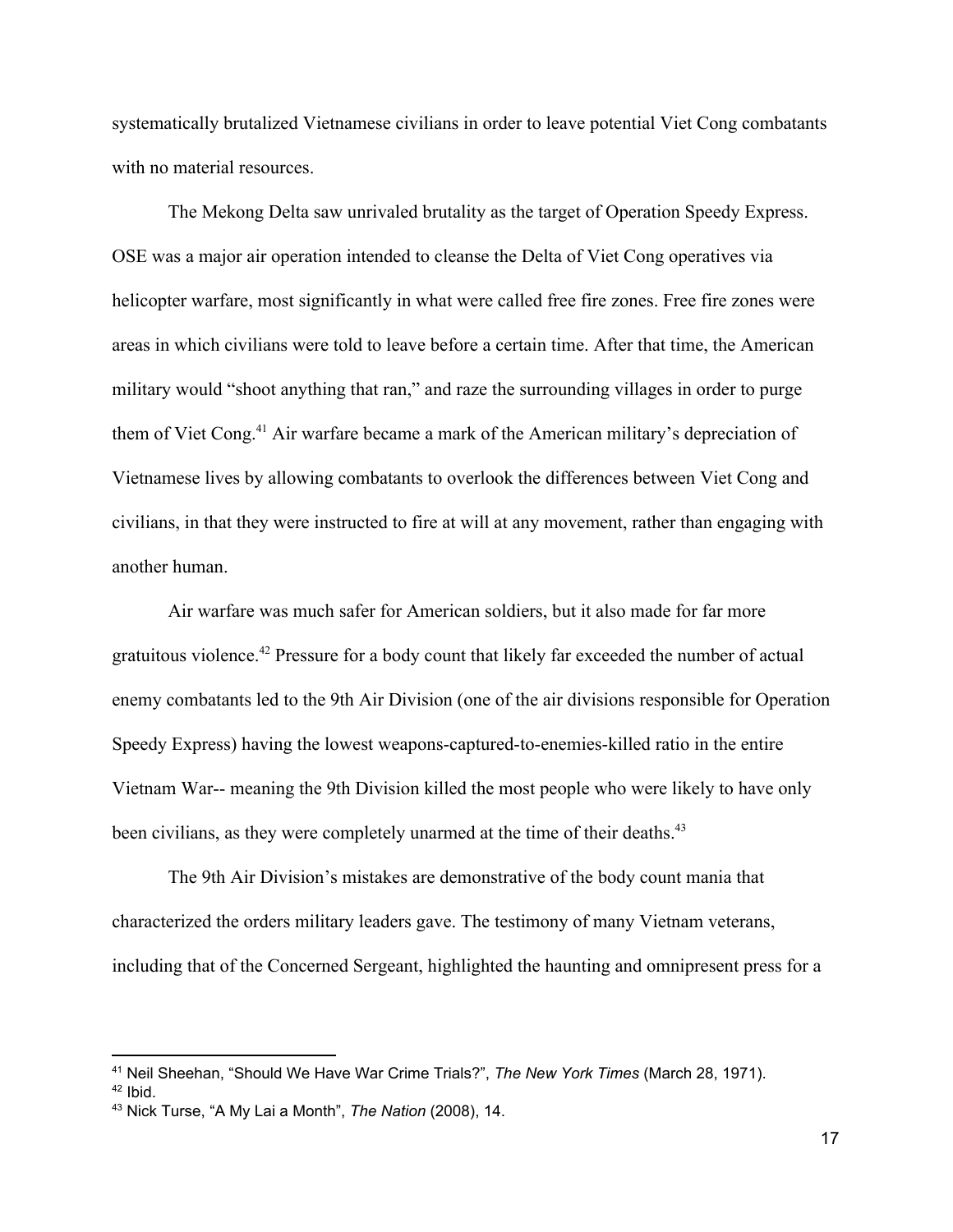higher and higher body count.<sup>44</sup> The Concerned Sergeant expressed his concern at the violence taking place, and at the pressure from his commanding officer to "shoot anything that move[d]" in a public letter to General Westmoreland.<sup>45</sup> The logic of the extremely high body count goal was that to decrease the dead rural Vietnamese population meant to decrease the strategic base of support and number of potential new members for the Viet Cong, regardless of the criminality of this tactic. $46$ 

The devaluing of Vietnamese life became endemic in the American military. Evidence of possible war crimes came into the light through the testimony of soldiers returning from the field, like Captain O'Mera and the Concerned Sergeant. In addition to his comments on aerial warfare, the Concerned Sergeant also reported that "it was common to detain an unarmed civilian and force them to walk in front of  $\lceil a \text{ unit} \rceil$  in order to trip enemy booby traps."<sup>47</sup> This practice is a direct violation of the rules of war as laid out in the Geneva Convention, as it constitutes "wilfully causing great suffering or serious injury to [the] body" of a civilian.<sup>48</sup> Declassified Army investigation papers show that evidence was found to support the Concerned Sergeant's claims, and the similar claims of other military personnel, confirming American violations of the laws of war.<sup>49</sup> Unfortunately, even though legislation was drafted in Congress to create sufficient judicial resources to prosecute American war criminals,

<sup>44</sup> Sheehan., 31. "The words Lieutenant Calley used [to] describe the act of slaughtering the 102 men, women, and children for whose deaths he is being held responsible evokes this atmosphere [of violence] in a most uncanny fashion. He told the prosecutor that he was ordered 'to waste the Vietnamese… waste, waste them, Sir.' Were this just Lieutenant Calley speaking, the word would not carry much meaning, but the word is from the argot of the American soldier in Vietnam. Human beings are 'wasted' there, they are blown away. Soldiers have a unique ability to find words to describe the reality of wars."

<sup>45</sup> Turse, 14.

<sup>46</sup> Ibid., 15-16.

<sup>47</sup> Ibid., 14.

<sup>48</sup> ICRC.

<sup>49</sup>Deborah Nelson and Nick Turse, "Civilian Killings Went Unpunished", *The New York Times* (August 6, 2006).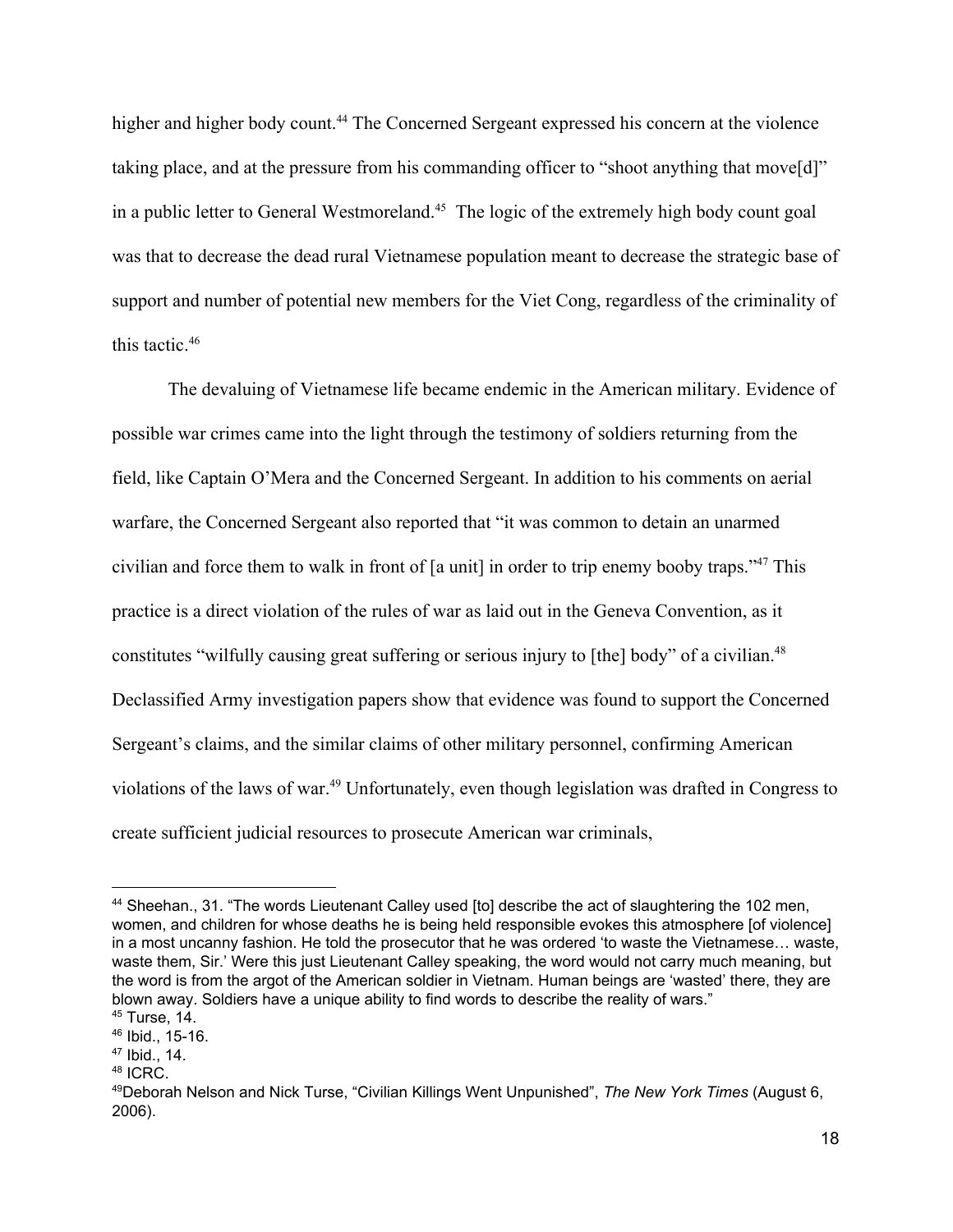in the period after the disclosure of the My Lai massacre, when the legislation had the greatest prospect of winning approval, [the President and Attorney General] were deficient in the moral qualities that might have...provide[d] Congress with political leadership,

and the several attempts Congresspeople made to reign in the Vietnam conflict were defeated.<sup>50</sup> Had President Nixon or Attorney General John Newton Mitchell been different men, the history of the Vietnam War would be wildly different.

 While individuals should be held responsible for their crimes, some crimes of war may be blamed on individuals, the daily practices and expectations that the American military engaged in built the culture of violence that allowed war crimes to occur. The My Lai massacre is one of the most striking examples of this environment, but the daily atrocities that took place created a context in which My Lai seemed acceptable and encouraged a disregard for Vietnamese life. The scholars Orville and Jonathan Schell wrote in a letter to the *New York Times* that Army units were being ordered not to "generate" any more refugees, because the field pacification camps in which the Army held displaced persons were becoming too full.<sup>51</sup> After that decision,

peasants were not warned before an airstrike was called in on their village… The usual warnings by helicopter loudspeaker or air dropped leaflets were stopped...They were killed in their villages because there was no room for them in the swamped pacification camps. It was under these circumstances of official acquiescence to the destruction of the countryside and its people that the massacres of... [My Lai] occurred.<sup>52</sup> It is as though the American military taught its forces that when in doubt, kill.

### **Punishment? The Dearth of Courts Martial**

<sup>50</sup> Patrick Hagopian, *American Immunity: War Crimes and the Limits of International Law,* University of Massachusetts Press (Boston, 2013), 3.

<sup>51</sup> Orville Schell and Jonathan Schell, Letter to the NY Times, (Nov. 26, 1969), 44.

<sup>52</sup> D'Amato, et. al., 1088.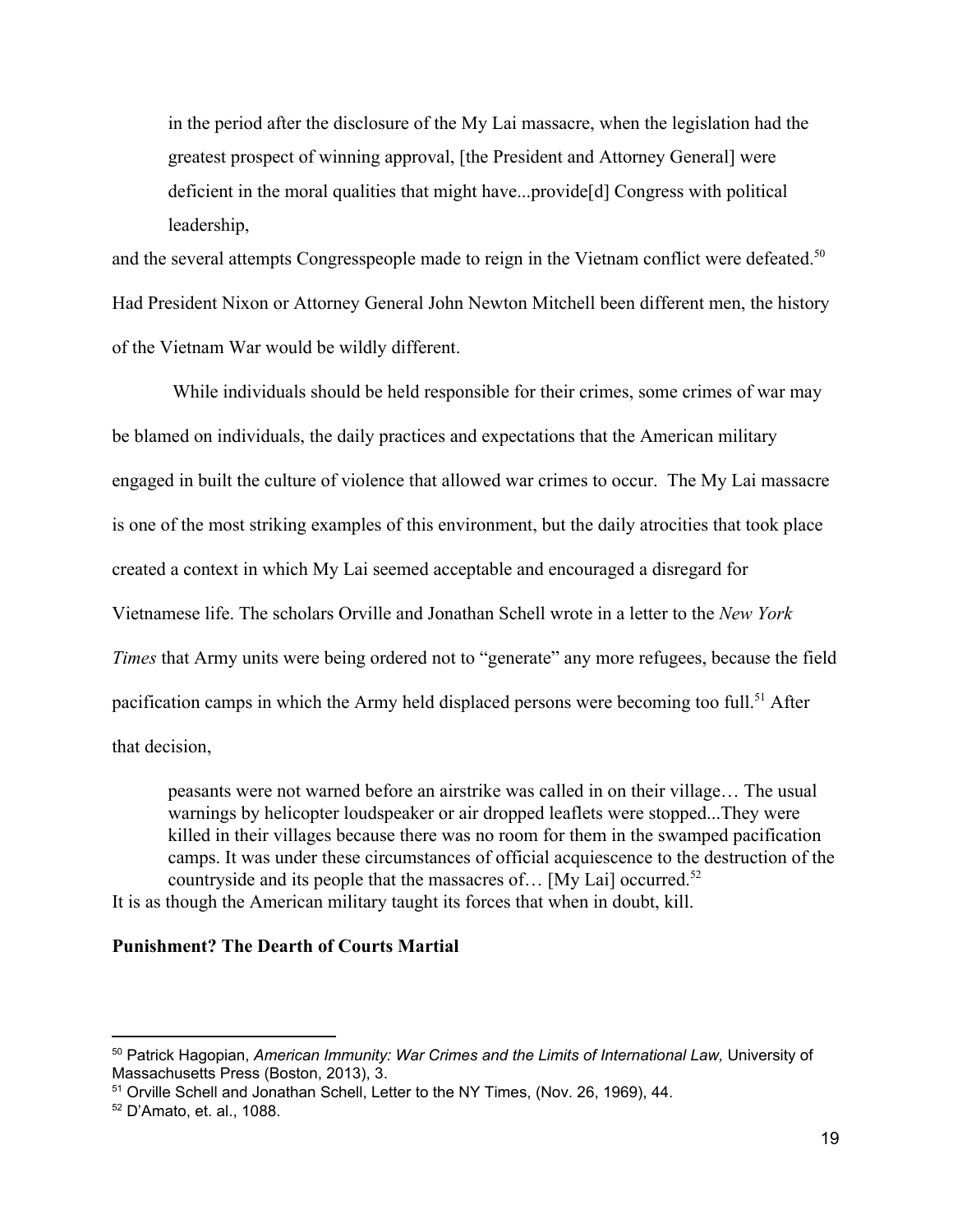When courts-martial did occur in order to address the criminality of certain actions, they were often to try individual combatants, and not commanding officers. Moreover, these individuals were not charged with war crimes, but with murder or manslaughter, despite these actions falling directly under the United States Army Field Manual.<sup>53</sup> The Army Field Manual's 1956 laws of land warfare are specific on what types of actions constitute war crimes, and what treaties soldiers are obligated to adhere to. The Manual dictates specifically that "at the request of a party to the conflict, an enquiry shall be instituted… concerning any alleged violation of the [Geneva] Convention."<sup>54</sup> Members of the American media, American government, and the American military repeatedly called for the investigation of potential war crimes perpetrated in the Vietnam War; by not opening any such investigation at the request of parties to the conflict, the United States Army violated its own laws of warfare. Moreover, the Manual acknowledges that the United States is signatory to Article 146 of the Geneva Convention, which orders that Contracting Parties

shall be under the obligation to search for persons alleged to have committed, or to have ordered to be committed, such grave breaches, and shall bring such persons, regardless of their nationality, before its own courts.<sup>55</sup>

By prosecuting members of the armed forces for murder or manslaughter rather than the war crimes they actually committed, the United States Army breached the international, domestic, and military law by which it was governed. International legal scholars like Richard Falk, Gabriel Kolko, and Jonathan Schell wrote eloquent and outraged books, letters, and opinion

<sup>53</sup> Department of the Army, Headquarters. (1956). *Law of Land Warfare* (FM 27-10). Retrieved from [https://www.loc.gov/rr/frd/Military\\_Law/pdf/law\\_warfare-1956.pdf.](https://www.loc.gov/rr/frd/Military_Law/pdf/law_warfare-1956.pdf) Relevant sections include (but are not limited to): 4a; 4b; 9; 25; 29; 33b; 34b; 41; 495; 496; 498; 499; 501; 502; 504; and 506.

<sup>54</sup> Ibid., Section 496.

<sup>55</sup> Ibid., Section 506a, 506c.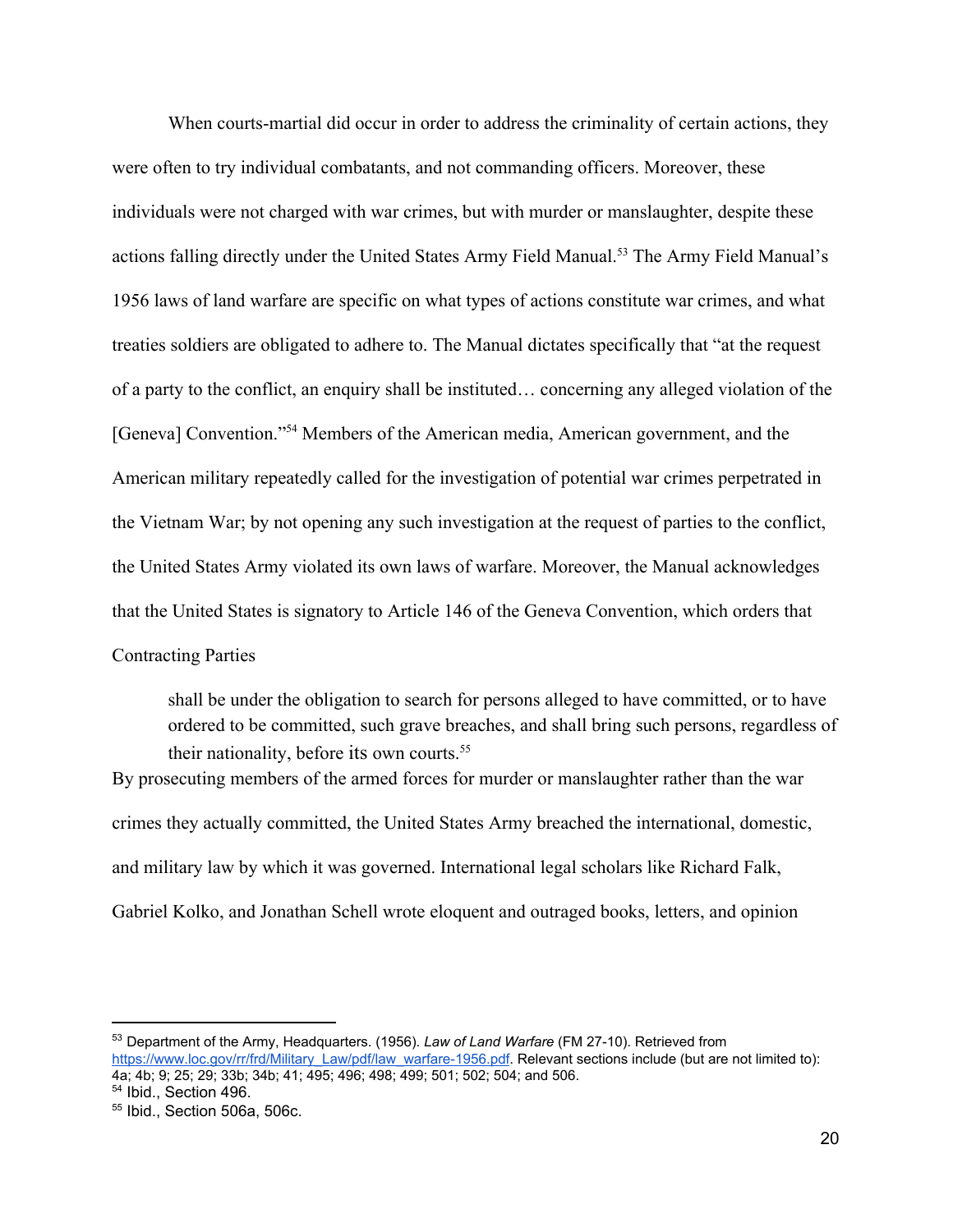articles, but to no avail; even the American people could not compel the American government or military to properly prosecute its servicemen.<sup>56</sup>

## *The Trial of Captain John Kapranopoulos*

The court martial of Captain John Kapranopoulos is a particularly disturbing case study. Kapranopoulos was court martialed for the murder of two Vietnamese civilians, though his actions were clearly under what the Army Field Manual calls a violation of the laws of war. When asked what to do with an unarmed and unidentified captured Vietnamese noncombatant, Kapranopoulos told his soldiers "I don't care about prisoners, I want a body count, I want that man shot."<sup>57</sup> When another unarmed Vietnamese man was captured and his men asked what to do, he replied, "Are you sh\*\*\*ing me?" Kapranopoulos ordered both civilians shot.58

Despite the testimony of several members of his group who witnessed and/ or took part in the killings, Captain Kapranopoulos was found innocent of premeditated murder. While the evidence may have proved Kapranopoulos guilty beyond a reasonable doubt, the circumstances in which the trial occurred probably affected the ability of the panel to find against the young captain. All courts-martial were heard by panels before 1969. When the courts-martial took place in Vietnam, these panels were made up of active combat commanders; declaring Kapranopoulos guilty would have been difficult for men likely sympathetic to his predicament, given that they were physically and mentally surrounded by the culture of dehumanization of the Vietnamese.<sup>59</sup>

<sup>56</sup> See eds. Erwin Knoll and Judith Nies McFadden, *War Crimes and the American Conscience*, Holt, Rinehart & Winston Publishing (New York, 1970). Knoll and McFadden's work features several of the public letters and articles written by Kolko, Falk, and Schell.

<sup>57</sup> Fred L. Borch, "I Want That Man Shot", *The Army Lawyer* (September 2014), 1.

<sup>58</sup> Ibid., 1.

<sup>59</sup> Ibid., 3.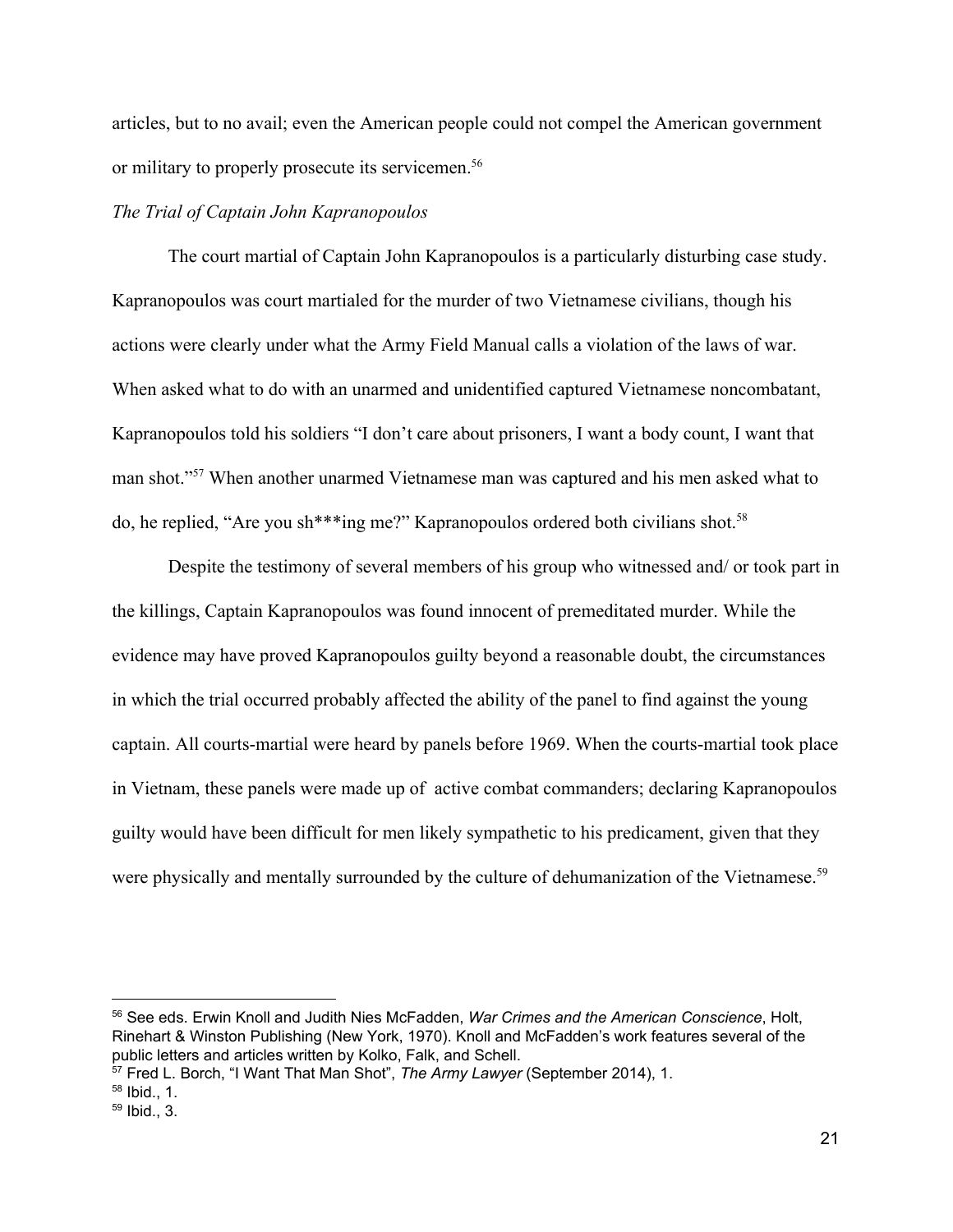The *Kapranopoulos* decision is an example of the devaluation of Vietnamese lives, and enforces the statement that "military courts sometimes follow[ed] the unofficial 'mere gook' rule."60

### **Public Outcry and International Response**

Americans and the international community noticed this atmosphere of brutality. Veterans and members of the media tried to spread the word about the atrocities being committed by writing to American leadership like the Concerned Sergeant did, by giving testimony as many veterans did in the film *Hearts and Minds,* or by testifying in non-prosecutorial Congressional hearings.<sup>61</sup> The military continued holding courts martial without charging any of the accused with war crimes, and the American federal judicial system also did not prosecute any military personnel for their actions in the war.

If the United States had an interest in prosecuting members of the military for their actions in Vietnam, it could have without contradicting any domestic or foreign precedent. . In the United States, military personnel may not be prosecuted for crimes abroad in state courts, but they could have been prosecuted in federal courts.<sup> $62$ </sup> Similarly, joint offenses committed by military personnel abroad and domestically are classically tried by military courts *and* civilian courts, which could have been employed by the United States during Vietnam.<sup>63</sup> Unfortunately, in 1971 the federal government announced that it would not prosecute veterans who had violated

 $60$  lbid., 4. The "mere gook rule" is a moniker for the unofficial, but omnipresent, notion that the Vietnamese people were merely "gooks." Borch asserts in his piece that military courts during the Vietnam War often discussed and ruled on the extra-judicial killings of Vietnamese civilians as if the civilians were less than human, or that their deaths were less significant than the deaths of civilians elsewhere.

 $61$  For more information on the Winter Soldier Investigation and testimony, see: Ernest Bolt, "Vietnam Veterans Against the War and the Winter Soldier Investigation", (University of Richmond, 1971). For more information on the film *Hearts and Minds*, see: Peter Davis, *Hearts and Minds,* BBS Productions (1974). For more information on the Dellums Committee Hearings, see The Citizens Commission of Inquiry, *The Dellums Committee Hearings on War Crimes in Vietnam*, (Vintage Books, New York, 1971). <sup>62</sup> Paust, Vol. 4, 460.

 $63$  Ibid., 462.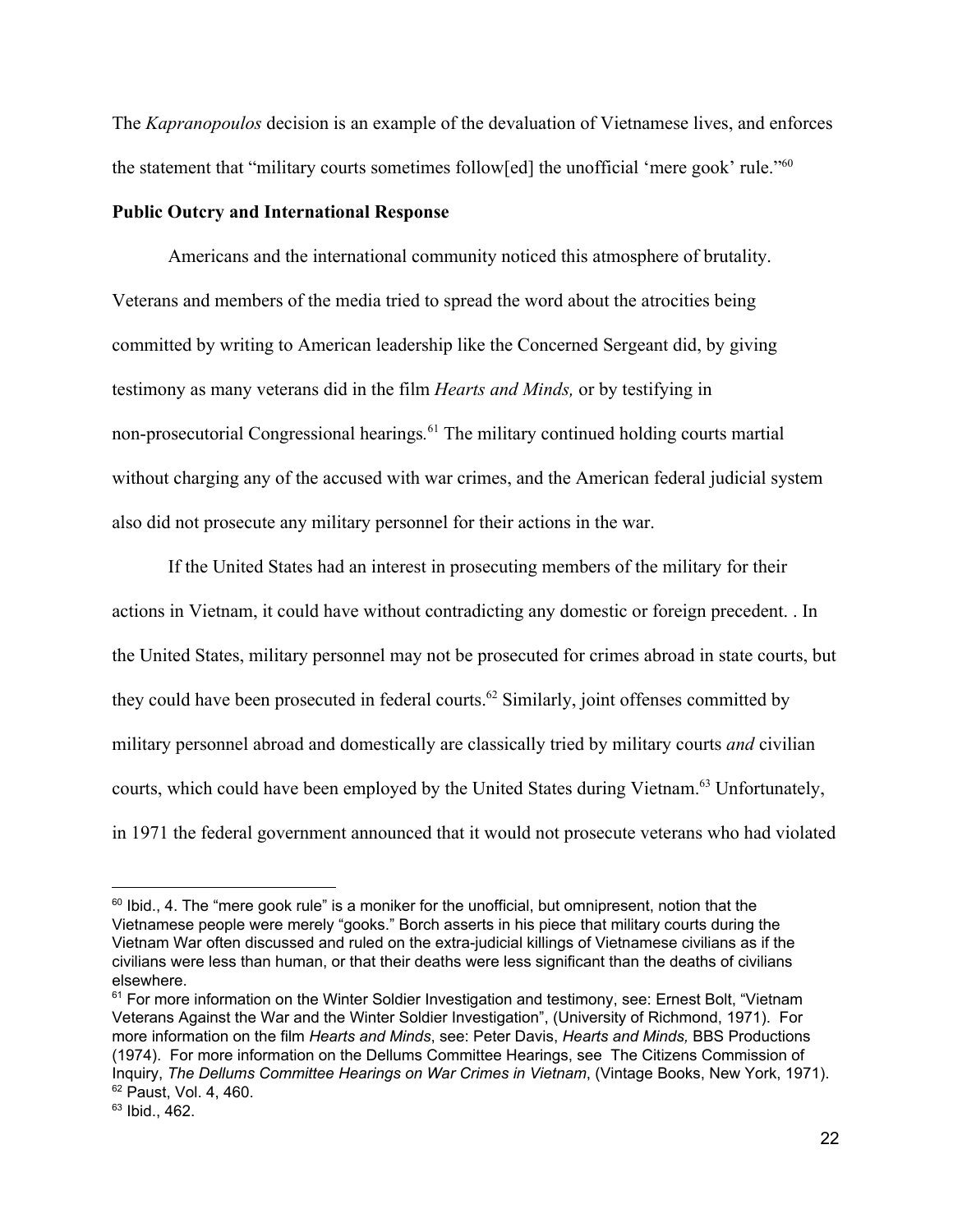international law due to the lack of precedent for doing so in the American legal system and the political controversy prosecution could cause.<sup>64</sup>

American military law is extremely complicated, consisting of many different written and unwritten codes and practices, compounded by the military's separation from the domestic judicial system. Many in the military argue that servicemen and women cannot be tried in a domestic court with a civilian jury because such a jury would not be a jury of the servicemen's peers.<sup>65</sup> The military's own codes promote the policy of prosecuting soldiers for crimes without calling them war crimes. "The Manual for Courts-Martial...provides that… a specific violation of the [US Army Field Manual] should be charged rather than a violation of the law of war."<sup>66</sup> This practice is illegal under the Geneva Conventions, and violates the very spirit of the laws of war by favoring Americans; the US government has allowed the Army to write a law literally excusing its soldiers from prosecution under the Geneva Conventions. The US Army Field Manual even directly says in Paragraph 507(b) that "the US normally punishes war crimes only if they are committed by enemy nationals."<sup>67</sup> During the 1950s, when writing its Field Manuals and the Manual for Courts-Martial, the American military walled itself off from the rest of the

<sup>&</sup>lt;sup>64</sup> Ibid., 447. "In April 1971 the United States declared that it would not seek to prosecute United States ex-servicemen who have violated the international law of war in Vietnam. Only two justifications were given for the government's failure to engage in a war crimes prosecution program. First, a rather dubious excuse for law enforcement rests on the view of some government legal experts that the issue is 'too hot' politically now. Secondly, some legal experts within the government had expressed a doubt whether present federal law allows the trial of civilians for war crimes committed while in the military." After reading extensively within Paust's own work and federal law, it is clear that civilians may be tried in federal courts for war crimes committed while in the military.

<sup>&</sup>lt;sup>65</sup> Thomas Wayde Pittman and Matthew Heaphy, "Does the US Really Prosecute its Service Members for War Crimes?", *Leiden Journal of International Law,* (Vol. 21, No. 1, 2008), 169. .

 $66$  Ibid., 171.

<sup>&</sup>lt;sup>67</sup> Department of the Army, Paragraph 507(b).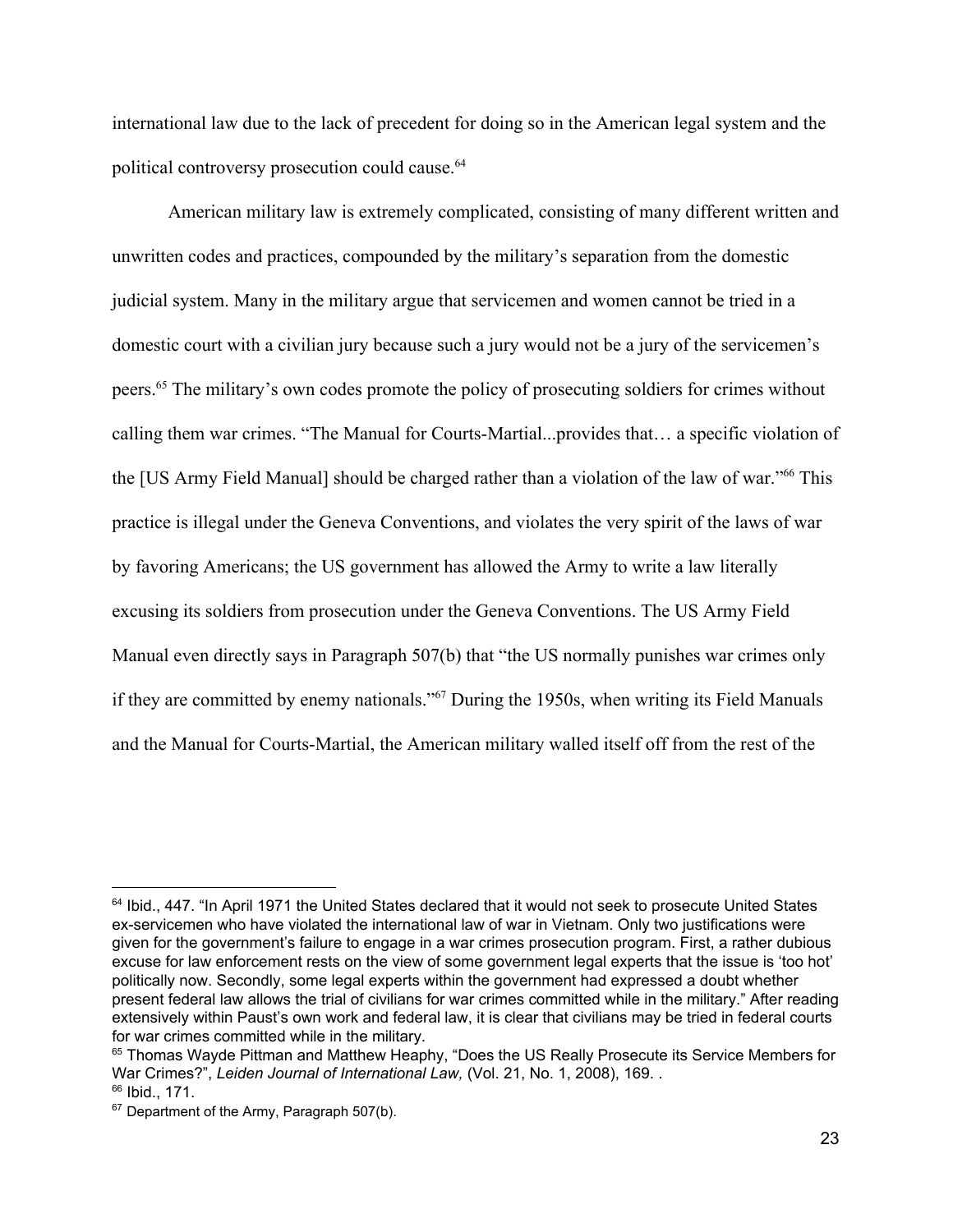American judicial system, effectively ensuring that an American soldier would never be charged with war crimes  $68$ 

The refusal to prosecute put the pressure on the international community to handle the blatant violations of war crimes law. The Bertrand Russell War Crimes Tribunal answered the call early in the Vietnam war, opening an intensive investigation on the actions of the American military and the various international laws these actions broke. Unfortunately, the Russell Tribunal could not prosecute; it only investigated. The Russell Tribunal recommended that forums be held in the United States in which veterans could testify; collections of testimony led eventually to a Congressional inquiry spearheaded by Representative Ronald Dellums. The Dellums Committee heard four days of disturbing eye witness testimony that implicated the military in hundreds of war crimes, and recommended the Pentagon prosecute members of the military for their crimes in Vietnam.<sup>69</sup>

Head of the Russell Tribunal Jean Paul Sartre believed that there should have been a permanent Nuremberg Tribunal to deal with the crimes of war.<sup>70</sup> The temporary nature of both of these tribunals impeded their ability to hold states accountable. Moreover, Russell Tribunal was never intended to prosecute; Russell advocated that the international law must be enforced by state structures and by the ideology of not perpetrating crimes in the first place, rather than because of the condemnation of international courts or other states.<sup>71</sup>

<sup>&</sup>lt;sup>68</sup> Pittman and Heaphy, 173.

<sup>69</sup> The Citizens Commission of Inquiry, *The Dellums Committee Hearings on War Crimes in Vietnam*, (Vintage Books, New York, 1971), vi-xiii.

<sup>70</sup> Falk, *State Sovereignty,* 196. The full Sartre quotation: "'There is a cruel lack of that institution [the Nuremberg Tribunal]-- which appeared, asserted its permanence and universality, defined irreversibly certain rights and obligations, only to disappear, leaving a void which must be filled and which nobody is filling.'"

 $71$  Ibid., 196. Falk argues that Sartre had too much faith in an institution's ability to enforce change; rather, Falk wrote, the world would be better served to have an ideological shift that stressed the impermissibility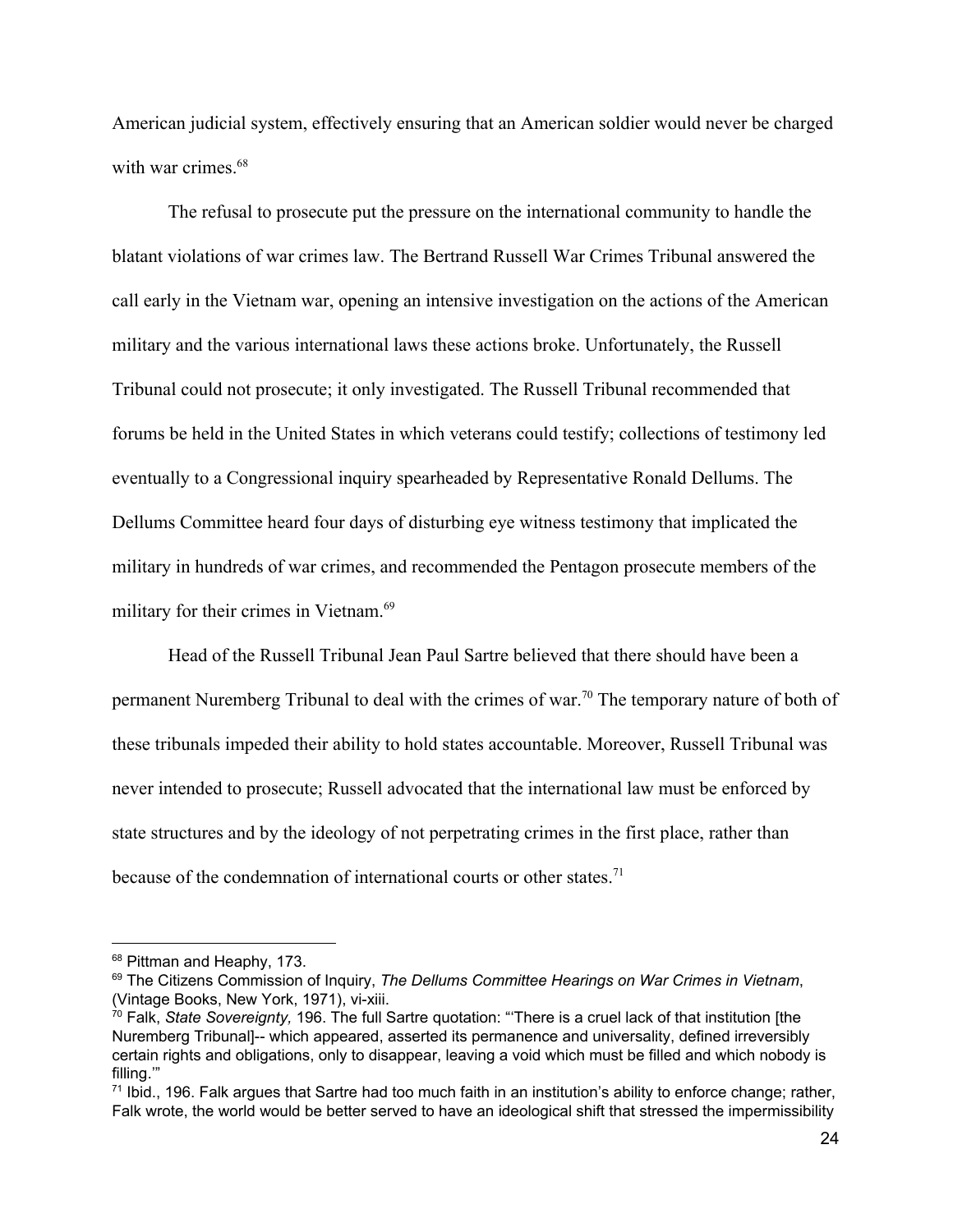Since the end of the Vietnam War, international human rights law has evolved rapidly. The generalized norms of international law as set forth in the main legal instruments on human rights are either declaratory in stature (such as the Universal Declaration of Human Rights), nonbinding because powerful nations have not ratified, or simply discounted because there is no body of international law enforcement  $^{72}$  The American military's blatant disregard for international human rights and the laws of war in Vietnam best exemplifies this lack of respect for international legal concerns. If nations as powerful as the United States ignore the treaties they have signed, the international community can have no hope of enforcing those treaties, as the next chapters will demonstrate.

The United States' crimes in Vietnam went mostly unpunished. This fact tunnels through the foundation of international law; without international prosecution or condemnation for breaking international law, international human rights law and the rules of warfare become useless. After World War Two, General Curtis LeMay reflected that if the Allies "had lost the war, we all would've been prosecuted as war criminals."<sup>73</sup> The Geneva Convention and the establishment of rules of combat were intended to ensure that regardless of *who* won a war, both sides would face the consequences for taking the lives of noncombatants. The world lost a chance to enforce this concept when leaders in the American military were not prosecuted as war criminals.

of violations of human rights and international law, instead of putting the onus on an international institution that states were unlikely to respect over their own authority.

<sup>72</sup> Ibid., 155.

<sup>&</sup>lt;sup>73</sup> General Curtis LeMay, quoted by Alfonso A. Narvaez, "Gen. Curtis LeMay, an Architect of Strategic Air Power, Dies at 83," *New York Times* (October 2, 1990).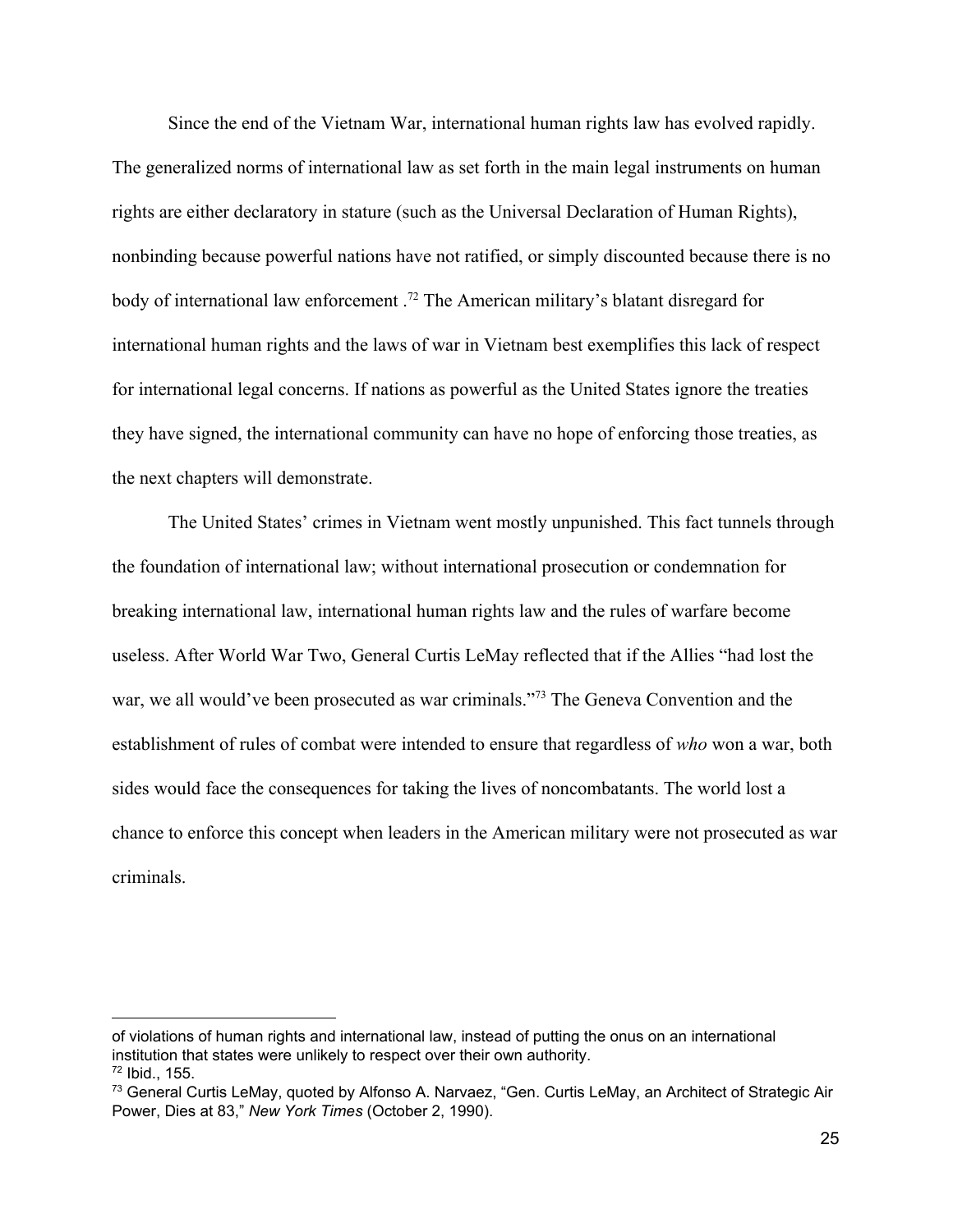# **Chapter Two: Responsibility and Oversight in Nicaragua**

**Introduction:**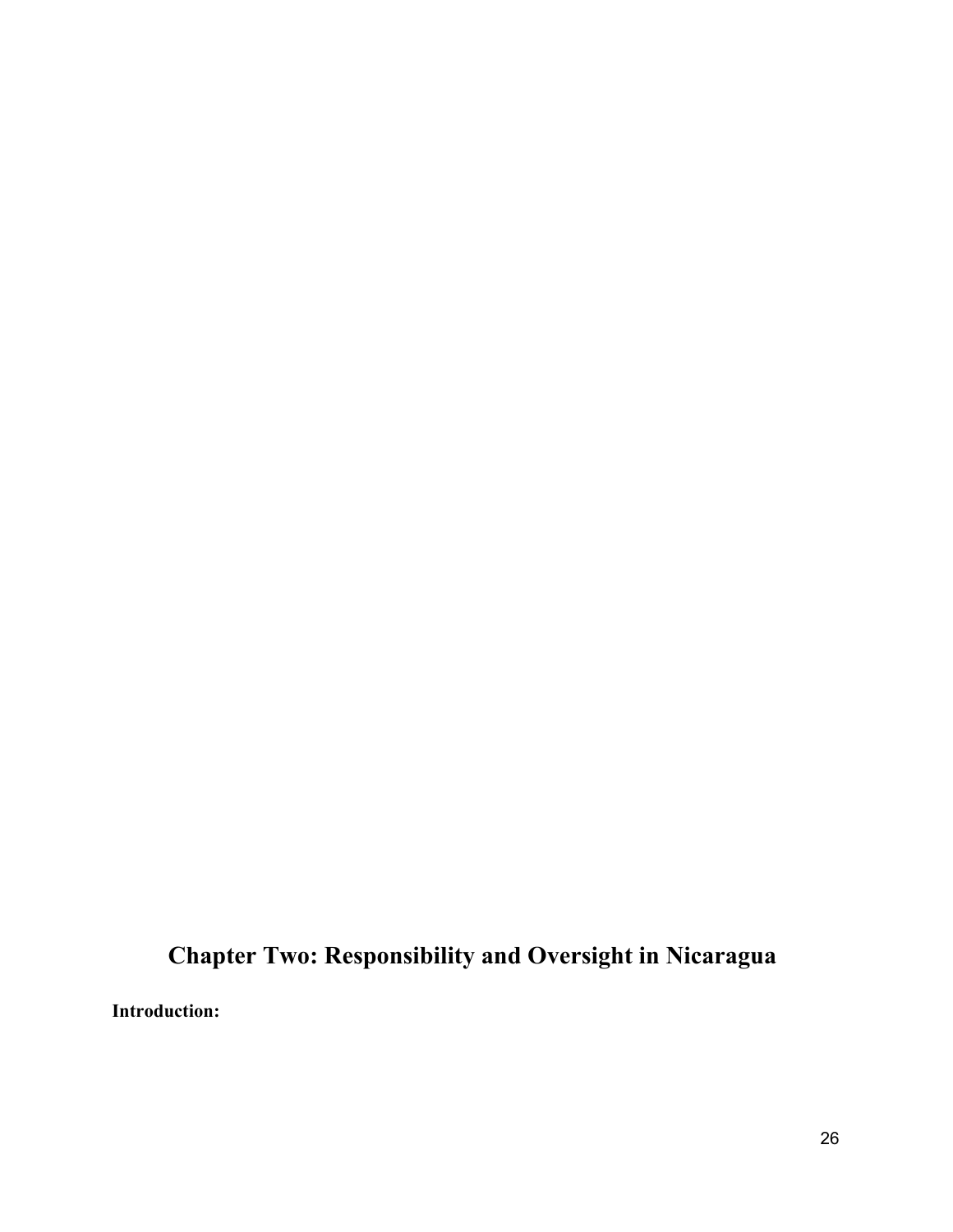For over 40 years, the United States-supported Somoza family network ruled Nicaragua with an iron fist. The regime maintained its power by oppressing the people, keeping rural Nicaraguans largely illiterate, intensely impoverished, and indebted to the few wealthy landowners who benefited greatly from the Somoza dictatorship. Among these beneficiaries were American investors who held vast shares in Nicaragua's agricultural industry.<sup>74</sup> Somoza's National Guard maintained order in the small country through violence, intimidation, and crackdowns on the press, many members having trained at the United States' controversial School of the Americas.<sup>75</sup> Despite the repression tactics Somoza and his Guard employed, a revolutionary movement called the Frontera Sandinista de Liberación Nacional (The National Sandinista Liberation Front) successfully overthrew the dictatorship in July of 1979, immediately installed a leftist government, and began implementing what many conservatives in the United States believed to be radical social changes.

While the Sandinista government reduced the rate of illiteracy in Nicaragua from 50% of the population to just 15% in less than a year, eradicated polio in three years, and outfitted rural communities with hospitals and health centers as well as modern food production systems, the Reagan administration began efforts to overthrow the regime almost directly after President Reagan's inauguration in 1981.<sup>76</sup> These efforts began as covert support for anti-Sandinista groups (which from here will be referred to as *contras*) and developed throughout the early-1980s into overt financial, material, and organizational support accompanied by a crippling

<sup>74</sup> For more on basic Nicaraguan history, see Luciano Baracco, *Nicaragua: The Imagining of a Nation*, Algora Publishing (New York, 2005).

 $75$  For more information on the School of the Americas, see Richard F. Grimmett and Mark P. Sullivan, "United States Army School of the Americas: Background and Congressional Concerns", Federation of American Scientists, (2012), [https://fas.org/irp/crs/soa.htm.](https://fas.org/irp/crs/soa.htm)

<sup>76</sup> Donald R. Pfost, "Reagan's Nicaraguan Policy: A Case Study of Political Deviance and Crime," *Crime and Social Justice* (27/28, 1987), 67.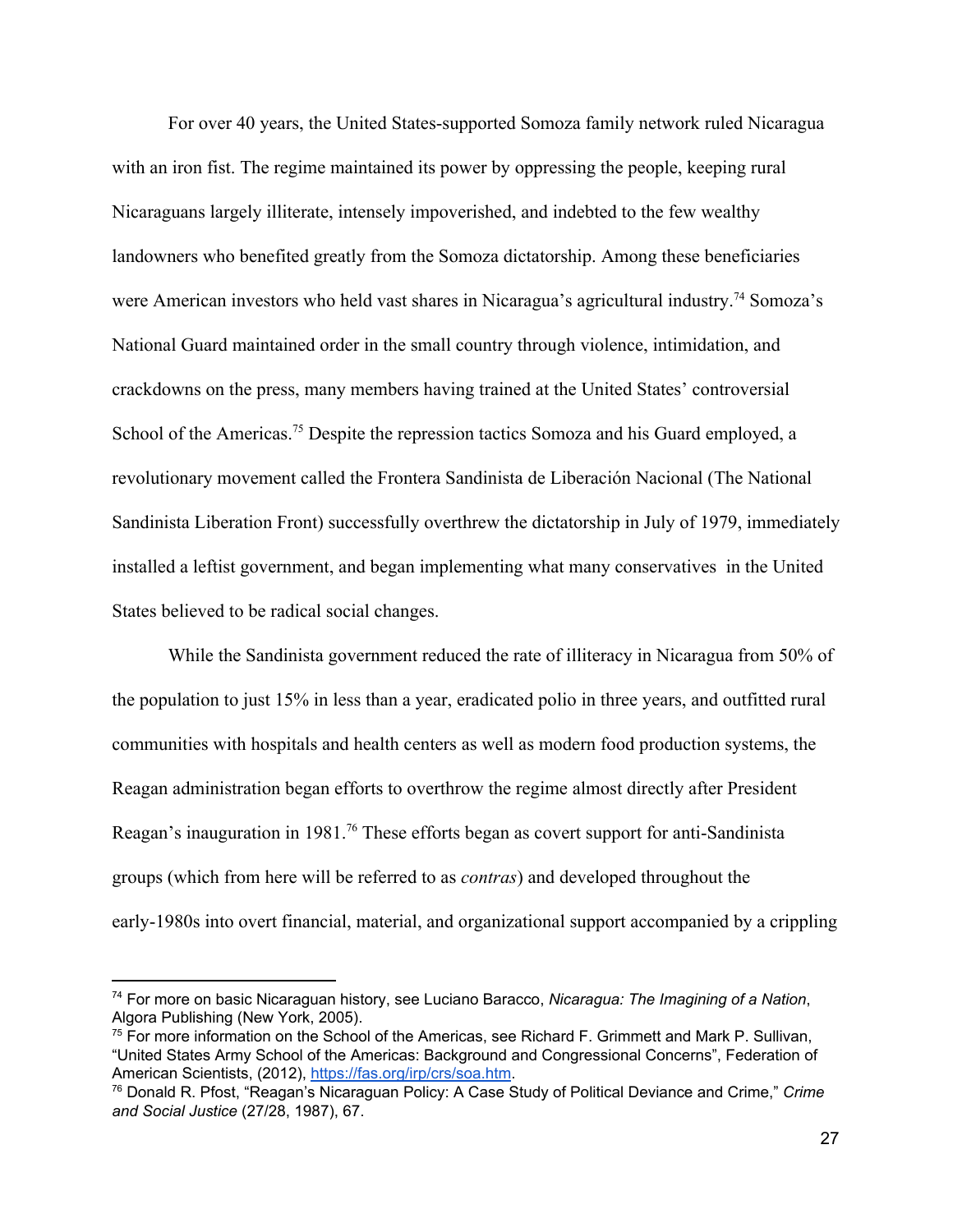economic embargo. Reagan and his administration continually encouraged support for the war and justified US involvement by using existing Cold War anxiety and emphasizing the potential for the spread of Soviet-style communism throughout the Western Hemisphere, even though the Sandinistas had little contact with the USSR, and the Sandinista regime was quite dissimilar from that of the Soviets. Reagan used rhetoric similar to that used to justify US engagement in Vietnam, by consistently arguing that should Nicaragua remain under the leadership of the Sandinista government, all of Latin America was vulnerable to a communist-takeover. Though this line of thought seems illogical now, in the 21st century, the latter half of the 20th century in the United States was dominated by this sort of anxiety, frequently referred to as the "domino theory," which suggested that should a few "Third World" states fall to communism, the others in that region would as well, theoretically endangering American security interests and the survival of democracy.<sup>77</sup>

The President used what scholar Donald R. Pfost calls "the bogey of the communist threat" as a means to justify continued illegal intervention in Latin America, defending his war by underscoring the common narrative of the time that portrayed the Cold War as a struggle between good and evil, with America and democracy on one end of the spectrum, and the USSR and communism on the other.<sup>78</sup> Of course, as this chapter will demonstrate, the truth is much more complicated. The *contras* were not "freedom fighters," as Reagan liked to say, but were rather dangerous paramilitary groups who tore through Nicaragua committing gruesome

 $77$  President Dwight D. Eisenhower coined "the domino theory" when arguing about the dissolution of the French colony in Vietnam. For the full speech launching the popular phrase, see President Dwight D. Eisenhower, "Vietnam and the Domino Effect," White House Press Conference, April 07, 1954, [http://www.history.com/this-day-in-history/eisenhower-gives-famous-domino-theory-speech.](http://www.history.com/this-day-in-history/eisenhower-gives-famous-domino-theory-speech) <sup>78</sup> Pfost, 83.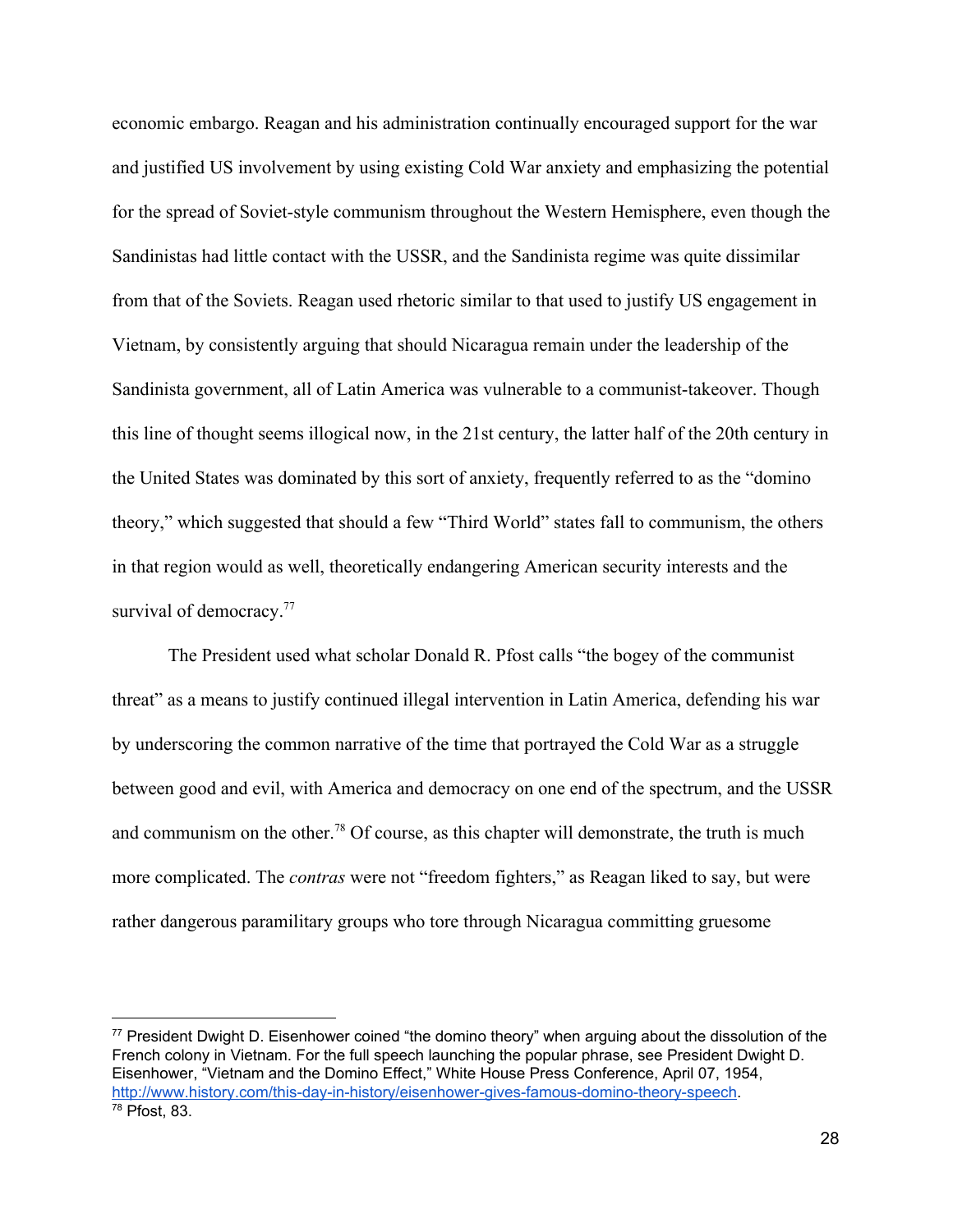atrocities under the guise of war, outfitted and advised by US officials and CIA operatives throughout the 1980s.79

However, though the *contras* were the direct perpetrators of most of these crimes, key players in the US government were also guilty of these crimes against the laws of war. By engaging in a proxy war that indiscriminately and intentionally targeted civilians, the United States breached treaty obligations both by interfering in the state of Nicaragua's affairs, forcing a trade embargo, and supporting and advising the *contras* as they committed horrendous war crimes. This chapter will demonstrate that the CIA and other US government officials were not only complicit in these crimes, but were aware of and encouraged attacks on civilians that the officials knew or should have known were violations of the laws of war, meaning such officials were also in violation of international and domestic laws.

# **Pre-existing Law:**

It is important to note before detailing the instances of criminal activity exactly what constitutes a crime under international law, though this chapter will more thoroughly discuss American breaches of law after detailing the crimes committed. According to Article Two of the Fourth Geneva Convention, these laws apply *even if* neither party acknowledges the war or declares war officially, meaning that regardless of Congress' decision not to declare war against the Sandinista government of Nicaragua, the US is and was still legally obligated to follow the laws of war.<sup>80</sup> Furthermore, the United States' engagement in hostilities in Nicaragua breached Article 33 of the Charter of the United Nations, which dictates that states must first

<sup>79</sup> President Ronald Reagan, quoted in John B. Oaks, "Mr. Reagan's 'Flim-Flamming'", *New York Times* (April 17, 1985), A27.

<sup>80</sup> International Committee of the Red Cross (ICRC), "Article Two", *Geneva Convention Relative to the Protection of Civilian Persons in Time of War (Fourth Geneva Convention)*, 12 August 1949, 75 UNTS 287, [http://www.refworld.org/docid/3ae6b36d2.html.](http://www.refworld.org/docid/3ae6b36d2.html)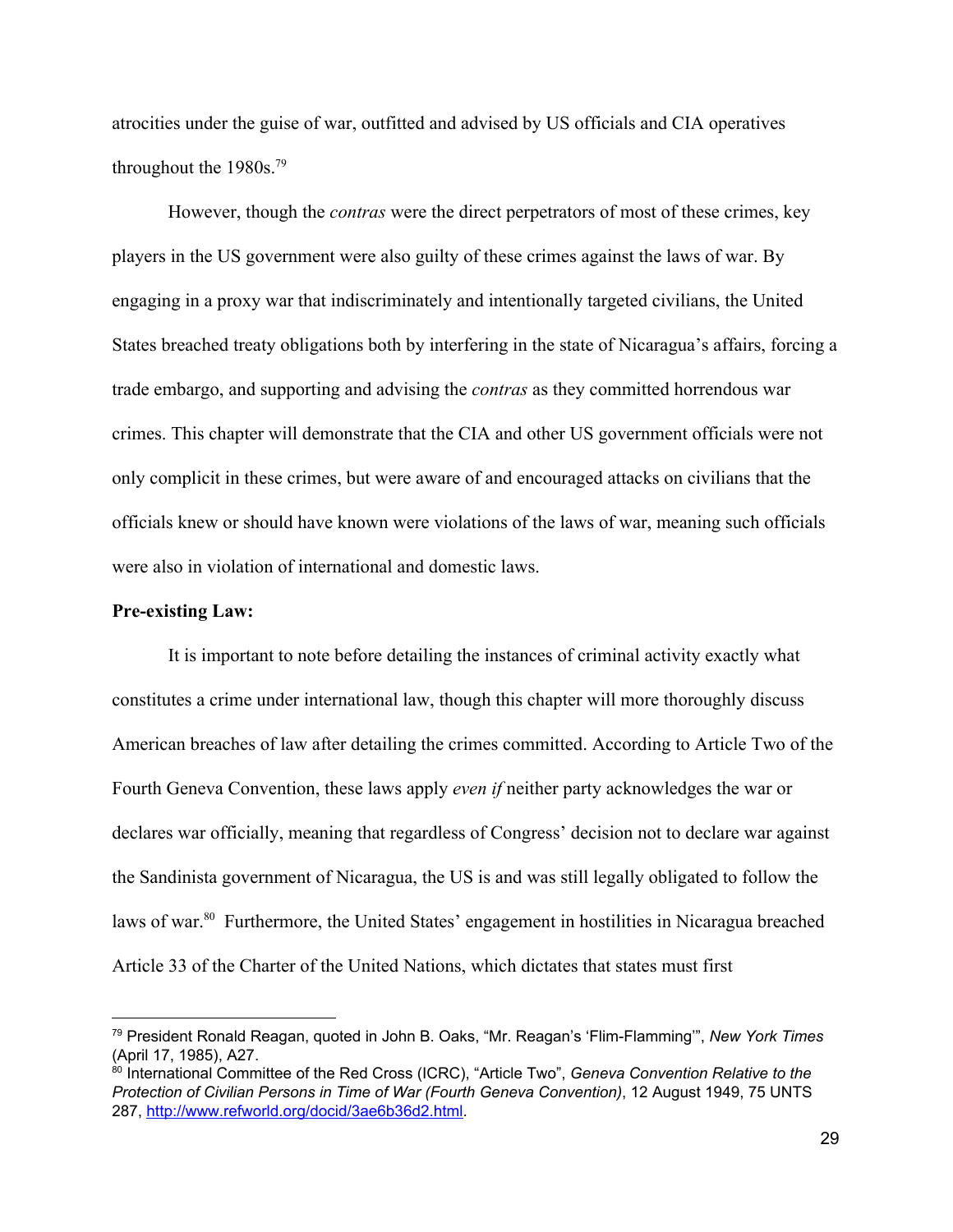seek a solution by negotiation, enquiry, mediation, conciliation, arbitration, judicial settlement, resort to regional agencies or arrangements, or other peaceful means,

before engaging in behavior that would "endanger the maintenance of international peace," generally in the form of a formal complaint to the UN Security Council.<sup>81</sup> Unless Nicaragua, as a state, attacked the United States or its citizens violently and suddenly, the US had no legal right to bypass the UN-required mediation phase.

 Essentially, before engaging in any armed attack, parties to the UN Charter must make every effort to solve the dispute, and request UNSC approval to engage in armed self- or third-party defense.  $82$  One should note, additionally, that the Rio Treaty of 1947 which established the Charter of the Organization of American States (both of which the US is a party to) have similar requirements for states preceding any use of force.<sup>83</sup> The details of these treaty obligations and the proceeding breaches by the Reagan Administration will be further analyzed later in this chapter.

Domestically, in the spring of 1984 Congress rejected Reagan's request for \$21 million of aid for the two largest contra groups, the Frontera Democrática de Nicaragua (Nicaraguan Democratic Front, FDN) and the Alianza RevolucionDemocrática (Democratic Revolutionary Front, ARDE), which led the Administration to use millions of dollars of discretionary funding to support the *contras*.<sup>84</sup> Congress held out until the summer of 1985, when the President's

<sup>81</sup> United Nations, "Article 33, Paragraph 1", *Charter of the United Nations*, 24 October 1945, 1 UNTS XVI, [http://www.refworld.org/docid/3ae6b3930.html.](http://www.refworld.org/docid/3ae6b3930.html)

<sup>82</sup> United Nations, "Article 37, Paragraph 1", *Charter of the United Nations*, 24 October 1945, 1 UNTS XVI, [http://www.refworld.org/docid/3ae6b3930.html.](http://www.refworld.org/docid/3ae6b3930.html)

<sup>83</sup> Organization of American States (OAS), *Charter of the Organisation of American States*, 30 April 1948, [http://www.refworld.org/docid/3ae6b3624.html.](http://www.refworld.org/docid/3ae6b3624.html)

<sup>84</sup> Cynthia Arnson, "The Reagan Administration, Congress, and Central America: the Search for Consensus," in *Crisis in Central America*, edited by Nora Hamilton, Jeffry A. Frieden, Linda Fuller, and Manuel Pastor, Jr., Westview Press, (Boulder, 1988), 46-47.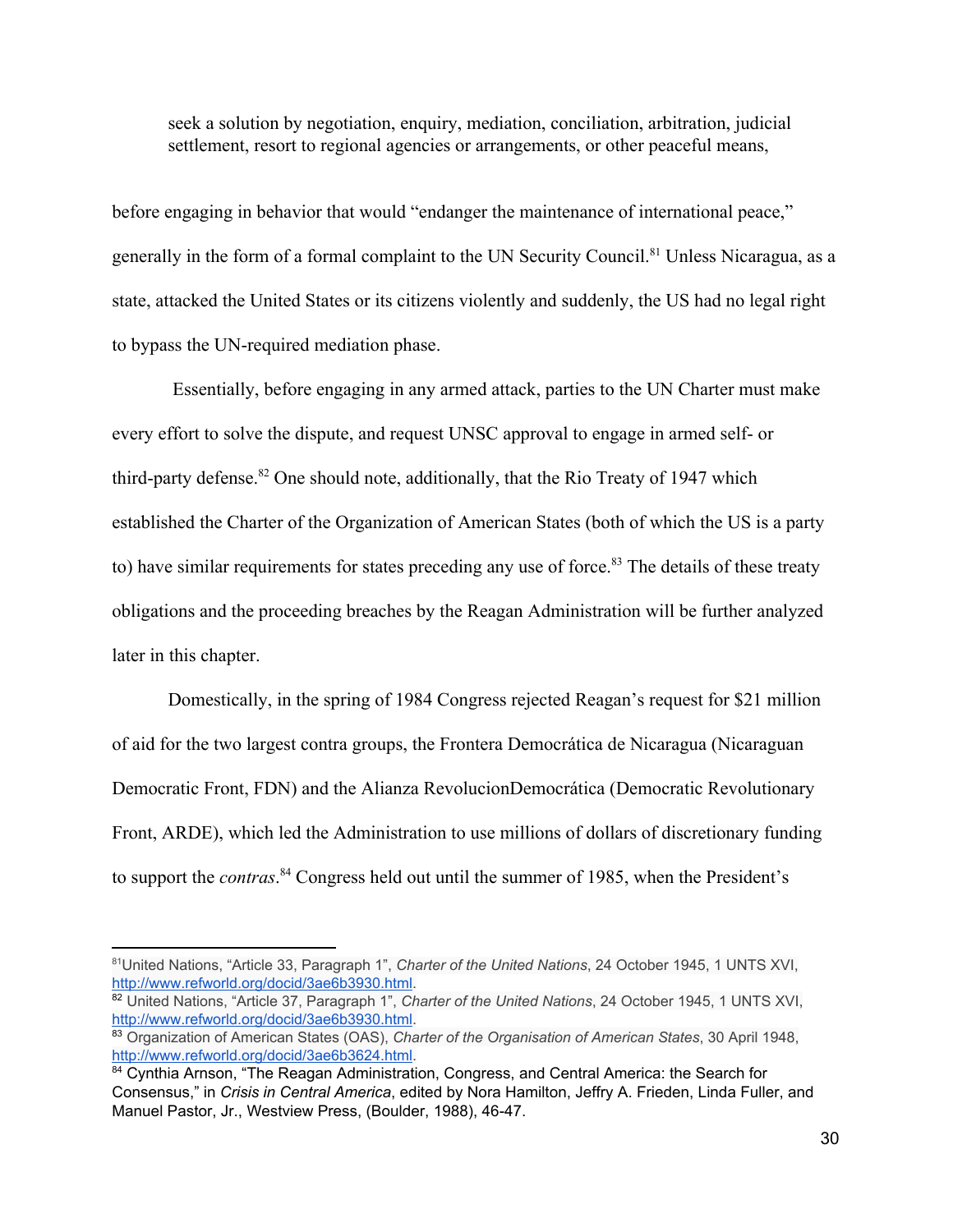domino theory rhetoric and promise to provide only "food and clothing and medicine and other supplies for survival" won \$27 million in "humanitarian" aid for the *contra* groups.<sup>85</sup> While Reagan promised to limit support to humanitarian aid, American officials, American mercenaries, and CIA operatives were actively training *contra* forces, designing operations, and supplying millions of dollars' worth of weapons. Though technically within the President's power, this deception of Congress and therefore the American people inspires serious ethical questions about the foundations of the war and American lawmakers' understanding of aid to the *contras*. This description of obligations to international treaties and the American political community is intended to help readers understand the gravity of American involvement in the *contra's* horrific warfare in Nicaragua.

# *Contra* **Activity:**

The man said 'Stop shooting! We are civilians! I am a physician from Germany. Don't kill us!' Jimmy Leo didn't let this bother him. As the foreigner cried out again, 'Don't kill us!' Jimmy Leo began firing at him, from the head down to the chest… We were satisfied when they were all dead. <sup>86</sup> The rest of the account of an FDN attack on a van full of 13 civilians is too gruesome to include in this work. In an interview with two foreign nonprofit workers (one German, the other Mexican), Eduardo Lopez Valenzuela recounts a 1982 massacre during which three women were

brutally raped and then murdered as their ten companions, all health workers, looked on. $87$  Lopez

tells the interviewers about the rest of his small band's day, during which they mutilated and

killed two other civilians.<sup>88</sup>

<sup>85</sup> Arnson, 50. See also: Hendrick Smith, "Stopped Short: Congress Reins in Reagan on Nicaragua Foreign Aid-- For Now", *New York Times* (April 21, 1985), E1.

<sup>86</sup> Eduardo Lopez Valenzuela, interview with Dieter Eich and Carlos Rincón, *The Contras: Interviews with Anti-Sandinistas,* Synthesis Publications (San Francisco, 1984), 64.

 $87$  Ibid, 64.

<sup>88</sup> Ibid, 65.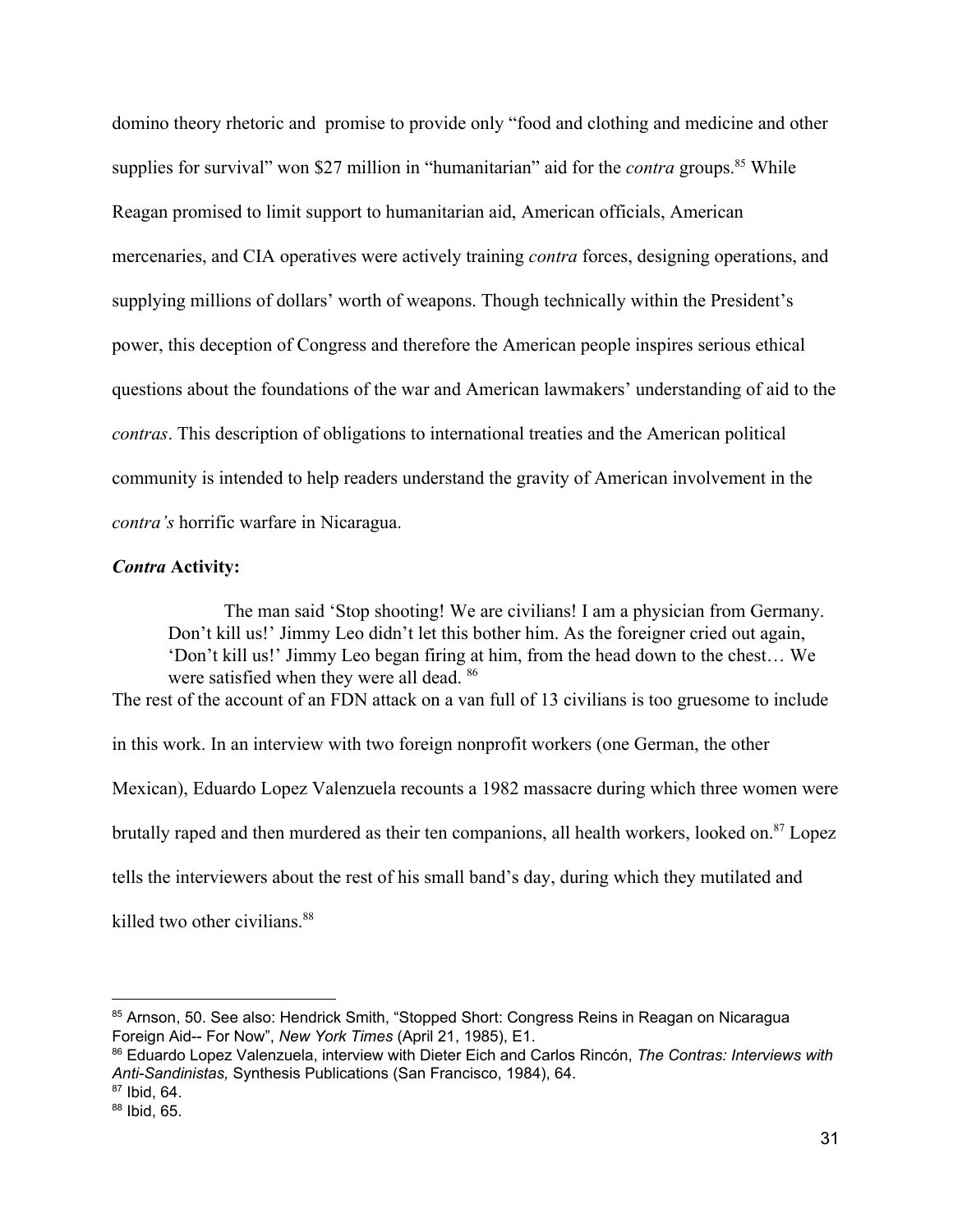The account is horrifying. Nonetheless, it is not unique, neither in the interviews that Dieter Eich and Carlos Rincón recorded, nor in the accounts that witnesses, survivors, and other perpetrators have given. Another former FDN militant told Eich and Rincón bluntly, "We had attacked civilian vehicles. There were dead, seriously wounded, and we took prisoners."<sup>89</sup> At first glance, it seems a description of the same attack Lopez described, but instead, it is an account of a completely separate attack, one of the many by FDN and ARDE fighters that killed thousands of Nicaraguans, the vast majority of them civilians, including women, children, and the elderly.<sup>90</sup> The *contras* made no attempt to suggest, as American soldiers in Vietnam had, that the civilians they attacked were guerilla enemies; rather, as director of the FDN Adolfo Calero told reporter Stephen Kinzer in 1984, "There is no line at all, not even a fine line, between a civilian farm owned by the government and a Sandinista military outpost," continuing to argue that arbitrary killing of civilians was entirely legitimate.<sup>91</sup> Between 1982 and 1984, 23 primary school teachers, 135 adult education teachers, and 747 other *confirmed* civilian deaths at the hands of *contra* militants.<sup>92</sup> Through eyewitness testimony, from both perpetrators and victims or witnesses, we also know that mutilation and gang-rape before death were common occurrences.

Additionally, the contras systemically conscripted an unknown number of men and women from the countryside to fight for the anti-Sandinista cause. Though many joined voluntarily after promises of a high pay and steady food supply, thousands of *campesinos* were

<sup>89</sup> Jeremías Hernández Membreño, interviewed by Eich and Rincón, 116.

<sup>90</sup> Father Bob Stark, interviewed by Paul Ramshaw and Tom Steers, *Intervention on Trial*, Praeger Publishing (New York, 1984),96. Father Stark provides yet more evidence of contra violence. "This past May, for example, the contras attacked a village when there was a baptism party going on, and killed twenty people, including nine women and five children."

<sup>91</sup>Stephen Kinzer, " Nicaraguan Rebels Step Up Raids In Coffee Areas as Harvest Nears" *New York Times,* 23 Nov 1984: A1.

<sup>92</sup> Pfost, p. 69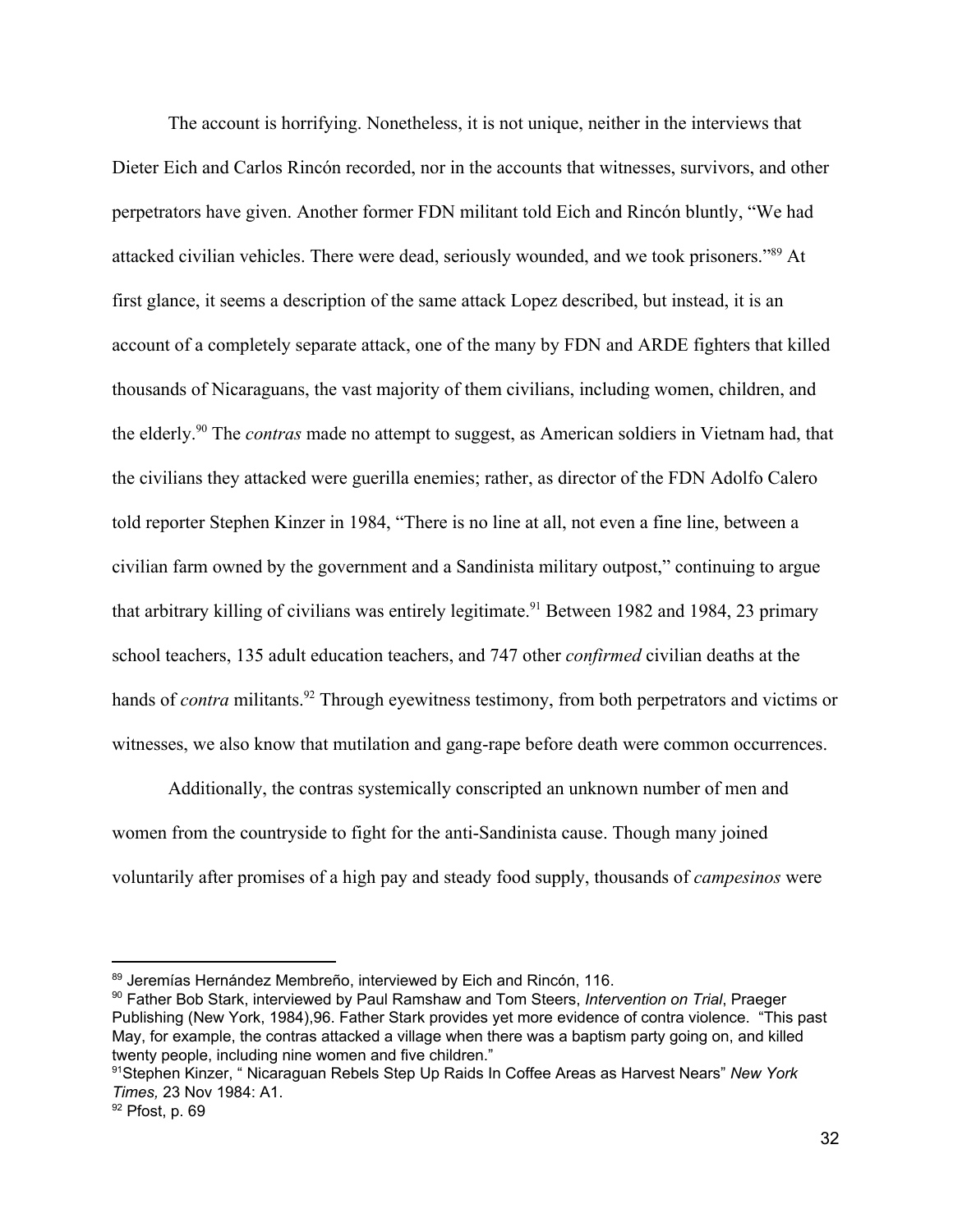kidnapped as forced recruits, especially in the northern Atlantic Coast region.<sup>93</sup> Orlando Wayland, who eventually escaped the *contra* army, described in an interview the experience of being tied to members of his community, and forced to walk for four days and three nights, without stopping, to a training camp in Honduras.<sup>94</sup> "Three women gave birth on the march," Wayland said. "As soon as a child was out, the umbilical cord was cut and they had to go on immediately."<sup>95</sup> Upon arriving at the training camp, Wayland was tortured for days, and then, along with the other men from his village, was told that he could either fight for the contras, or continue marching to an unknown location. Wayland chose to become a soldier, but first, he was again tortured for two months by being tied to an ant hill, shoved underwater, tied securely in a river for days at a time, and being beaten regularly.<sup>96</sup> After finally being told that "whoever fled the camp was shot on the spot," Wayland was given training, a uniform, and a weapon, but upon meeting the Sandinista force during his first forced battle, he was able to flee to safety.<sup>97</sup> Though Orlando Wayland was able to escape, many more likely were not able to; though there is no existing data on the number or fates of forced recruits in the *contra* armies, the systemic manner in which Wayland's captors kidnapped his village and the testimony of other ex-*contra* leaders suggest that Wayland's experience may have been shared by thousands of Nicaraguan men.

The forced conscription of the *campesinos* is just one of the many war crimes *contra* groups committed. By attacking and destroying hospitals, health centers, and religious centers, and by kidnapping, killing, torturing, and interning women, children, the elderly, and the sick

95 Ibid, 124. Fortunately, and somewhat shockingly, Wayland said that all three women and their newborns survived the march.

<sup>93</sup> Pfost, 69.

<sup>94</sup> Orlando Wayland, interviewed by Eich and Rincon, 121-123.

<sup>&</sup>lt;sup>96</sup> Ibid., 126.

<sup>97</sup> Ibid., 132-133.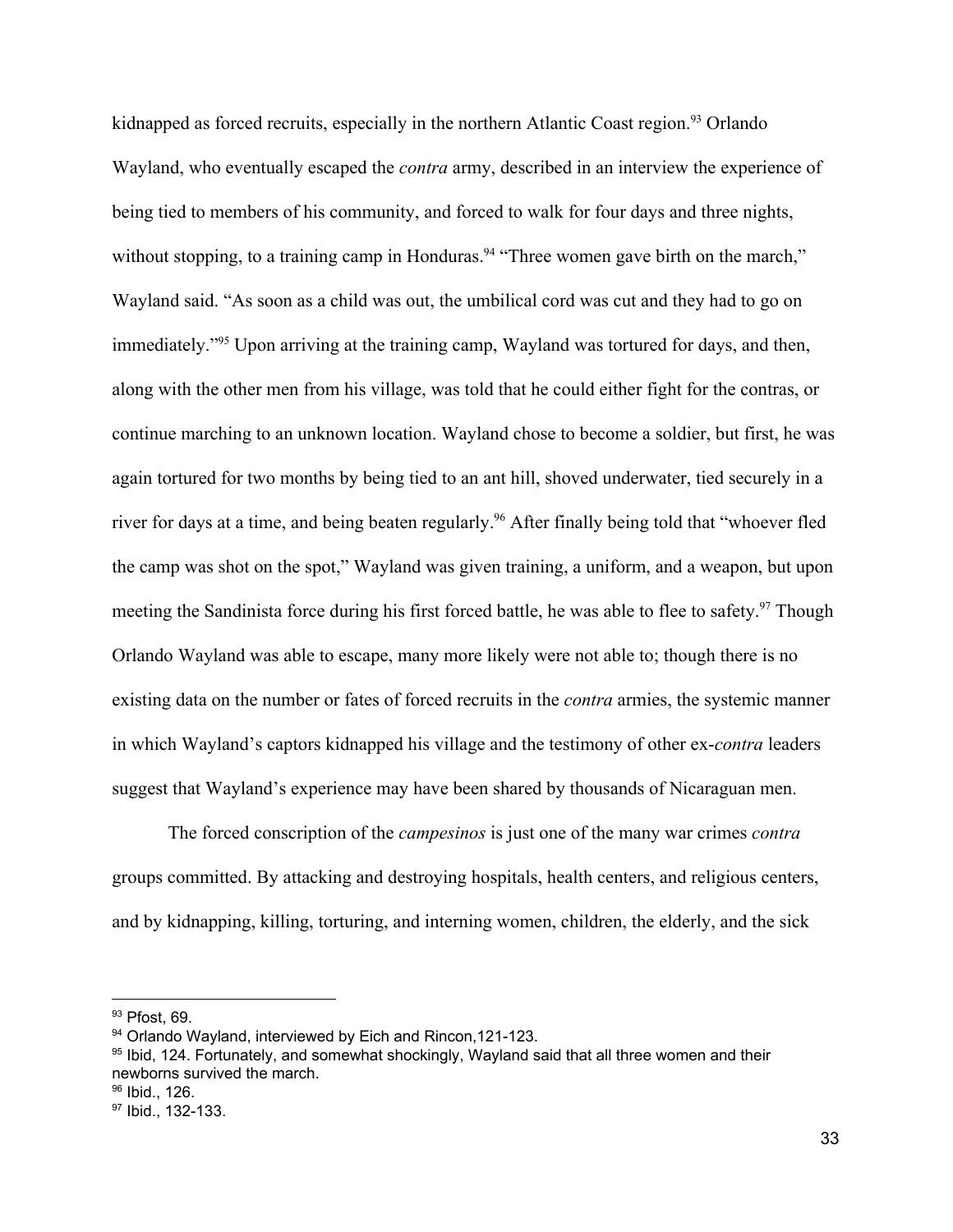and wounded without proper supplies, the *contras* violated Articles 14, 16, 24, 27, 28, 31, 32, 50, 55, 58, 76, 78, 85, 89, and 127.<sup>98</sup> In violating these conditions, the *contras* committed what the Geneva Conventions call "grave breaches" of the laws of war. Grave breaches are defined as the willful killing, torture, rape, forced recruitment, unlawful confinement and deportation, and causing great physical or mental suffering.<sup>99</sup> These crimes, of which there is indisputable evidence, constitute the most serious violations of any laws in history, and, as this chapter will soon argue, were supported by the United States government.

#### **American Involvement:**

The United States supported the *contras* by steadily supplying money, weapons, and strategic planning, while simultaneously damaging the Nicaraguan state with a trade embargo. These forms of aid were construed by the Reagan Administration as "humanitarian," but in fact, allowed the US government to exercise control over the *contra* groups, even during military operations. The extent of this control is a keystone in the debate over whether or not the United States violated international agreements. This section will demonstrate that CIA operatives (and therefore the US) influenced *contra* military operations using financial support, by supplying weaponry, and by participating in paramilitary training and strategic planning with the *contras*. *Financial Support:*

<sup>98</sup> IRCR. Though the contras are not a signatory state, they are still obligated to follow the laws of war as citizens of a signatory state. Moreover, there was a duty to prosecute them due to *aut dedere aut judicare,* which dictates that any state has the obligation to prosecute those who breach international criminal law, regardless of that state or party's signatory status. 99 IRCR, Article 50.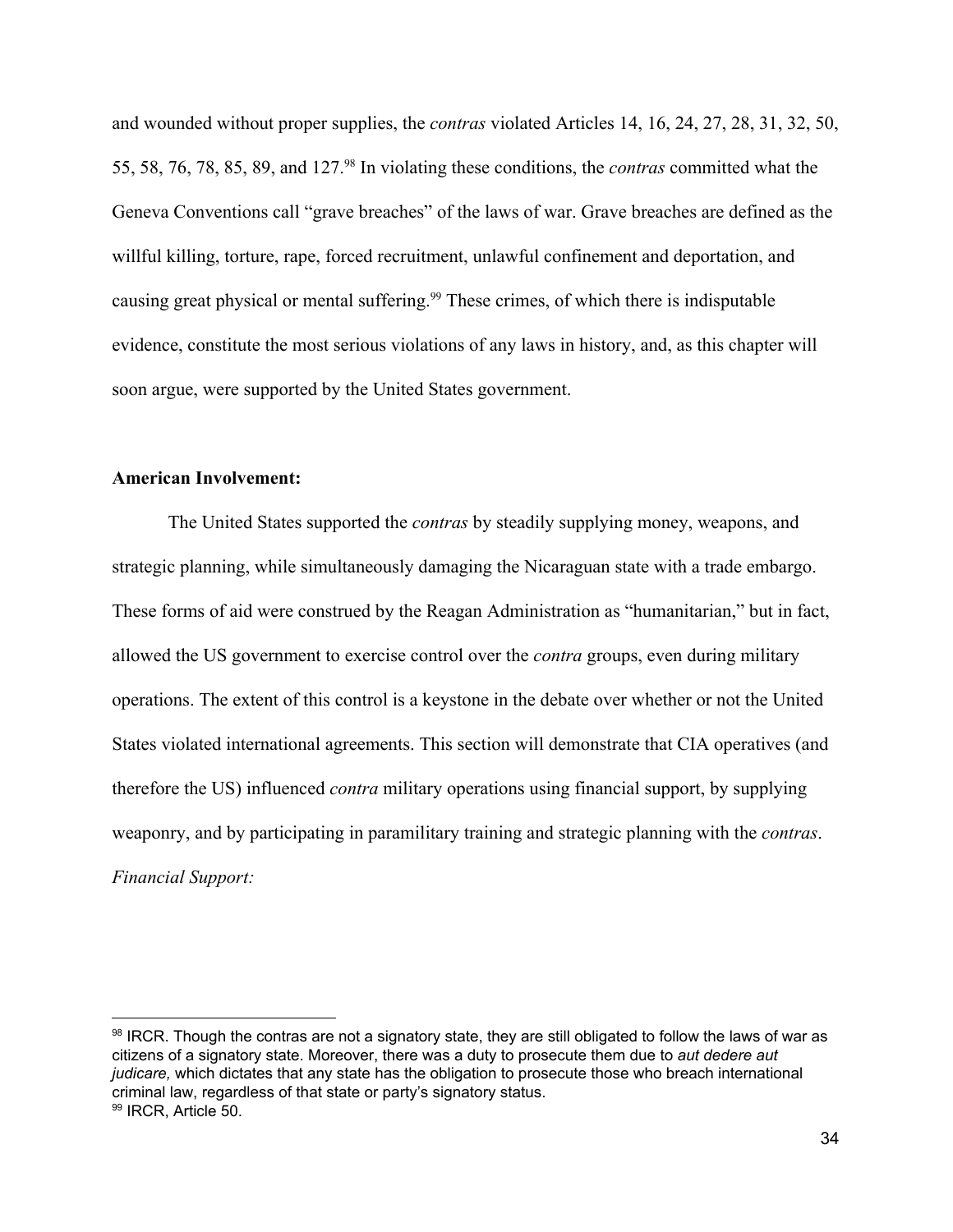Between 1981 and 1986, an estimated \$231 million was sent to the *contras*.<sup>100</sup> The first  $\sim$  \$80 million sent between 1981 and 1983 was sent by the CIA with President Reagan's approval, without Congress' knowledge, while the greatest aid package Congress authorized ( $$100$  million in 1986) was labeled as humanitarian aid.<sup>101</sup> Instead, this financial aid allowed the *contras* to build up their forces, hire mercenaries, and become a fully operational army. Without the money the US gave in the name of humanitarianism, the *contras* would not have been capable of building the force that decimated villages and towns throughout Nicaragua. In an interview with Eich and Rincón, Pedro Javier Nuñez Cabezas, one of the leaders of the FDN, said that the FDN was able to operate only after American financial support.

Everything came from the *gringos*… Before that, when there were financial problems, nothing happened, no action. $102$ 

Nuñez' comments suggest that had the United States not sent what Nuñez described as "every conceivable kind of support," the FDN would not have become operational.<sup>103</sup> This highlights the significance of American support.

#### *Material and Arms Support*

As Nuñez said in his interview, "everything came from the *gringos*," including weaponry.<sup>104</sup> Another *contra* agent, Jorge Ramirez Zelaya, noted that his group was supported by the US "with comprehensive financial aid, with weapons, and with war material," since 1982. He explained that he never wanted for weapons after the Americans became involved, and that

<sup>100</sup> Pfost, 68.

 $101$  Ibid.

<sup>&</sup>lt;sup>102</sup> Pedro Javier Núñez Cabezas, interviewed by Eich and Rincón, 50. It is significant that many of the former contras that Eich and Rincon interviewed identified Núñez as a leader with considerable contact with the American operatives.

 $103$  Ibid.

 $104$  Ibid.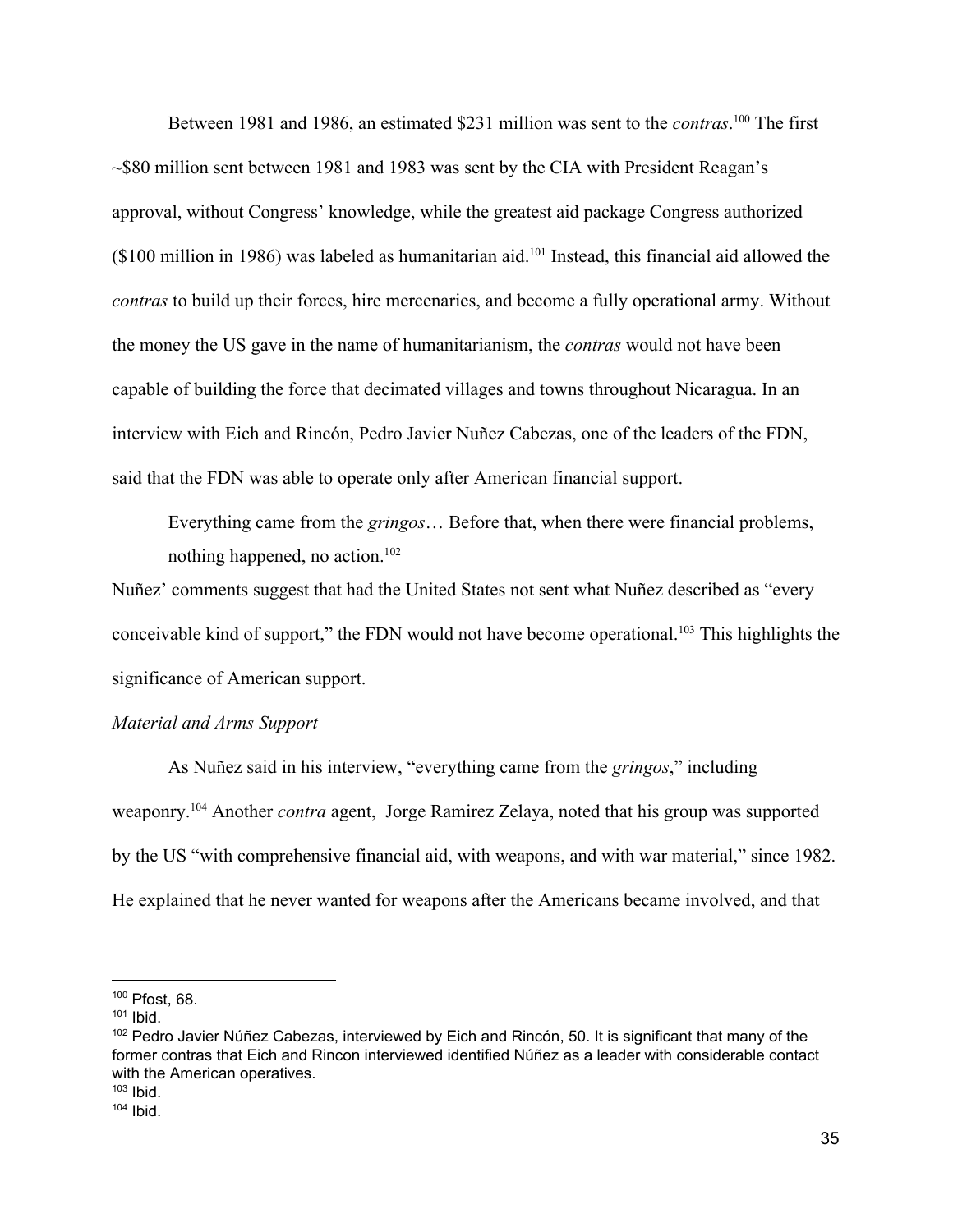he was in near constant contact with Americans identifying themselves as working for the CIA. 105

Although the Reagan Administration repeatedly assured Congress that any aid given was only humanitarian, suggesting that aid packages contained only food, clothing, and medicine, when the ARDE claimed they had insufficient arms to take a port in 1982, the CIA began weekly airlifts of weapons and ammunitions to ARDE camps.  $106$  Moreover, an unnamed "Western ambassador" told reporter Joel Brinkley that he watched planes drop "duffle bags from low altitudes" at the Nicaraguan border throughout the spring of  $1982$ .<sup>107</sup> Officers from the ARDE told Brinkley that American pilots were flying the planes and delivering arms, but that other members of the ARDE leadership were "burning all the evidence and identification" of the planes and their airdrops.<sup>108</sup> One FDN member even told Eich and Rancón that though FDN received support from other states, at least the majority of his group's weapons were from the *gringos.*<sup>109</sup>

## *Operational and Strategic Support*

American material and financial support were vital to the *contras'* ability to wage war. However, American involvement in the planning of military operations and the training of contra soldiers had perhaps the greatest influence on the *contra* war. Though CIA operatives, the Reagan Administration, and proponents of the war in Nicaragua would later claim that Americans had little to no influence on the activities of the contras, the evidence suggests

<sup>&</sup>lt;sup>105</sup> Jorge Ramirez Zelaya, interviewed by Eich and Rincon, 40.

<sup>106</sup> Joel Brinkley, "Threats by CIA Said to Influence Anti-Sandinistas," *New York Times,* April 22, 1984, 10. <sup>107</sup> Ibid, 10.

 $108$  Ibid, 10.

<sup>109</sup> Wayland, interviewed by Eich and Rincon, 128.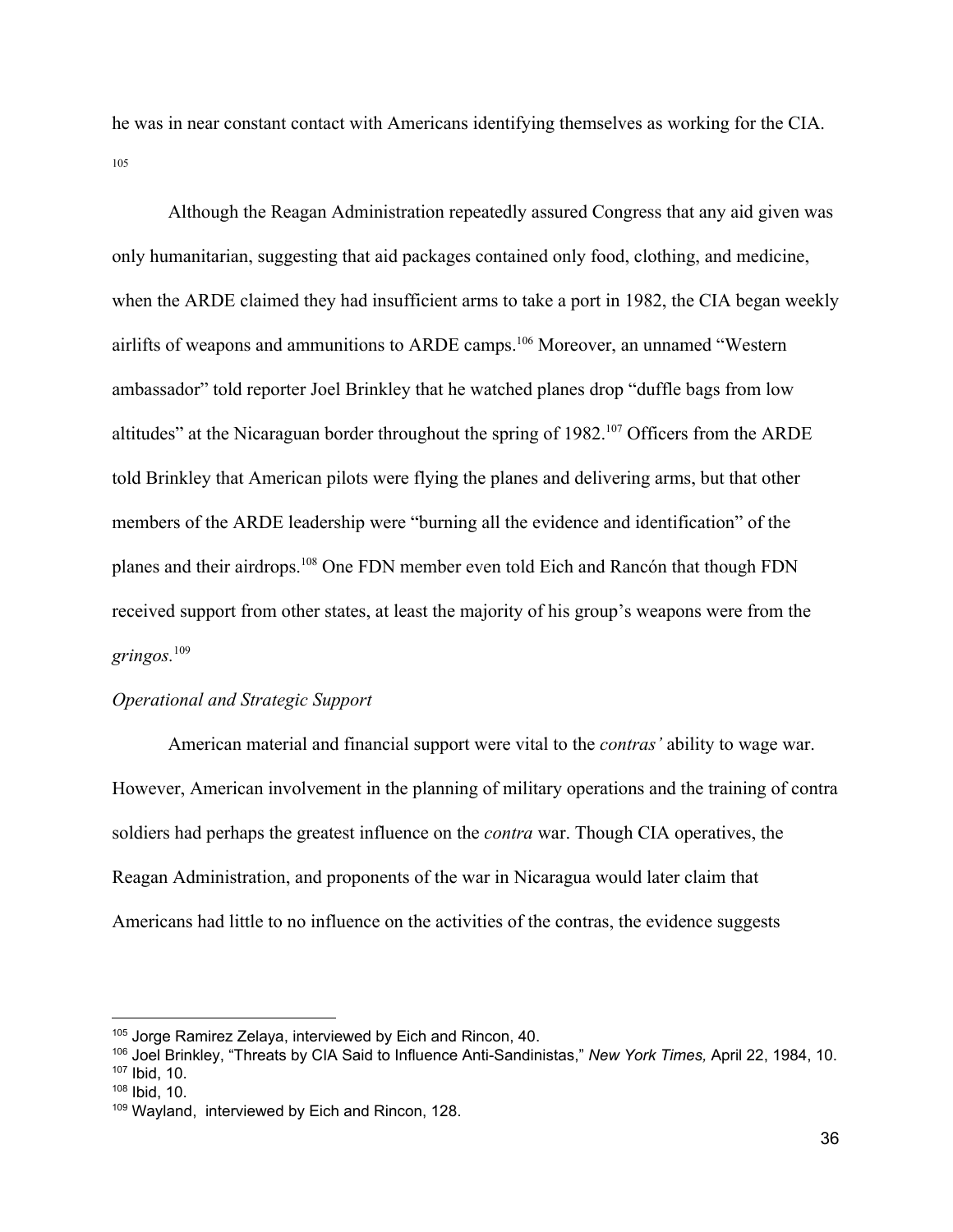otherwise. Americans served as hired mercenaries, teachers and trainers, as well as strategic advisors within the *contra* structure.

In their interviews with former members of the FDN and ARDE, Eich and Rincón heard hours of testimony about *gringo* leadership in *contra* training camps. During one such interview, forced soldier Emerson Uriel Navarrete Medrana told the two that the Americans "gave [Navarrete's group] specific instructions as to what we had to do" when they entered Nicaraguan villages and towns.<sup>110</sup> Five other *contras* spoke about the Americans who not only trained their units, but also were completely in charge of the entire training camp, with contra officers answering to these Americans.<sup>111</sup> This testimony is supported by the extensive research scholars Paul Ramshaw and Tom Steers did when writing their 1987 report for the National Lawyers' Guild. Steers and Ramshaw found that by 1984,

there [were] over 50 CIA agents and other US government agents in Honduras and Costa Rica assisting in the war effort. Over 90 US soldiers are working with the contras and providing training and advice,

 in addition to an unverifiable number of American mercenaries actively engaging in battle in Nicaragua.<sup>112</sup>

A former CIA operative in Central America, David C. MacMichael, told the scholars that a plan involved in a bombing raid [of a civilian village] was shot down, and it turned out that the flight crew were US citizens. $113$ 

While there does not appear to be sufficient evidence to say definitively whether or not American citizens directly committed the crimes that the contras surely did; it would be rash

<sup>110</sup> Emerson Uriel Navarrete Medrano, 94.

<sup>111</sup> Eich and Rincon, 40, 110, 130, 128.

<sup>112</sup> Ramshaw and Steers, 75.

<sup>113</sup> Arnson, 84.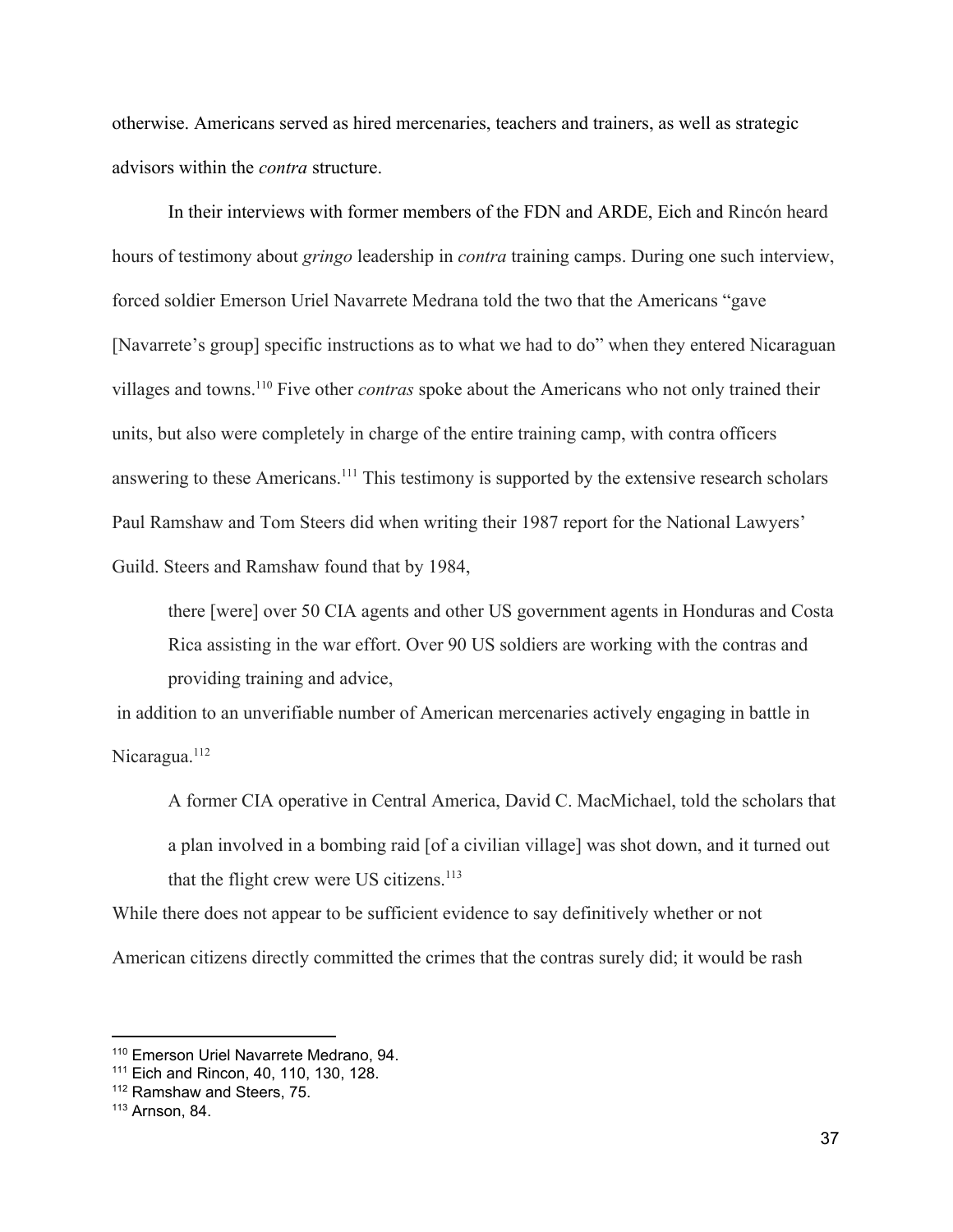without such evidence to claim that an American mercenary killed a civilian directly. Nonetheless, American citizens witnessing and not forcibly stopping the commission of war crimes by the *contras* indicates liability on the part of the United States. As will be discussed in subsequent sections, American responsibility for *contra* crimes hinges on "whether the US government actually exercise[d] operational control over the activities of the contras."114

In addition to MacMichael's testimony, an ARDE officer said that even during battles, the CIA

had placed agents or trained mercenaries in key positions with the rebel group where they dictate.... Decisions on logistics, communications, and operations.<sup>115</sup>

Additionally, Edgar Chomorro, one of the most influential leaders of the FDN, told reporters that the CIA had advised him to "murder, kidnap, rob, and torture" those who stood in the way of the FDN cause.<sup>116</sup> From the testimony gathered from eyewitnesses and contras fighting both voluntarily and involuntarily, it is clear that agents of the US government not only would have been able to stop *contra* violence against civilians by changing the strategic and operational plans that they supplied to the groups, but also were sources of encouragement for the commission of these crimes in the first place.

#### **Responsibility and Oversight:**

"The truth is, there are atrocities going on in Nicaragua," President Reagan acknowledged at a fundraising dinner in 1985.<sup>117</sup> However, despite widespread reports of *contras* 

<sup>114</sup> Francis A.Boyle, "Determining US Responsibility for Contra Operations Under International Law," *The American Journal of International Law* (81/1, Jan. 1987), 87.

 $115$  Brinkley, 10.

<sup>116</sup> Noam Chomsky, *Turning the Tide: US Intervention in Central America and the Struggle for Peace,* Haymarket Books (Chicago, 1985), 20.

<sup>117</sup> President Ronald Reagan, quoted by George de Lama, "Reagan Escalates War for Contra Aid," *Chicago Tribune,* April 16, 1985, 2.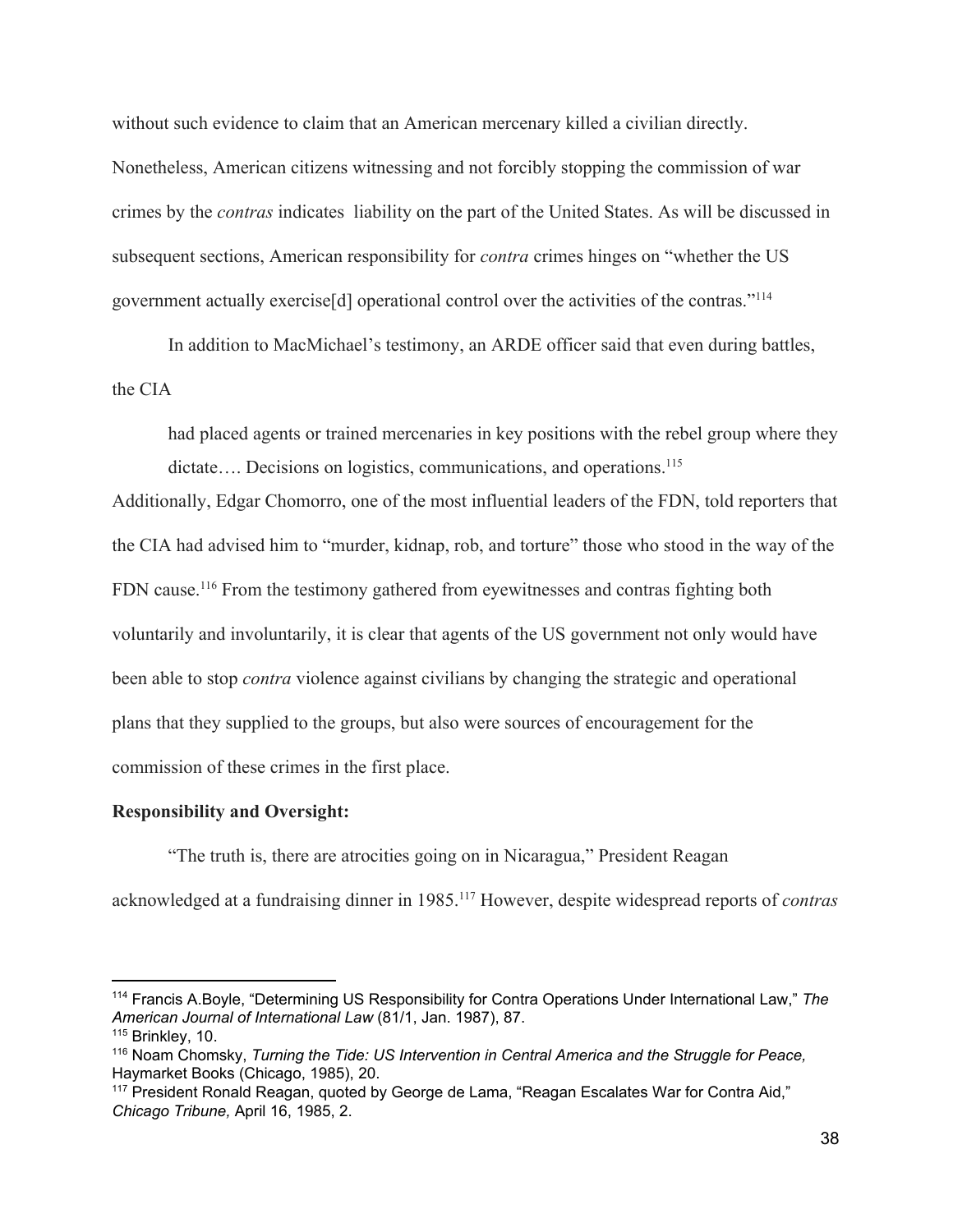committing those atrocities, the President continued to argue that the Sandinistas were violently oppressing their people, and claim that the arms flow from Nicaragua to violent Salvadoran rebels continued to exist when much evidence to the contrary proved that it did not.<sup>118</sup> The CIA and the Reagan Administration gave reason after reason for American involvement in the conflict: first, the US needed to stop the arms flow between Nicaragua and El Salvador, but when no evidence of such a trade existing in any significant way was found, the US had to continue to aid the *contras* in order to put pressure on the Sandinistas to hold elections. In 1984, when elections were held and declared free and fair by several international bodies, the Administration claimed that the elections were false and fraudulent.<sup>119</sup> Though the Nicaraguan government fulfilled the requirements for negotiation set by the mediating states, the Reagan Administration continued to claim that it was the Sandinistas, not the US, holding up peace negotiations.<sup>120</sup> This continued even after the International Human Rights Law Group submitted a report to Congress detailing "16 alleged *contra* attacks on civilians… five ambushes of civilian vehicles… 11 kidnappings, and seven rapes."<sup>121</sup> Even after this report was filed, over \$127 million was given to the *contras*, and American agents continued to operate in Nicaragua.

All of these justifications for continuing the war in Nicaragua distracted from what was actually occurring in Nicaragua. American mercenaries and officials were outfitting, arming, funding, and training *contra* rebels while they violently attacked civilians in ambushes planned

<sup>118</sup> David C. MacMichael, in Ramshaw and Steers, 83.

<sup>119</sup> Chomsky, 111

<sup>120</sup> Anthony Lewis, "War is Peace," *New York Times* (April 18, 1985).

<sup>121</sup> Doyle Mcmanus, "Rights Groups Accuse Contras: Atrocities Against Civilians Charged," *Los Angeles Times*, March 8, 1985. Full quotation: "Typical among [these attacks] was an Oct. 28, 1982 contra attack on the rural area of El Jicaro in northern Nicaragua. In an affidavit, Maria Bustillo, 57, testified that five armed men dressed in the FDN's blue uniforms [supplied by the United States] burst into her house and dragged away her husband Ricardo, a Roman Catholic activist, and five of their children. The next morning, she found the mutilated bodies of the children. Her husband's body was found later."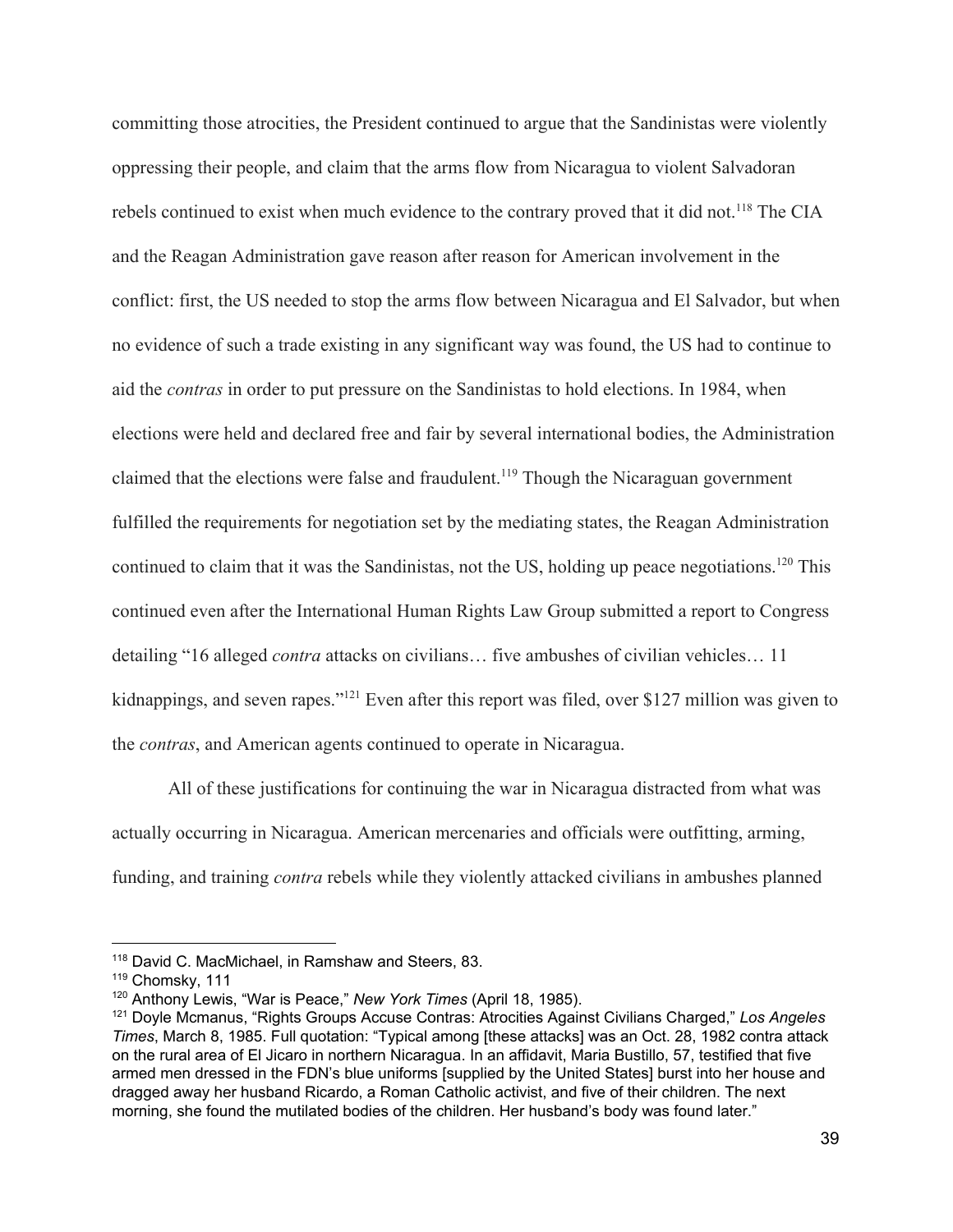by Americans. These Americans were violating the terms of both international agreements and domestic law by having oversight of and sufficient influence on *contra* military activities to stop the *contras'* criminal activity but not endeavoring to curtail the violence or prosecute those committing it. This means that every one of the 90 US soldiers and 50 CIA and government agents mentioned previously are responsible for *contra* crimes, as are President Reagan and the "core group" of bureaucrats that controlled the Nicaraguan war from Washington, D.C.<sup>122</sup> Additionally, the Americans running training camps and giving the *contras* orders are also culpable for the crimes committed by those who took their orders.

The concept of indirect responsibility is complicated, but the behavior of American agents is governed by several bodies of law. One of these is the Geneva Conventions, to which the United States is a party; it has signed and ratified the treaty, and adopted its obligations into domestic law. This means that the United States is obligated to follow the requirements of the treaty. If it does not, it breaks international and domestic law. As this thesis has demonstrated, the United States frequently breaches the Geneva Conventions on the law of warfare, but these breaches should still be considered by readers as extremely serious.

An earlier section discussed the nature of the war crimes that *contra* groups committed, but the United States' role in those crimes can only be understood through an analysis of the Geneva Conventions. First, it is important to note that Article Two of the Fourth Geneva Convention on the Protection of Civilian Persons in Time of War (from here, GCIV) determines that these laws of war apply to signatory parties in any armed conflict, regardless of whether or not those parties declare war or even openly acknowledge the war; therefore, regardless of the

<sup>122</sup> Boyle, 87-88. See also: Ramshaw and Steers, 75.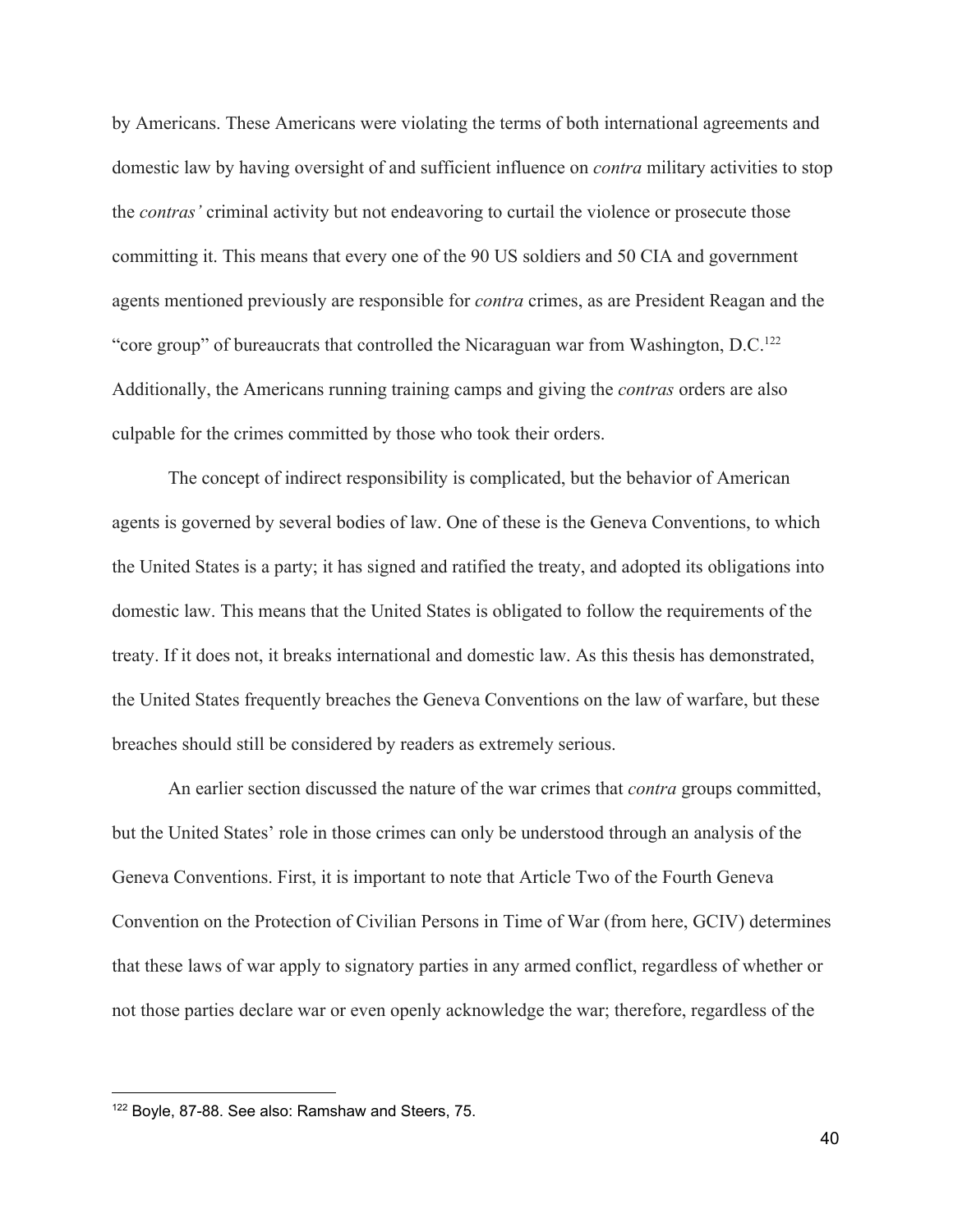US Congress' decision not to declare war on Nicaragua, GCIV still applies.<sup>123</sup> Article 1 of the GCIV requires that all parties in a conflict respect civilians, and requires signatory states to ensure that other parties to the conflict also respect civilians.<sup>124</sup> The United States broke this obligation not only by refusing to stop the *contra's* violence against civilians, but also by encouraging and training *contras* to "murder, kidnap, rob, and torture."<sup>125</sup> The terms of respecting civilians are outlined in Article 147, which details what actions constitute grave breaches of the laws of war; as noted earlier, these actions include murder, kidnapping, robbery, torture, rape, and forced conscription, all of which evidence demonstrates the contras committed. 126

The United States had a duty to stop these crimes. The government clearly exercised a degree of operational control over the *contras* to be capable of preventing the outright strategy of harming civilians. As one ex-Marine turned mercenary said, "massacres of civilians are not scattered human rights abuses... but rather the game plan." $^{127}$  Not only does the GCIV require the United States, as a High Contracting Party, to search for and try known perpetrators of such grave breaches, but moreover, the US is deemed directly responsible for the actions of its agents by Article 29 of the GCIV.<sup>128</sup> Though the US signed and ratified these laws without an open treaty reservation, the state has consistently broken the terms of the GCIV through its actions in Vietnam and Nicaragua, among other conflict zones. Nonetheless, the only international court that was able to try states before the creation of the International Criminal Court in 2000 was the

<sup>123</sup> ICRC, Article 2.

<sup>124</sup> Ibid., Article 1.

<sup>125</sup> Edgar Chomorro in Chomsky, 20.

<sup>126</sup> ICRC, Article 147.

<sup>&</sup>lt;sup>127</sup> Chomsky, 186.

<sup>128</sup> ICRC Article 146, Article 29.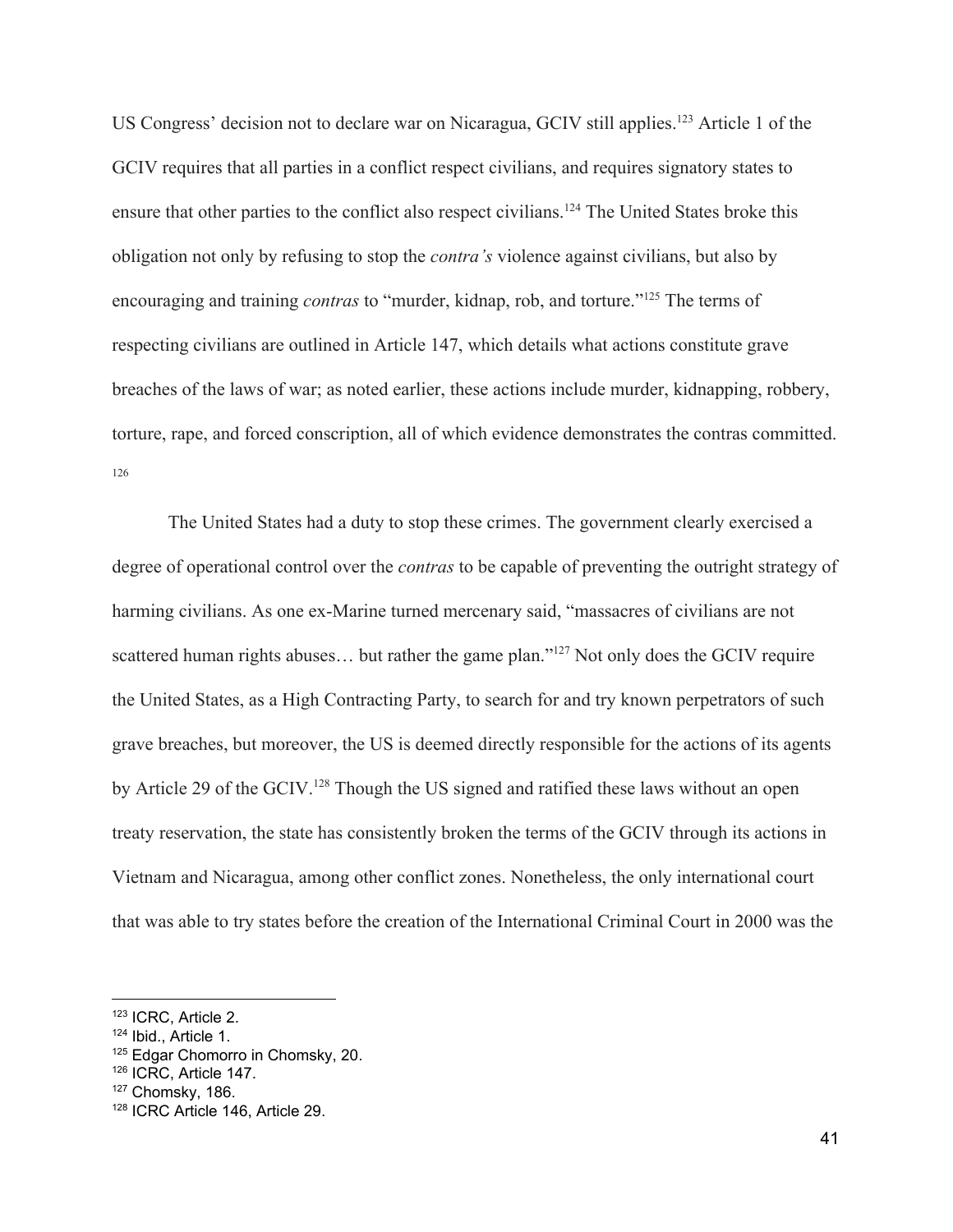International Court of Justice, to which Nicaragua brought a complaint against the United States in 1984.

The ICJ released its decision in *Nicaragua v. USA* on June 27, 1986. The opinion established that the United States was responsible for financing, training, equipping, arming, and organizing the *contras*, and ordered the US to stop its attack on the Nicaraguan state.<sup>129</sup> The Court relied upon the charter of the Organization of American States' Article 19, which, like Article Two of the Charter of the United Nations, dictates that

No State or group of States has the right to intervene, directly or indirectly, for any reason whatever, in the internal or external affairs of any other State. The foregoing principle prohibits not only armed force but also any other form of interference or attempted threat against the personality of the State or against its political, economic, and cultural elements<sup>130</sup>

In *Nicaragua v. US*, the Court found that the US, by supporting the contras in such a concrete manner, had violated its treaty obligations to the OAS and UN. The Court also rejected the US' claim that its actions in the war were in the name of collective self defense, and ordered the US to cease all material support for the *contras*. 131

Nonetheless, the Court did not mention whether or not it found the US responsible for the *contras'* actions. It did not hold *contra* fighters or their American directors responsible for international crimes, though it was within the Court's purview to do so. This action (or rather, inaction) by the Court was likely politically motivated; a decision against the United States, one of its most fervent proponents, would bring hostile criticism upon the Court. By deciding with

<sup>129</sup> Military and Paramilitary Activities in and Against Nicaragua (*Nicar. v. U.S.*), 1986 I.C.J.14, Article 437, Paragraph 101 (June 27, 1986).

<sup>&</sup>lt;sup>130</sup> Organization of American States, Article 19.

<sup>131</sup> *Nicaragua v. United States*.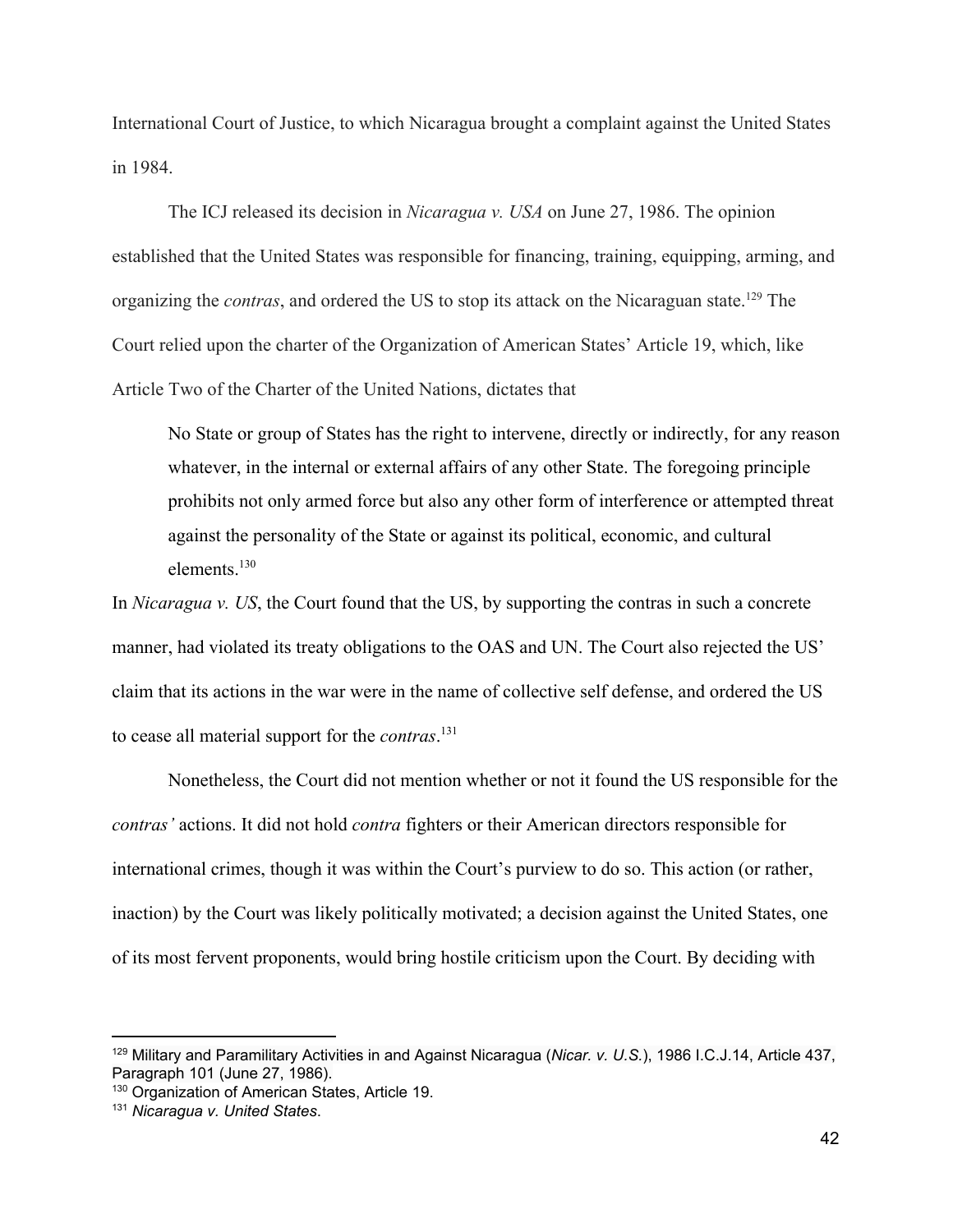the standing law, but without actually holding Americans responsible for the grave breaches of the laws of war, the Court avoided some of that criticism.<sup>132</sup>

Regardless of the completeness of the Court's opinion, the Reagan Administration refused to acknowledge it. After the ruling, a State Department spokesman dismissed the case, saying that it was demonstrative of the Court's inability to handle cases of such a complex nature.<sup>133</sup> The Administration continued to argue that the Court did not have jurisdiction, and that the Court did not have access to sensitive materials that would excuse the American interference. In several editorials, the *New York Times* pledged its support for the Administration in the case, writing that "there was legitimate doubt whether Nicaragua had proper standing… to bring this case before the World Court."<sup>134</sup> This position, publicized by one of the largest news media organizations in the United States, lent considerable legitimacy to the Reagan Administration's position among the American people, regardless of the fact that it was technically incorrect. The court of public opinion did not call for the prosecution of members of the administration or CIA for its actions in Nicaragua, let alone the President himself, despite his openly breaking domestic law.

One of the most direct breaches of American law that the President broke was the Boland Amendment. Signed on December 21, 1982, the Boland Amendment was a rider attached to the House Appropriations Bill of 1982, as well as to the Defense Appropriations Acts of 1982 and

 $132$  Boyle, 86.

<sup>133</sup> Martin Cleaver and Mark Tran, "US Dismisses World Court Ruling on Contras," *The Guardian,* (June 28, 1986).

<sup>134</sup> Editors of the *New York Times*, "Scorning the World Court," *New York Times* (January 20, 1985).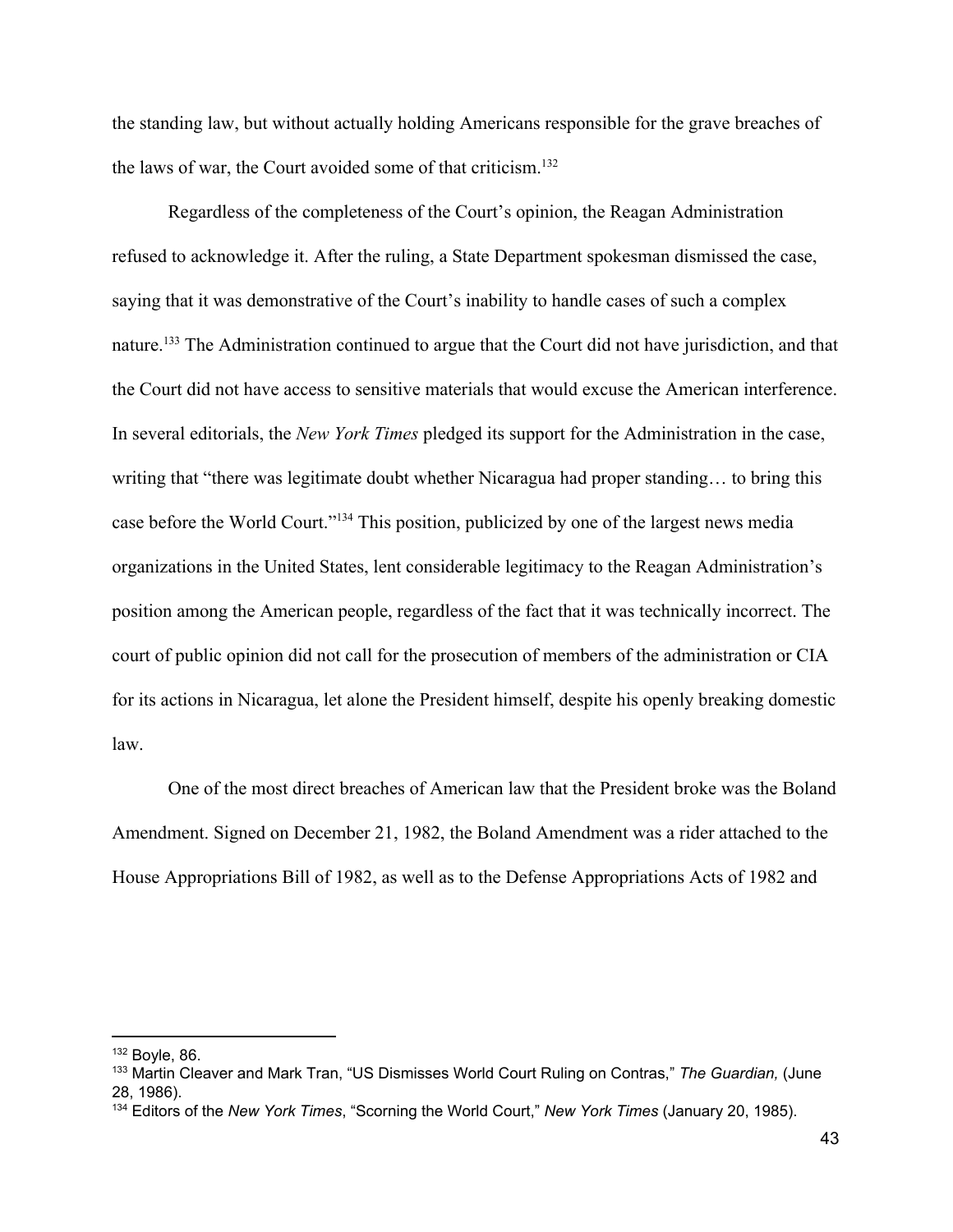1983.<sup>135</sup> The Amendment prohibits the use of funds to overthrow the government of Nicaragua. Indeed, in 1984, the President issued an assurance that

the US does not seek to destabilize or overthrow the government of Nicaragua; nor to impose or compel any particular form of government there,  $136$ 

though he said in February of 1985, and again on repeated occasion, that the goal was to make the Sandinista government "say uncle."<sup>137</sup> Reagan did not simply break his promises to Congress to only give humanitarian aid, he also broke a domestic law that he, not his predecessors or the international community, signed into law when he signed the House Appropriations Bill, and the two Defense Appropriations Bills. Nonetheless, no one was prosecuted.

#### **Justification:**

The Reagan Administration defended its interference in Nicaragua using what this author will call the "Thanks, Communism" tactic. This strategy consisted of constant assurances from the President and other proponents of the contras that the Sandinistas were going to cause the fall of Latin America to communism. Anything and everything that happened in Latin America in the latter half of the 20th century that negatively impacted the United States was blamed on communism, even in instances where the Soviet state or its doctrine were not at all involved.

The State Department actively engaged in propagating this Cold War anxiety. In 1985, the State Department released a white paper on the Nicaraguan revolution that quoted Nicaraguan Interior Minister Tomas Borge Martinez as saying "this revolution goes beyond our borders."<sup>138</sup> The white paper suggested that this quotation was conclusive proof that the

<sup>&</sup>lt;sup>135</sup> Michael John Garcia, "War Powers Litigation Initiated by Members of Congress Since the Enactment of the War Powers Resolution," CRS Report 7-5700, RL30352 (February 17, 2012), https://fas.org/sgp/crs/natsec/RL30352.pdf

<sup>136</sup> Arnson, 42.

<sup>137</sup> Smith, E1.

<sup>138</sup> Wayne Smith, "Lies About Nicaragua," *Foreign Policy* (67, Summer, 1987), 89.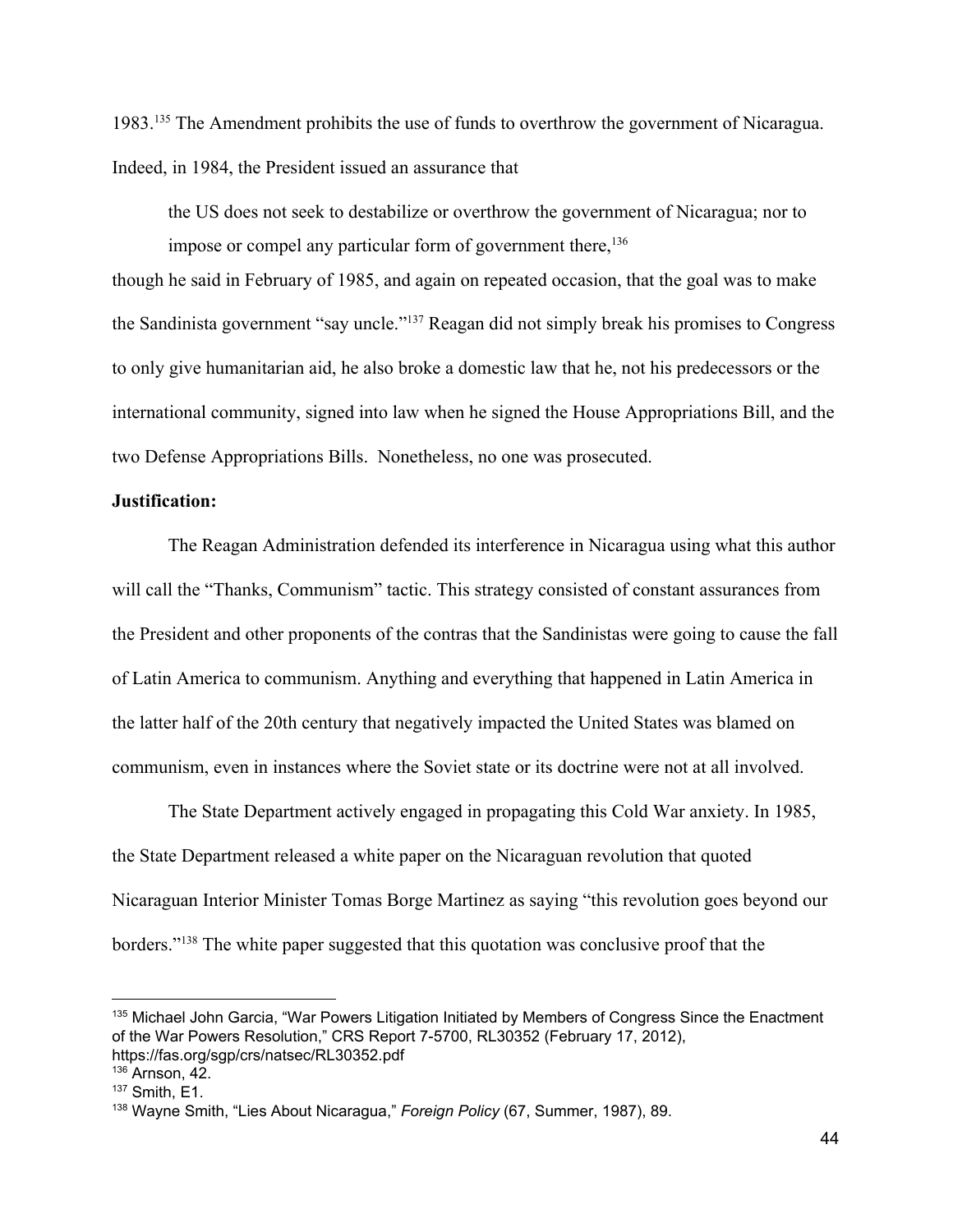Sandinistas had intentions to export leftist revolutions to the rest of Latin America. However, the State Department very seriously, and perhaps intentionally, misrepresented what Borge actually said by taking this quotation out of context; Borge's full quotation describes the Sandinista revolution as part of a new era in Latin America of independence from military dictatorships.<sup>139</sup> Nonetheless, the damage was already done; the white paper had been published, and added to anxiety among Americans over the small Central American nation, allowing the Reagan Administration to use that anxiety to promote the war. The President and his proponents threatened political opponents with being "soft on communism," which "heighten[ed] the domestic political costs of opposing the President."<sup>140</sup> Though under the UN Charter and the Geneva Conventions war may only be started for self- or third party-defense, by arguing that the *contra* war was preventing the dangerous spread of communism, Reagan expanded the definition of self-defense, helping to promote the concept's ever-expanding elasticity that has enabled states to wage war with little restraint since signing laws prohibiting wars of aggression.<sup>141</sup>

#### **Consequences and Conclusion:**

The consequences of the United States' war in Nicaragua have been vast and important. First, the US' actions in supporting the *contras* brought heavy criticism of the Reagan Administration from the international community. Second, the US' decision not to prosecute any *contras* for their crimes or any American officials for their oversight in those crimes has had a deep impact on international criminal law. International condemnation of American activities wrought damage on American credibility abroad. A delegation of "Concerned European

 $139$  Ibid.

<sup>140</sup> Arnson, 38.

<sup>141</sup> Linda S. Bishai, "Leaving Nuremberg: America's Love/Hate Relationship with International Law," *Review of International Studies,* (34/3, July, 2008), 438-439.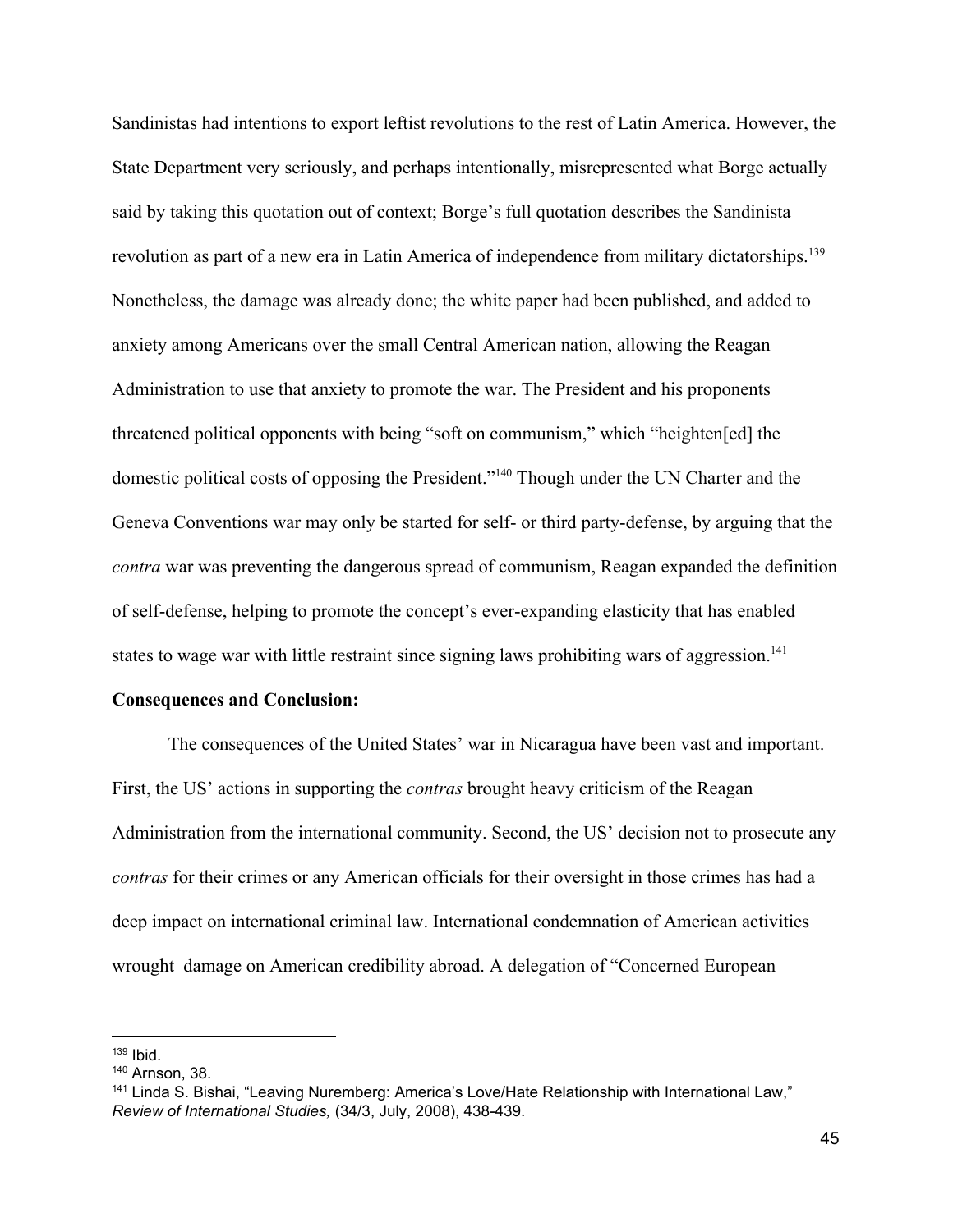Parliamentarians" wrote President Reagan a public letter warning that the US' actions in Nicaragua would threaten NATO alliances.<sup>142</sup> In 1983, the UN General Assembly condemned the intervention, and throughout the 1980s, leaders from states all over the world objected to the US unauthorized use of force and support for the contras.<sup>143</sup> By 1985, the Institute for Policy Studies released a report that began by noting that "American credibility with nations that are most important to our national welfare…is eroding."<sup>144</sup> Though the Reagan Administration nor the CIA was prosecuted for its responsibility for *contra* crimes, American relationships abroad suffered greatly after the war.

There are many reasons why no American was held accountable for the war crimes committed in Nicaragua. These reasons will appear similar to those given for the lack of substantial prosecution efforts during and after the Vietnam War presented in the previous chapter. Foremost, there is no international body capable of forcing the United States to try an American citizen, let alone to export a citizen for trial in an international court. Even in the 1980s, the United States possessed the most powerful military in the world; there is very little on this earth that could force the United States government to do anything. As scholar Patrick Hagopian writes,

this situation places the onus of responsibility on the US for ensuring that its own legal institutions and courts respect and observe the same standards it has promulgated through its... participation in international tribunals.<sup>145</sup>

<sup>&</sup>lt;sup>142</sup> Daniel Siegel, Tom Spaulding, and Peter Kornbluh, "Outcast Among Allies," Institute for Policy Studies (November, 1985), 19.

 $143$  Ibid, 18.

<sup>144</sup> Ibid., 1. See also: Roger Peace, *A Call to Conscience: the AntiContra War Campaign,* University of Massachusetts Press (Boston, 2012), 45.

<sup>145</sup> Patrick Hagopian, *American Immunity,* University of Massachusetts Press (Boston, 2013), 8.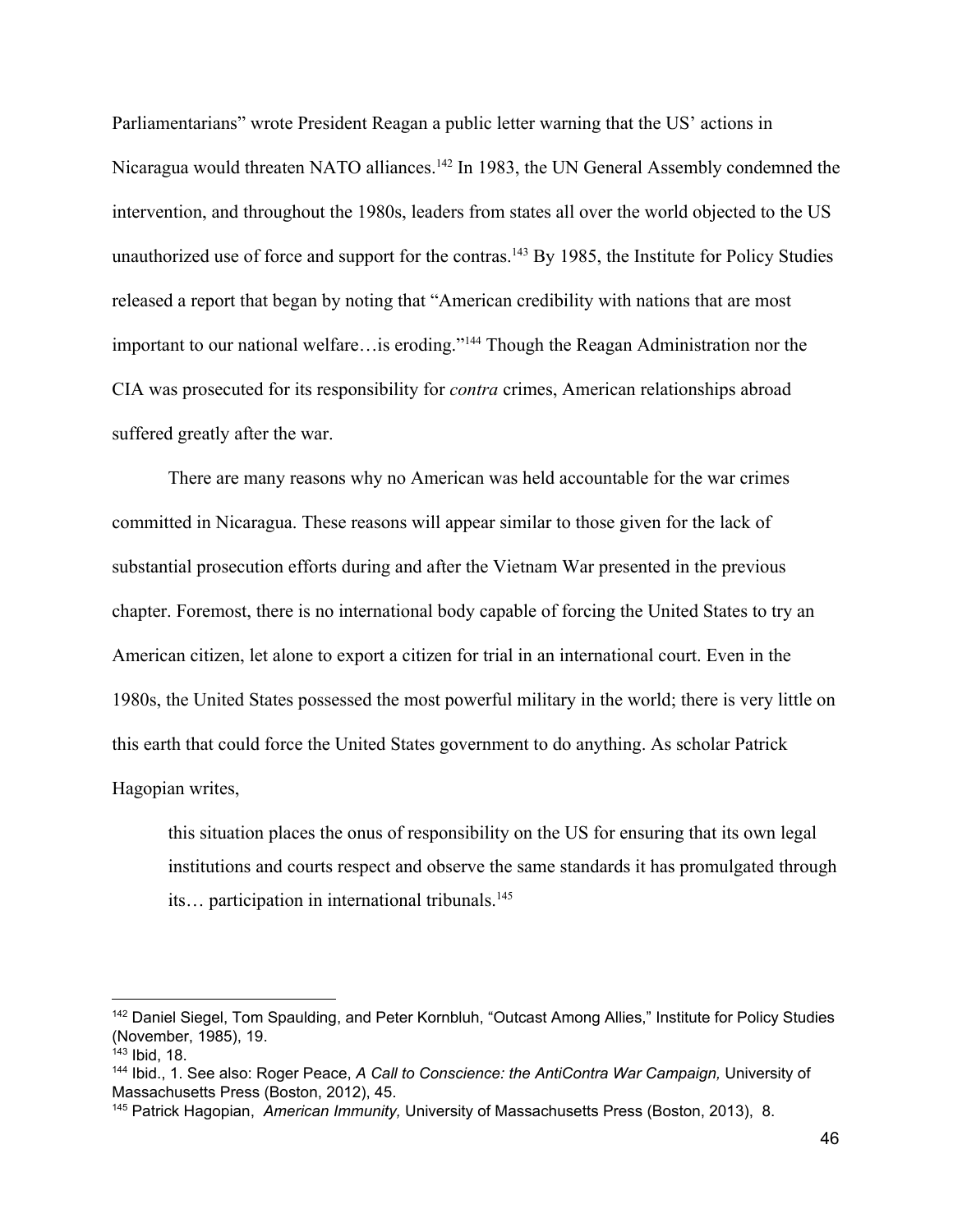For a citizen to be prosecuted for crimes in Nicaragua, the American government would have to request and begin the prosecution, which is extremely unlikely. Such a prosecution would be seen as an admission of guilt on the part of the United States, admitting that the government had broken the law and done wrong, which would have such great political consequences internationally and domestically that it simply will not happen. That the ICJ refused to acknowledge American responsibility for contra actions tacitly allowed the US government to also continue to refuse to acknowledge this responsibility. If there is no allegiance to the law, the law is powerless; in engaging in *contra* activities, and in refusing to prosecute either *contras* or the Americans who aided them, the United States demonstrated its allegiance not to the law, but to its exemption from that law, contributing to the weakness of international criminal law.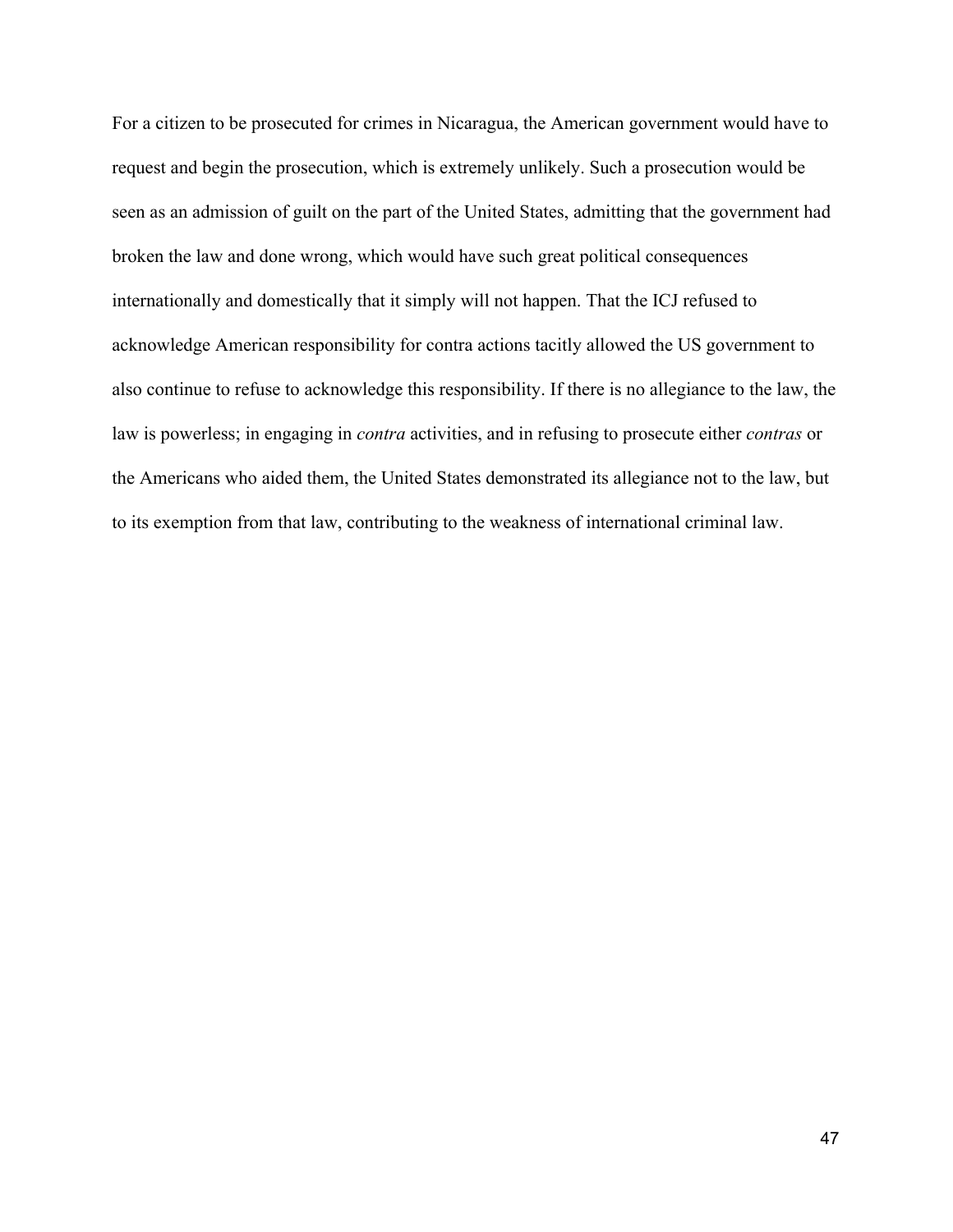# **Chapter Three: Humanitarian Intervention in Kosovo and the Law Introduction:**

The breakdown of the former Yugoslavia was a violent, long-lasting, and ethnically charged process. The territories that now make up Serbia, Montenegro, Albania, Macedonia, Kosovo, and Bosnia and Herçegovina were torn by pre-existing ethnic and religious tensions exacerbated by the fall of the Soviet Union in the early 1990s. This chapter will focus mainly on the human rights violations committed by the North Atlantic Trade Organization (NATO) during the spring of 1999 in Kosovo, but to understand the context of NATO's actions, we must first discuss the context in which they took place.

In 1989, as the USSR's growing weakness destabilized the Balkan region, the Serbian government officially revoked Kosovo's status as an autonomous province within the Socialist Federal Republic of Yugoslavia.<sup>146</sup> As the rest of the Balkans underwent violent transformations into Serbian authoritarianism that accompanied rising Serbian nationalism, Kosovo remained largely peaceful; nonetheless, as the early 1990s passed, Kosovo became the site of government oppression of Kosovar Albanians, an ethnic group with a long history of conflict with Serbs.<sup>147</sup> From these conditions sprung the Kosovo Liberation Army (KLA), which developed into a fierce guerilla army that clashed with Serbian police forces, spurring even more state-sanctioned violence.<sup>148</sup> NATO allies watched as the Balkans spun even further into a cycle of indiscriminate violence and a campaign of ethnic cleansing began. Many have criticized NATO's hesitance to act, suggesting that had the West intervened sooner, thousands of lives would have been saved

<sup>146</sup> Human Rights Watch, *Under Orders: War Crimes in Kosovo*, Human Rights Watch (New York, 2001), 17.

<sup>147</sup> Ibid.

<sup>148</sup> John Norris, *Collision Course: NATO, Russia, and Kosovo*, Praegar Press (Westport, 2005), xix.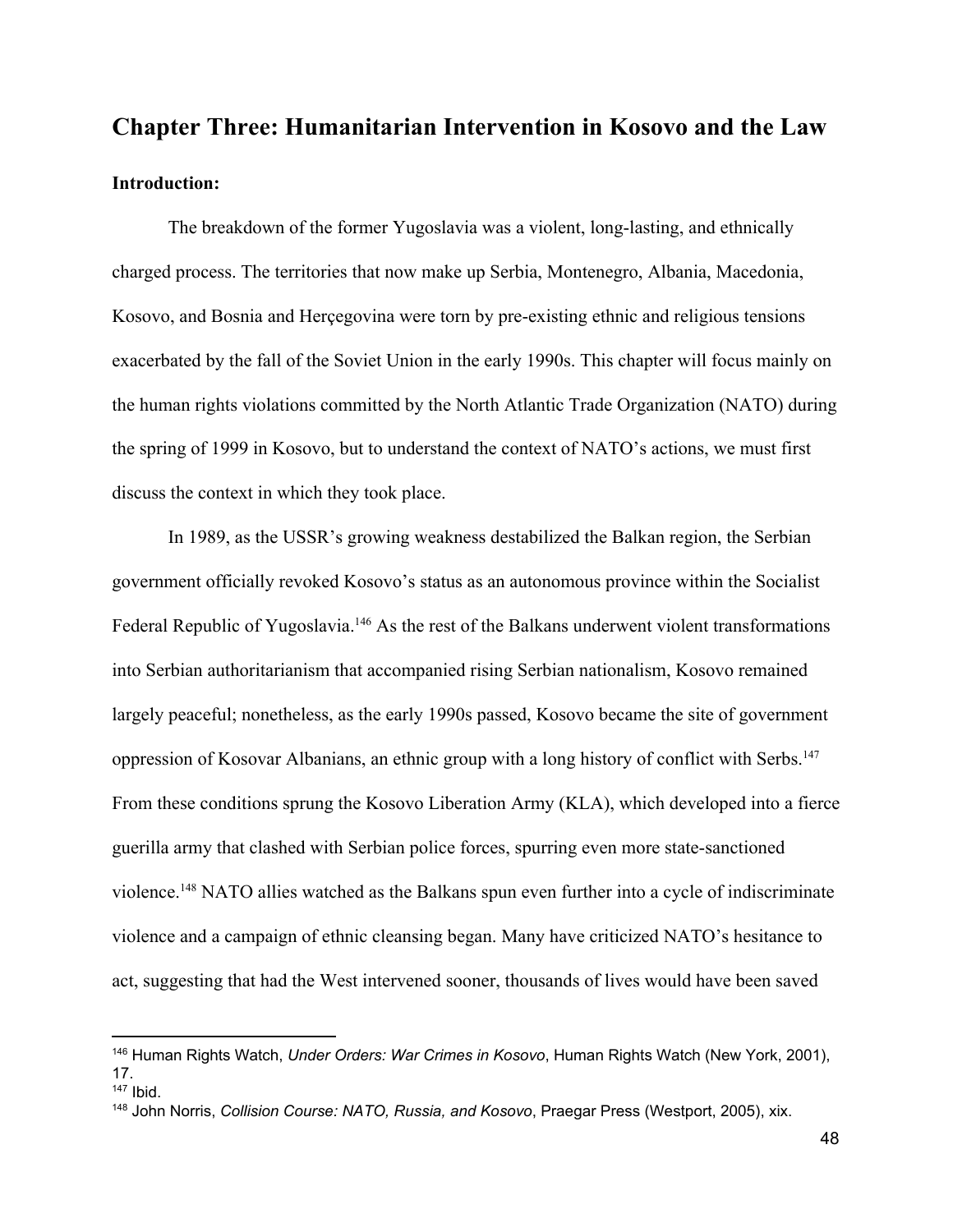from Slobodan Milosevic's humanitarian abuses, and from the displacement the Balkan wars caused<sup>149</sup>

Milosevic's strategy for overtaking Kosovo was to incite Serbian nationalists in the reason, even going so far as to arm civilians Serbs and encourage them to use those weapons against Kosovar Albanians.<sup>150</sup> Riots, muggings, rapes, and kidnappings ensued at the hands of the police as well as armed civilians in the name of protecting Yugoslavia from "Albanian secessionists" who may or may not have existed. Moreover, Milosevic and his army began a campaign of ethnic cleansing, attempting to drive out or kill the Kosovar Albanians in Kosovo. While thousands of Albanians emigrated to neighboring countries as Milosevic became more and more oppressive, thousands more stayed as the Serbian state physically intimidated, economically and socially marginalized, and limited the rights of Kosovar Albanians.<sup>151</sup> By the late 1990s, Serbian forces were driving an ethnic cleansing campaign against the Albanian population all over Yugoslavia, but most intensely focused on Kosovo.

People all across the world called for the Western powers to step in. Though NATO had been involved in the Balkan wars before the 1999 bombing campaign, Kosovo had been left untouched; however, the Kosovo region became especially violent along ethnic lines because Serbs and Albanians have fought over the land for centuries.<sup>152</sup> As Kosovar Albanians realized that nonviolence was ineffective against Milosevic and the KLA began contributing to the

<sup>&</sup>lt;sup>149</sup> Ibid. Throughout his entire memoir, Norris reflects over and over again that he believes NATO could have stopped the Balkan conflicts years earlier without having to use military intervention. He argues that Serbian nationalism would not have risen so quickly or so violently if Western powers had helped reorganize the Yugoslav region after the fall of the Soviet Union in 1989.

<sup>&</sup>lt;sup>150</sup> Human Rights Watch, 27.

<sup>151</sup> For more information on Milosevic's measures against the Kosovar people, see Human Rights Watch, 28-30.

<sup>152</sup> Norris, xix.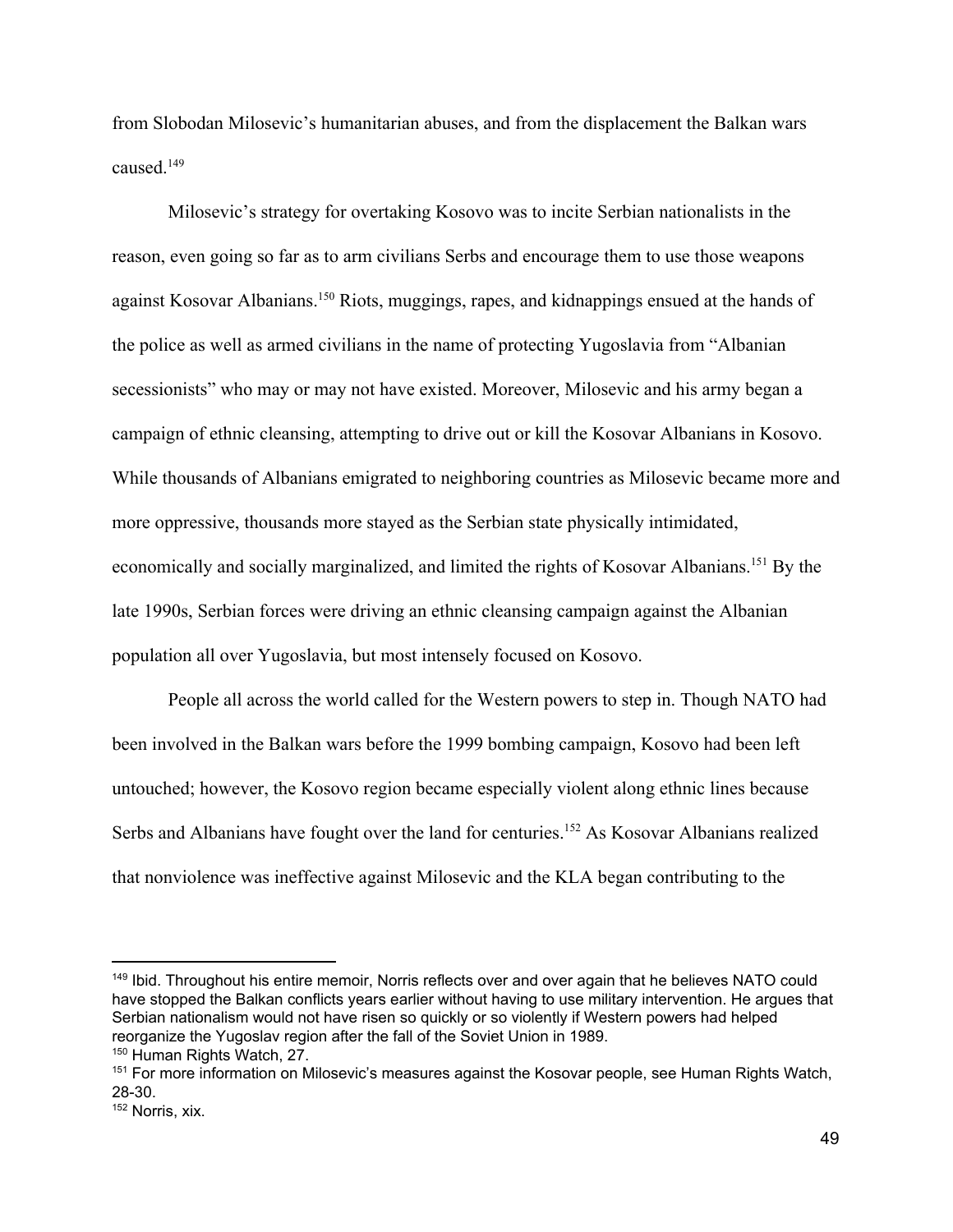violence, the international community looked on. This chapter will analyze the decision making process that led to NATO's Operation Allied Force, a 78-day bombing campaign, and the international legal theory behind it.

# **Alliance Politics, and Decisions**

#### *The Decision Making Process*

One of the chief criticisms of Operation Allied Force is the means by which NATO came to the decision to bomb Kosovo. Every member of NATO has signed and ratified the Geneva Conventions as well as the United Nations Charter, meaning each state is bound to the procedures detailed in the Conventions and the Charter.<sup>153</sup> The UN Charter dictates the structure of the UN, while the Geneva Conventions are generally thought of as the laws of modern warfare.<sup>154</sup> According to Articles 33 and 34 of the UN Charter, states must bring their complaints against one another to the UN Security Council before taking any action, military or economic.<sup>155</sup> The UNSC has the authority to draft resolutions imposing sanctions, embargoes, and allowing states to use violence, but its ultimate goal is to maintain international peace and security.<sup>156</sup> Without a UNSC permission, a state is breaking international law of war by committing violence against or within another state; that violence is considered a war of aggression.<sup>157</sup> In the case of Operation Allied Force, NATO did not receive UNSC permission to bomb Kosovo.

<sup>153</sup> Members of NATO at the time of the Kosovo Conflict include: Belgium, Canada, Denmark, France, Iceland, [Italy](https://en.wikipedia.org/wiki/Italy), [Luxembourg,](https://en.wikipedia.org/wiki/Luxembourg) the [Netherlands,](https://en.wikipedia.org/wiki/The_Netherlands) [Norway,](https://en.wikipedia.org/wiki/Norway) [Portugal,](https://en.wikipedia.org/wiki/Portugal) the United [Kingdom,](https://en.wikipedia.org/wiki/The_United_Kingdom) the United [States,](https://en.wikipedia.org/wiki/The_United_States) Greece, West [Germany,](https://en.wikipedia.org/wiki/West_Germany) and [Spain.](https://en.wikipedia.org/wiki/Spain) When East and West Germany were reunified in 1990, the nation joined the alliance fully. See: North Atlantic Trade Organization, "What is NATO?", [http://www.nato.int/nato-welcome/index.html.](http://www.nato.int/nato-welcome/index.html)

<sup>&</sup>lt;sup>154</sup> See previous chapters for information on the Geneva Conventions.

<sup>155</sup> United Nations, Articles 33-34, *Charter of the United Nations*, 24 October 1945,

http://www.refworld.org/docid/3ae6b3930.html

<sup>&</sup>lt;sup>156</sup>Ibid., Article 32.

<sup>157</sup> Ibid., Article 33.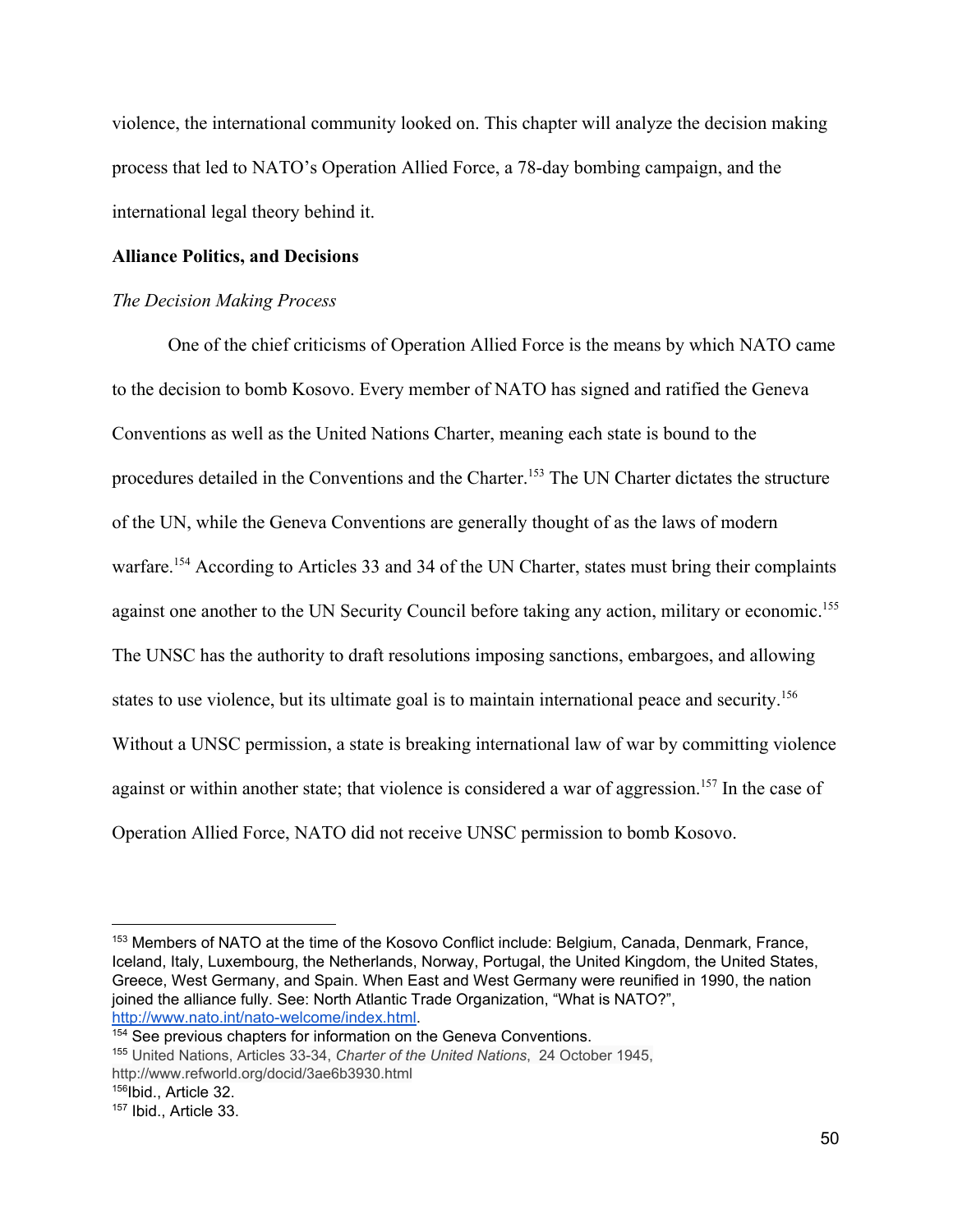However, the UNSC did release several resolutions attempting to quell the violence in the Balkan states. In 1998, the UNSC passed Resolution 1160, which officially condemned Serbian use of violence against the people of Kosovo, as well as established an arms embargo. This meant that to sell or bring arms into the Balkan region became a crime.<sup>158</sup> Later the same year, the UNSC adopted Resolution 1199. Resolution 1199 noted that an arms flow to the Balkan states had continued after 1160, and firmly demanded that all actors, including guerilla groups and Milosevic's police force, commit to an immediate ceasefire. It also calls on Milosevic's government to cease its targeting of the civilian population in Kosovo, and to allow refugees to return to their homes.<sup>159</sup> The violence did not stop. Indeed, the targeting of Kosovar Albanian civilians seemed to increase in late 1998, bringing more calls to the international community to intervene.<sup>160</sup> In October of 1998, the UNSC condemned the Yugoslav government, and endorsed NATO efforts to keep Milosevic and his officials in peace negotiations, but also noted that those negotiations were not having the desired effect. It also reaffirmed the UNSC's previous demand for all violent actors to commit to a ceasefire, and urged states outside the region to commit humanitarian aid. Finally, it called for the full participation in and cooperation with the International Tribunal for the Former Yugoslavia by Yugoslav forces and leaders.<sup>161</sup> These were the final UNSC resolutions released before the NATO bombing that began on March 24, 1999, and clearly never gave NATO, or any actor, permission to conduct an aerial campaign, or any

<sup>158</sup> United Nations Security Counsel, Resolution 1160, "On the Letters from the United Kingdom and the United States,"31 March, 1998,

[https://documents-dds-ny.un.org/doc/UNDOC/GEN/N98/090/23/PDF/N9809023.pdf?OpenElement.](https://documents-dds-ny.un.org/doc/UNDOC/GEN/N98/090/23/PDF/N9809023.pdf?OpenElement) <sup>159</sup> United Nations Security Counse, Resolution 1199, "On the Situation in Kosovo," 23 September, 1998, ["https://documents-dds-ny.un.org/doc/UNDOC/GEN/N98/279/96/PDF/N9827996.pdf?OpenElement.](https://documents-dds-ny.un.org/doc/UNDOC/GEN/N98/279/96/PDF/N9827996.pdf?OpenElement) <sup>160</sup> Human Rights Watch, 47.

<sup>161</sup> United Nations Security Counsel, Resolution 1203, "On the Situation in Kosovo," 24 October, 1998, [https://documents-dds-ny.un.org/doc/UNDOC/GEN/N98/321/21/PDF/N9832121.pdf?OpenElement.](https://documents-dds-ny.un.org/doc/UNDOC/GEN/N98/321/21/PDF/N9832121.pdf?OpenElement)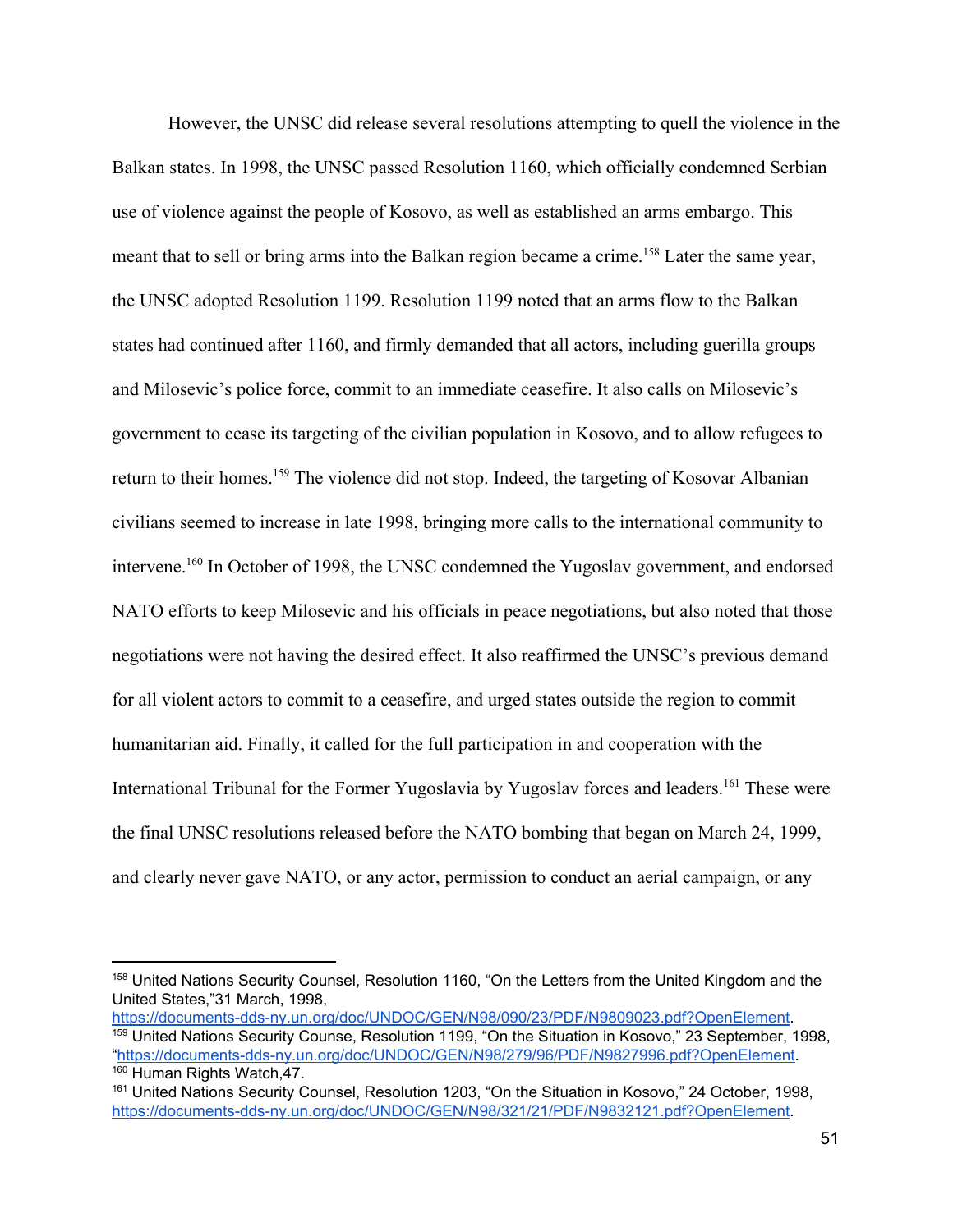other military action. Nonetheless, it is notable that the Yugoslav government was able to completely ignore these resolutions by the institution that was intended to be the most powerful on earth. With no enforcement mechanism, the UNSC's resolutions did basically nothing to actually stop the violence taking place in the Balkans. Though NATO's use of force without the UNSC's endorsement was illegal and a breach of the UN Charter, the UN's efforts accomplished little. In October of 1998, soon after Resolution 1203 was released, NATO declared that airstrikes would be launched "if Milosevic broke [a previous agreement to] withdraw one-third of his troops from Kosovo, and the KLA was expected to cease its attacks as well."162

# *The Decision to Act and Rambouillet*

One of the most outspoken leaders within NATO was Secretary of State Madeleine Albright. The American media even nicknamed the conflict in Kosovo "Madeleine's War," and consistently suggested that her passion (and thus, the United States' involvement) for intervention in the Balkans was caused by her own personal history as a refugee, first from Hitler's Prague, and then from the Soviet takeover of Belgrade in the mid-20th century.<sup>163</sup> Regardless of the source of Albright's interest in the conflict, her leadership as the first female Secretary of State drove NATO to action. In 1999, during Operation Allied Force, she told a *Time Magazine* reporter: "Just because you can't act everywhere doesn't mean you don't act anywhere."<sup>164</sup> Albright continually argued for humanitarian intervention, ushering the United States into a new role as "the indispensable nation asserting its morality as well as its interests to assure stability, stop thugs, and prevent human atrocities."<sup>165</sup> Albright led NATO's charge to

<sup>162</sup> Norris, xxi.

<sup>163</sup> Walter Isaacson, "Madeleine's War," *Time Magazine,* May 9, 1999.

 $164$  Ibid.

 $165$  Ibid.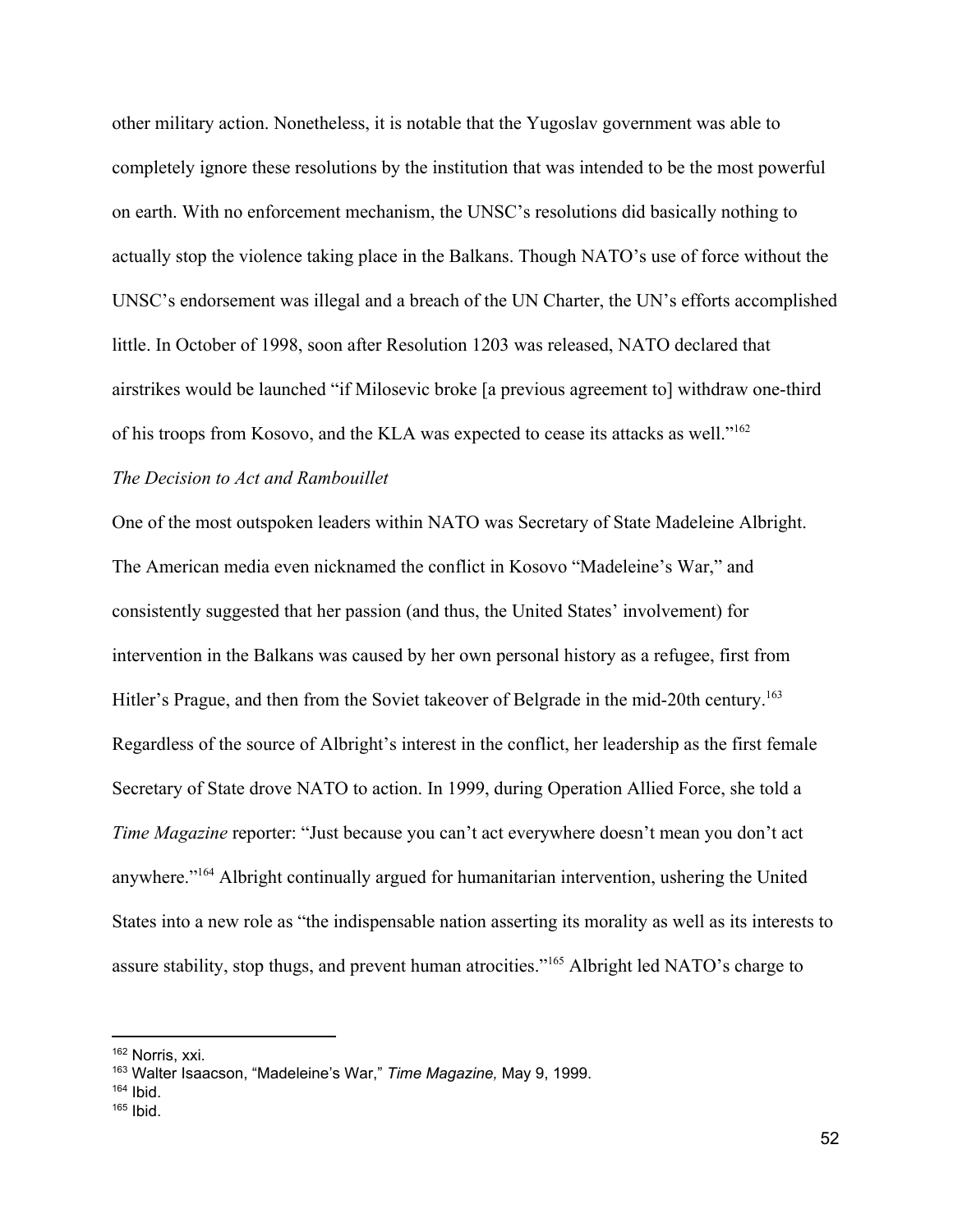bring Kosovar Albanian leaders and Milosevic's representatives to the negotiation table in Rambouillet, France in February of 1999.

John Norris, a State Department official, describes the Rambouillet Conference in his memoir about the conflict, *Collision Course*. Norris notes that the Albanians present at the talks represented such varied, disparate groups were "mutually distrustful," and did not hold the actual power needed to negotiate.<sup>166</sup> More importantly, Yugoslav President Milosevic did not attend the talks himself, instead sending several delegates who held low positions in his government, and were effectively powerless; Norris also reported that these delegates drank heavily.<sup>167</sup> On top of these issues, Russia, which held the most sway over the Milosevic regime, made clear at the negotiations that it hoped the talks would collapse.<sup>168</sup> Norris argued that

the view from Russia… was that the US and its allies were now committed to an ambitious new program of humanitarian intervention with NATO serving as the world's policeman,

an obvious reason for Russia to benefit from the failure of the conference.<sup>169</sup> In short, the conference was "doomed to failure from the start."<sup>170</sup> Though Kosovar representatives signed the conference's agreement that gave Kosovo autonomy with NATO ground troops as peacekeepers, the Serbian delegation refused to sign, continuing to state that Kosovo belonged to Yugoslavia, and rejecting a clause that would have allowed NATO unrestricted access throughout Yugoslavia.<sup>171</sup> With Russia the only delegation that could impact Milosevic without a threat of force, the talks fell apart quickly. The delegates watched as Organization for Security and

- $168$  Ibid.
- <sup>169</sup> Ibid., 15.

<sup>166</sup> Norris, xxi.

 $167$  Ibid.

 $170$  Ibid., xxi.

<sup>171</sup> Human Rights Watch, 58.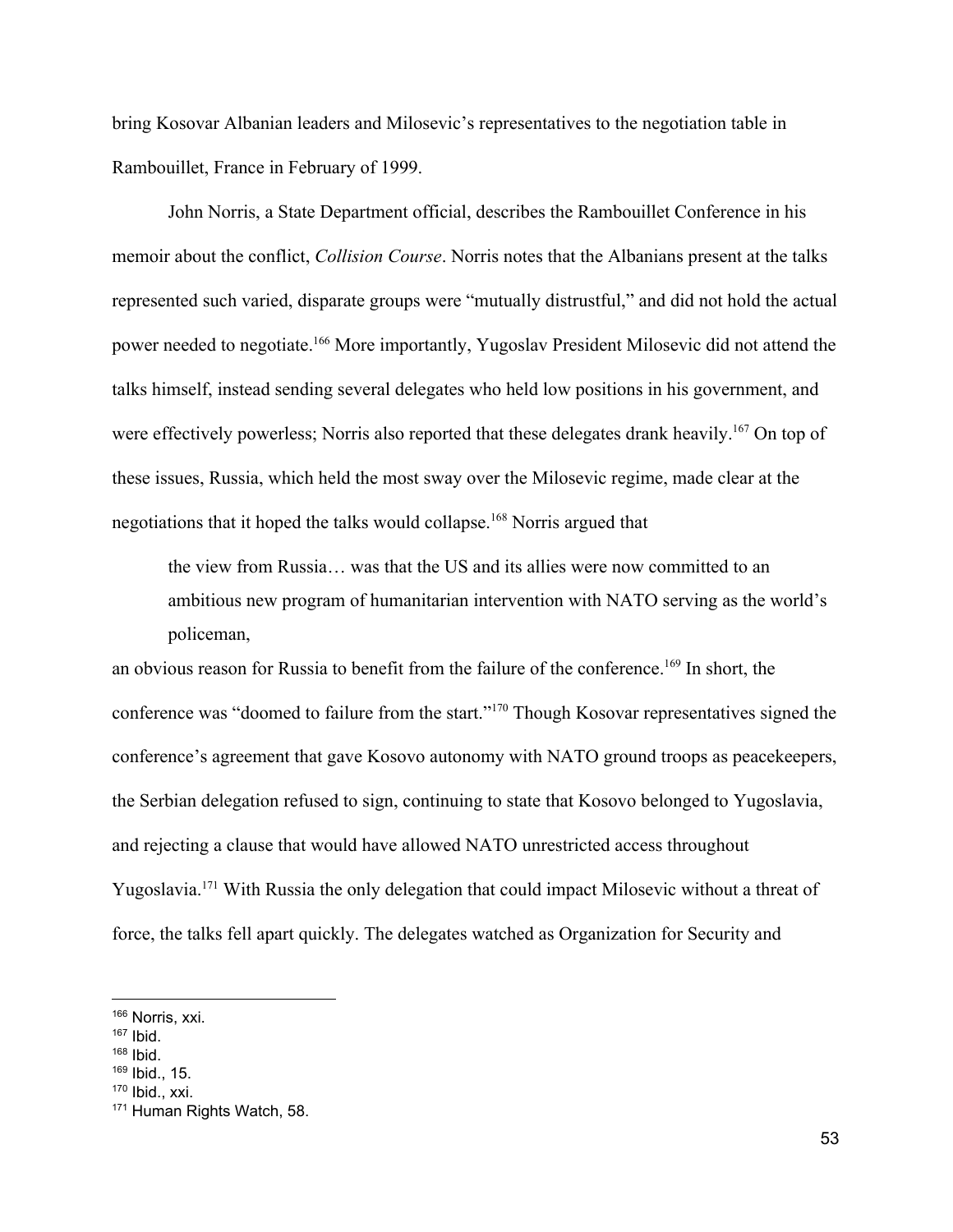Cooperation in Europe (OSCE) monitors reported Serbian and Yugoslav forces organizing themselves around Kosovo's border with Serbia proper, a clear indication that Milosevic was planning a large scale offensive against the Kosovo territory.172

On March 20th, 1999, Milosevic and Serbian forces launched a new offensive against Kosovar Albanians after a winter of increasing the number of military and paramilitary members in Kosovo.<sup>173</sup> Where previously only police forces had clashed against KLA members during riots and seemingly random acts of violence, the weeks immediately preceding Operation Allied Force saw an increase in military deployments to the area. In January, 1999, the KLA ambushed a group of Serbian police officers south of Pristina. The government responded by conducting a summary execution of 45 ethnic Albanians in the village of Racak in a massacre that was photographed by monitors from the OSCE.<sup>174</sup> The well-documented carnage brought an outcry from the international community, which, weeks later, watched as Milosevic began "Operation Horseshoe" on March 20th, days after the Rambouillet Conference officially ended.

During the conference, NATO received reports from the Austrian government and later the German government that Milosevic was preparing a large-scale offensive against Kosovar Albanians; these reports alleged that planning for this operation began in the fall of 1998, months before the Rambouillet peace talks failed.<sup>175</sup> The OSCE withdrew its monitors on March 20th, resulting in a dramatic escalation of violence in Kosovo known as Operation Horseshoe.<sup>176</sup> It has been nearly impossible for observers to accurately track civilian casualties as a result of Operation Horseshoe, largely because Milosevic used NATO bombings as a scapegoat for

<sup>172</sup> Ibid., 59.

 $173$  Ibid., 4.

<sup>174</sup> Ibid.,, 57.

<sup>175</sup> Press conference of German Foreign Minister Fischer, April 6, 1999, World Hall of the Foreign Office.

<sup>176</sup> OSCE/ODIHR, *Kosovo/Kosova: As Seen, As Told,* Part I, 37.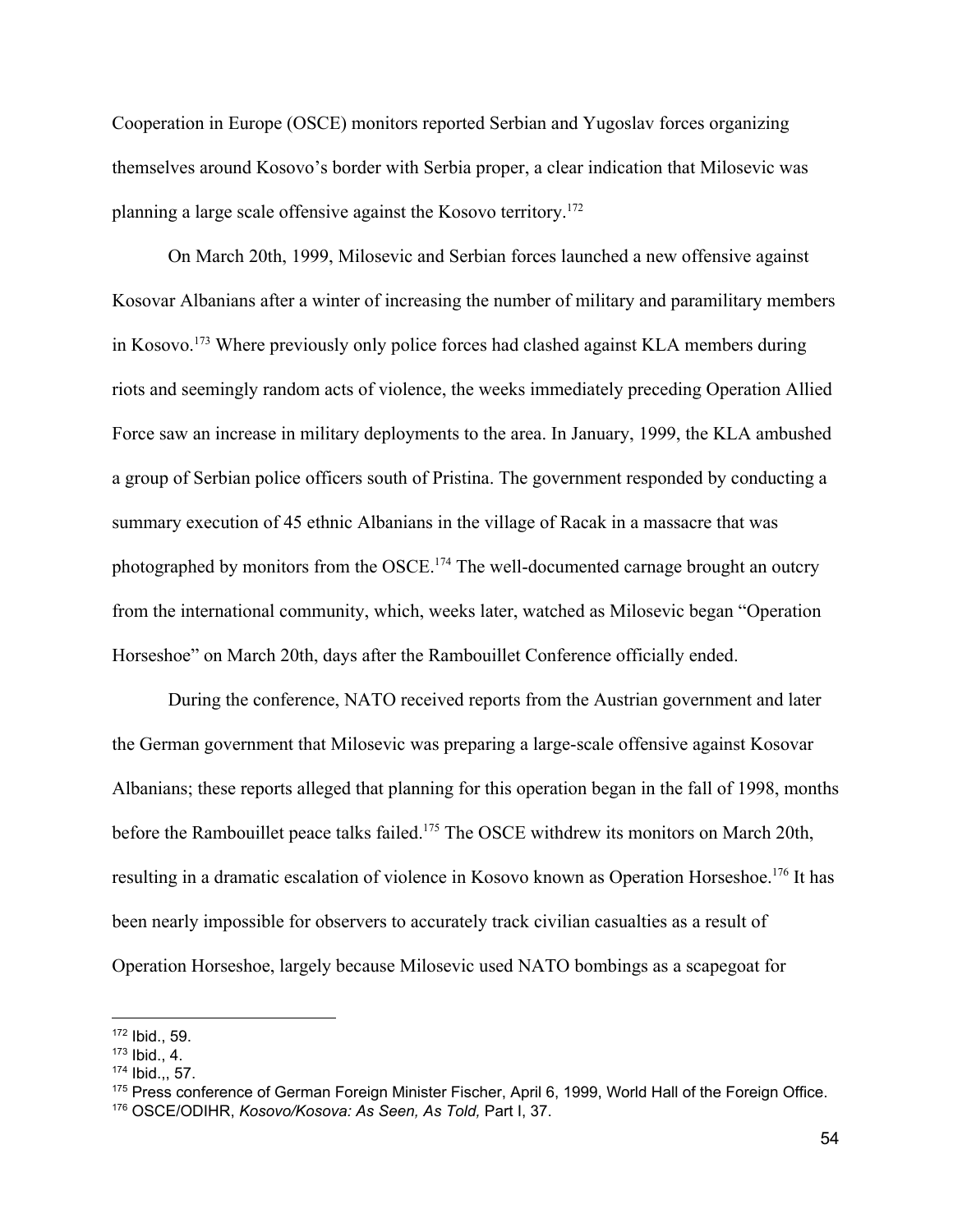civilian casualties, and claimed that those killed or detained were actually Albanian militant rebels.

Despite the fogginess of data, it is clear that Operation Horseshoe was an ethnic cleansing campaign. Immediately after OSCE monitors left the Balkans, Serbian and Yugoslav forces began burning villages, committing mass executions, and forcing thousands of Kosovar Albanians to leave their homes.<sup>177</sup> Much of this violence was shielded by the confusion caused by the NATO bombings that began on March 24, 1999.

#### **The Air Campaign:**

Just after eight in the evening on March 24, NATO began bombing military targets using planes flying around 15,000 feet above Kosovo.<sup>178</sup> That night, NATO forces struck 40 military targets and shot down three Yugoslav planes.<sup>179</sup> Throughout the 78 day air campaign, pilots continued to fly at high altitudes, following a strategy designed to minimize NATO casualties. Though Milosevic claimed his troops shot down the helicopter, the only NATO military members to die were killed in non-combat helicopter crash that the US Army determined was a mechanical malfunction.180

However, Operation Allied Force caused literally incalculable civilian casualties.<sup>181</sup> In its study of the Kosovo humanitarian crisis, Human Rights Watch (HRW) found that there were 90

<sup>177</sup> Human Rights Watch, 112-113.

 $178$  Norris, 5.

 $179$  Ibid.

<sup>180</sup> Dana Priest, "Army's Apache Helicopter Rendered Impotent in Kosovo," *Washington Post,* December 29, 1999, A1.

<sup>&</sup>lt;sup>181</sup> Here, incalculable should be taken to mean literally uncountable. Milosevic's military frequently planted bodies at the site of a NATO bombing to up NATO's civilian casualties. Milosevic also allowed his military to use Kosovar Albanian as human shields during NATO bombings. So many Kosovar Albanians were murdered and buried in mass graves by the Yugoslav forces and armed Serbian nationalists that it is nearly impossible, even today, to calculate the number of people who lost their lives during the conflict.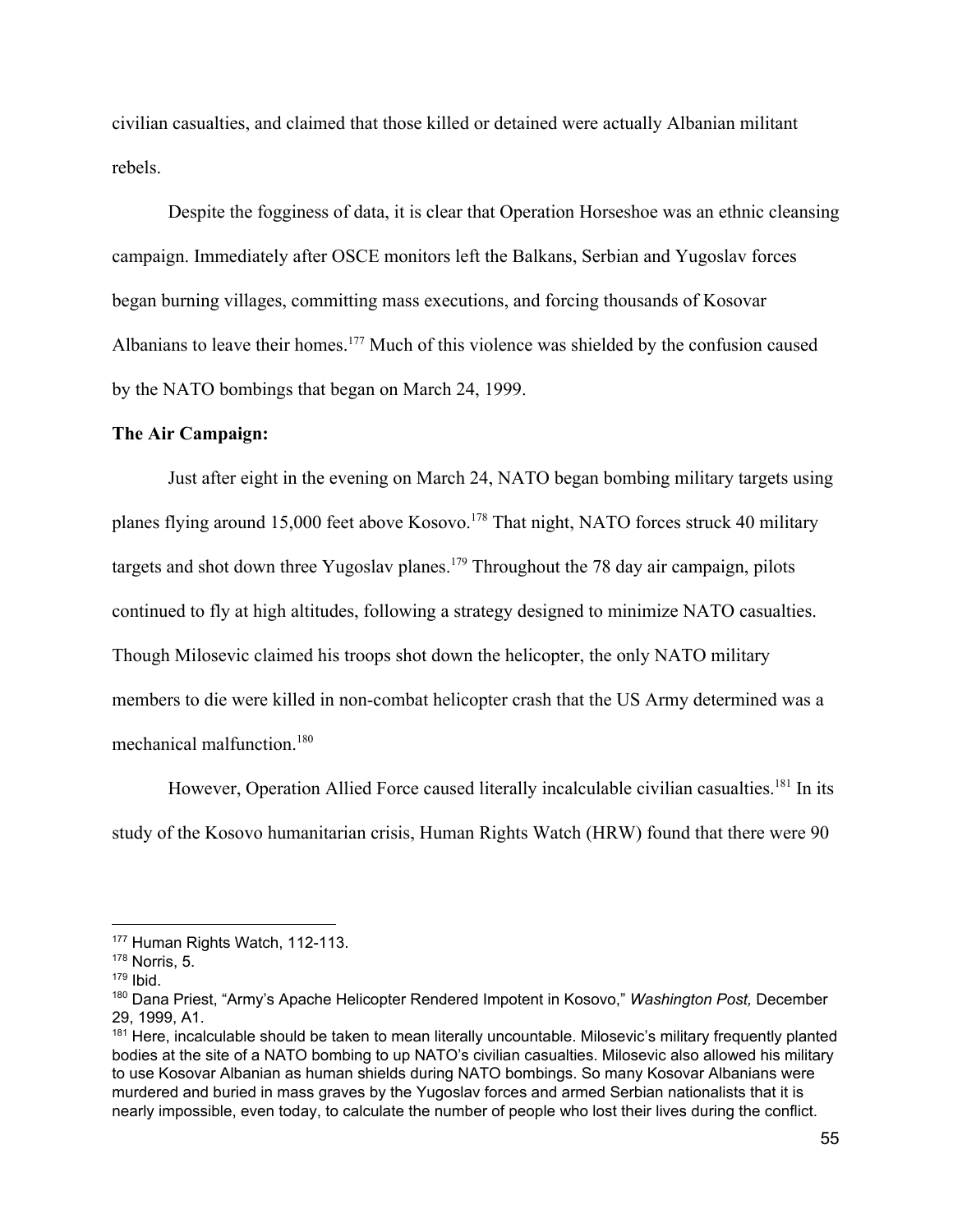separate incidents involving civilians deaths during NATO's 78-day bombing campaign.<sup>182</sup> According to the data HRW presents, between 278 and 317 civilians died in Kosovo alone.<sup>183</sup> While these casualties are tragic, and horrifying, they should be considered as quite different from the civilians deaths discussed in previous chapters. In Vietnam and Nicaragua, Americans willfully and knowingly caused harm to the civilian populations, whether by attacking them directly without evidence that they were involved with the enemy, or by supporting groups that targeted civilians. Conversely, in Kosovo, the civilian casualties were accidental. Though NATO could have done more strategically to lessen the likelihood of civilians deaths, those deaths were fundamentally not intentional, protecting NATO troops and officers from being responsible for war crimes.

#### **International Law and its Application**

Intentionality is key to determining responsibility when considering violence that affects civilians. Were civilians the target of an armed attack? Did the attackers take appropriate measures to ensure civilian safety? What was the motivation behind the attack in the first place? As one can imagine, the answers to these questions fall on the spectrum between objective and subjective; finding evidence of such a nature is complicated, and the context of decisions is very important. This section will analyze the laws surrounding civilian casualties caused by NATO's airstrikes, and then the legality of NATO's involvement in the conflict as a whole.

*Civilian Deaths and the Nature of Air Campaigns.*

<sup>182</sup> Human Rights Watch, 437.

 $183$  Ibid.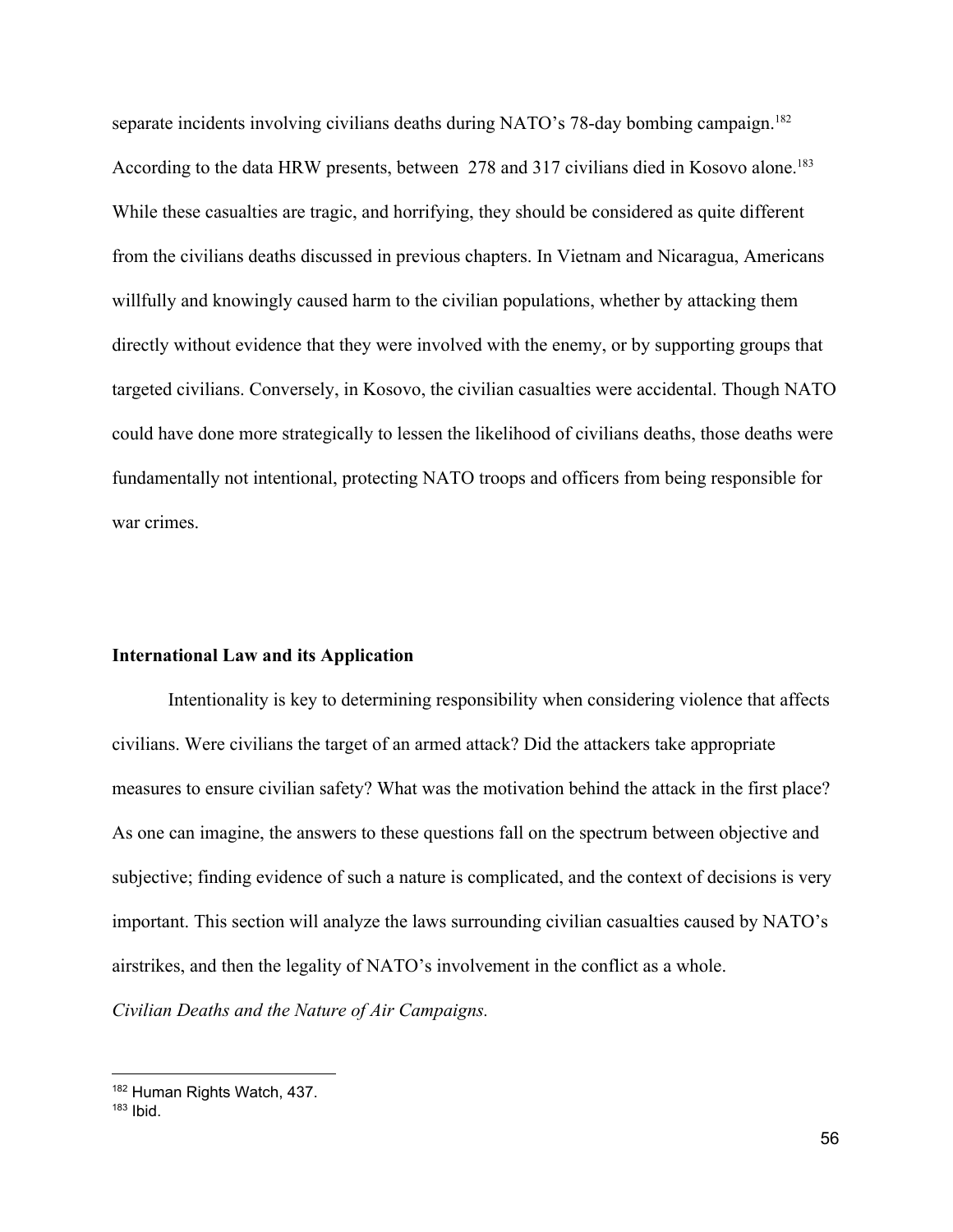On April 14th, 1999, NATO pilots bombed what they believed, from an altitude of over 15,000 feet, was a military convoy on the Djakovica-Decan Road for about two hours.184 Tragically, the convoy was not made up solely of military vehicles, as NATO strategists had previously thought. Instead, the 12-mile stretch that pilots bombed repeatedly was filled with Kosovar Albanian refugees, being escorted (or deported) by several military vehicles.<sup>185</sup> 73 confirmed deaths were civilians, and another 36 civilians were injured.<sup>186</sup> As more information was released by witnesses and human rights groups, NATO's response changed from insistence that the convoy was solely military, to a confession of a tragic mistake; many, including monitors from HRW, see this change in message as a sign that the bombing was sincerely not meant to harm civilians, and that NATO genuinely believed that there would be no civilian loss of life.<sup>187</sup> Additionally, HRW and the International Red Cross were unable to find any evidence suggesting that anyone within the NATO operation had any knowledge of civilians within the Djakovica-Decan convoy.<sup>188</sup> What this means, then, is that NATO did not commit a war crime, for it did not knowingly or intentionally gravely breach any of the Geneva Conventions.

Nonetheless, NATO's use of airstrikes in lieu of military action that could be more accurate in targeting does inspire questions about NATO's adherence to Protocol I of the Geneva Conventions. Protocol I generally protects civilians, and by signing it, each member state agreed that it "must take all precautions to avoid or minimize harm to civilians, and to this end may not attack... combatants and civilians indiscriminately."<sup>189</sup> Before the Djakovica-Decan bombings,

<sup>184</sup> Ibid., 444.

<sup>185</sup> Ibid., 445.

<sup>186</sup> Ibid., 444.

<sup>187</sup> Norris, 42. See also: Human Rights Watch, 445-446.

<sup>188</sup> Human Rights Watch, 439-440, 449.

<sup>189</sup> Ibid., 441.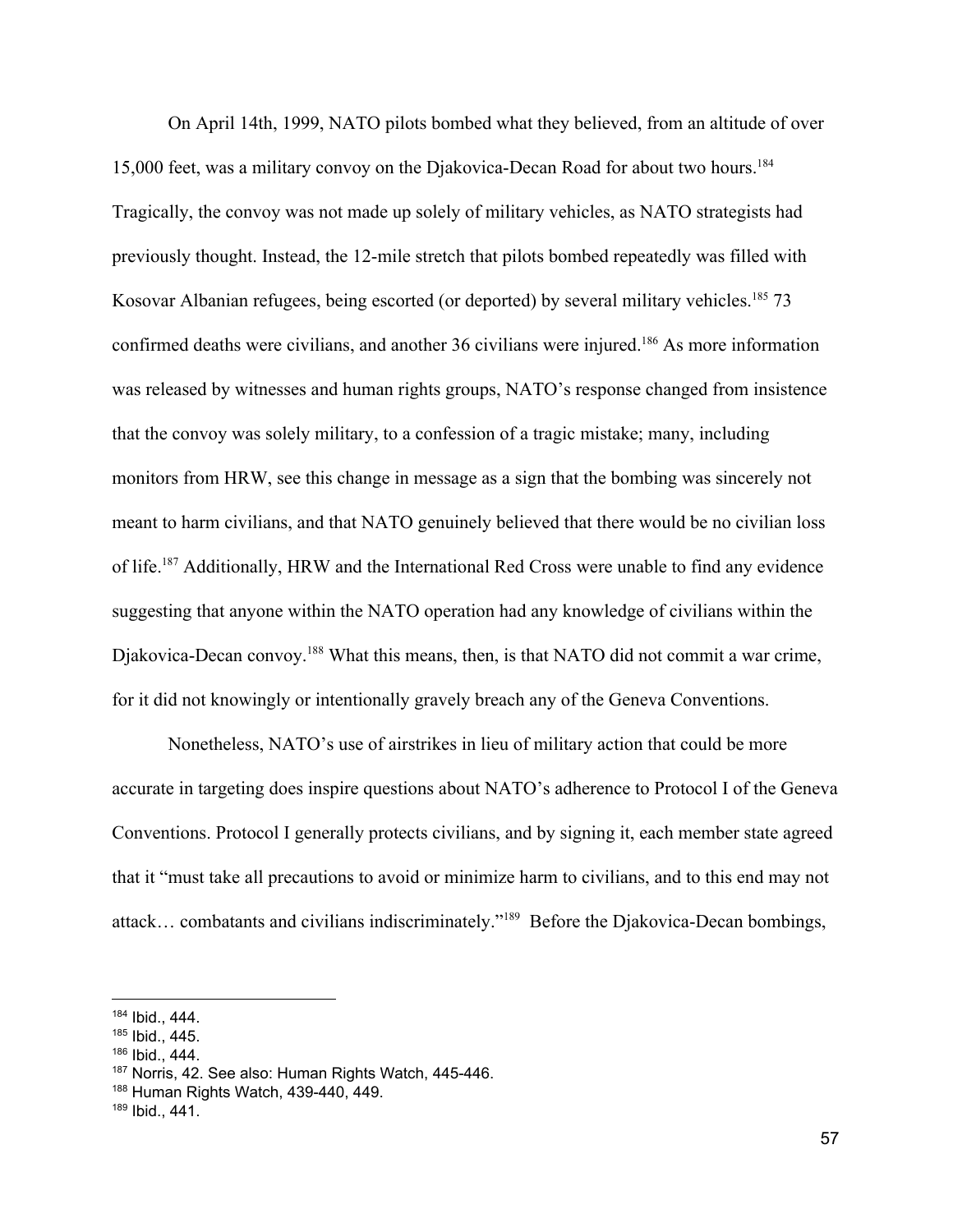NATO's policy was to have its pilots fly and bomb from at least 15,000. Even with the advanced technology available, weather changes and the limits of technology and human eyesight may have impaired NATO's ability to take adequate measures to protect civilians. As HRW's report declared,

if precision would have been greater… had NATO pilots flown lower, it could be argued that there may have been a point at which NATO was obligated to have its pilots fly lower.<sup>190</sup>

By choosing the less accurate strategic option and having high flying pilots rather than ground troops or even bombing from a lower altitude, NATO violated humanitarian law. Each member state pledged upon signing the Geneva Conventions that it would take every precaution to protect the lives of civilians. Though the decision to go through with an aerial campaign may have saved countless military men and women, it resulted in excessive civilian casualties because NATO was not able to properly identify and verify many of the objects it bombed far below its planes. It is likely that ground troops or even lower flying planes would have been capable of properly avoiding civilian casualties.<sup>191</sup> While NATO has an inherent interest in and right to value the lives of its soldiers and pilots, it also has a legal obligation to value the lives of civilians over the lives of its troops; not surprisingly, however, this principle falls into a political and moral gray area for many world leaders.

## *NATO's Entrance into the Conflict*

By entering what was previously an internal conflict, NATO transformed the Balkan wars into an international armed conflict. This meant that on March 24th, 1999, at approximately

<sup>&</sup>lt;sup>190</sup> Human Rights Watch, 443.

<sup>191</sup> David Scheffer, "War Crimes and the Clinton Administration, *Social Research* (Vol. 69, No. 4, 2002), 1115.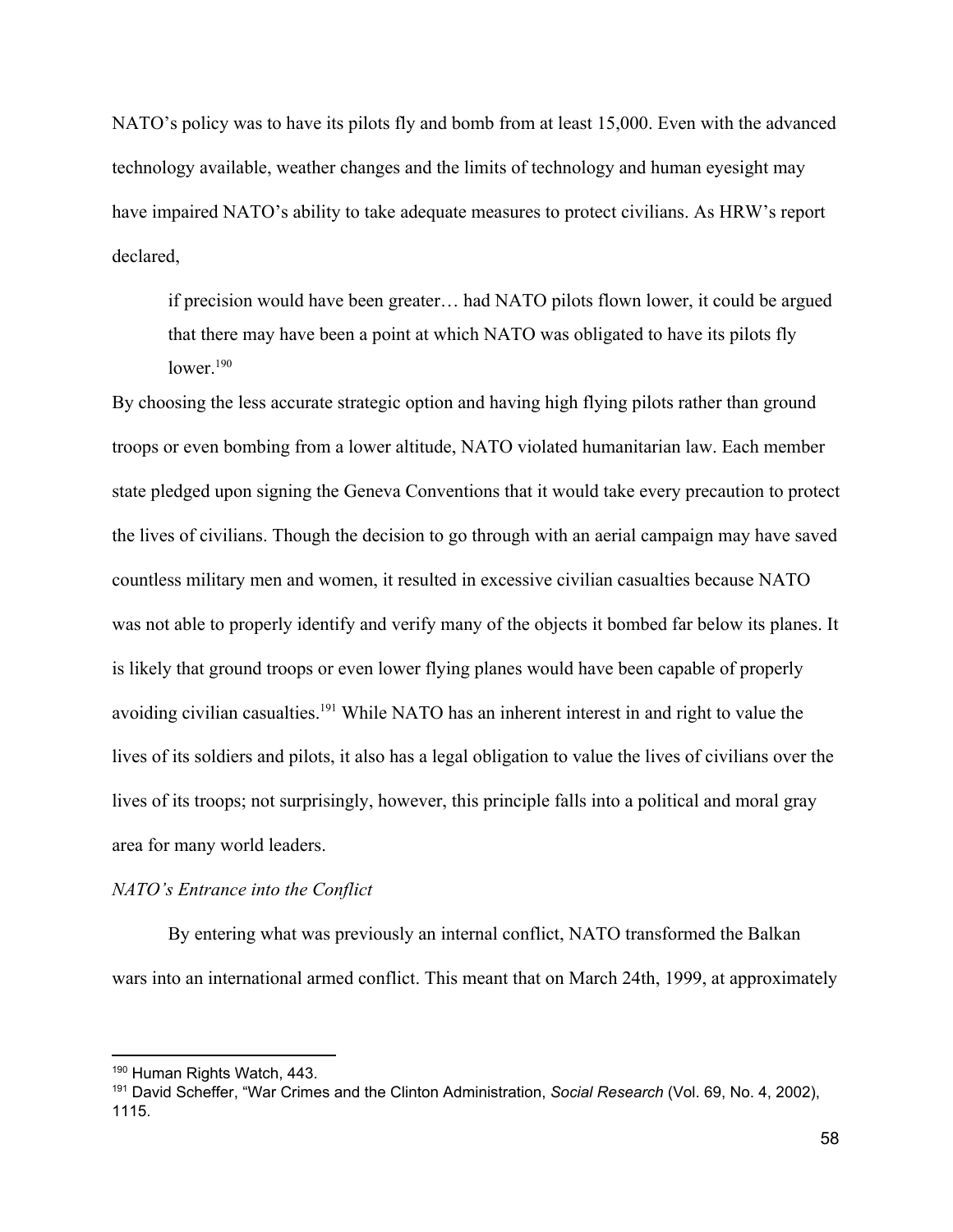8:01PM, as soon Operation Allied Force dropped its first bombs, the "full body of international humanitarian law applied" to all of the Yugoslav region, making Milosevic and his soldiers responsible for their crimes not only within Yugoslav laws, but also international laws.<sup>192</sup> This allowed the United Nations to form the International Criminal Tribunal for the former Yugoslavia (ICTY), and to bring Milosevic and other Yugoslav decision-makers to justice for their crimes.<sup>193</sup> Though NATO's entrance into the conflict was contrary to its member-states' obligations Articles 33 and 34 of the UN Charter, the ICTY was able to support its claims to jurisdiction over the Yugoslav criminals because the conflict was international.

Nonetheless, the alliance did breach its UN obligations by committing violence without UNSC approval. Furthermore, it committed the act of aggression by entering the conflict when no NATO member-state had been attacked. As discussed in previous chapters, Article Two of the Geneva Conventions ensure the the laws of war apply even when the parties involved do not declare war officially.<sup>194</sup> The legal definitions surrounding the crime of aggression are complicated and nuanced, and have been hotly debated since states began codifying customary law together in the post-Great War world. After the 1928 Kellogg-Briand Pact codified an agreement between dozens of nations not to use war or violence to settle disputes, states needed a solid definition of the crime of aggression, which led to the 1933-1934 Conventions for the Definition of Aggression (CDA).<sup>195</sup> These conventions were signed and ratified by the League

<sup>192</sup> Human Rights Watch, 441.

<sup>&</sup>lt;sup>193</sup> For more information on ICTY, see [http://www.icty.org/en/about.](http://www.icty.org/en/about) While this author would love to analyze the trials of Yugoslav war criminals, this thesis must be narrowed to examining the actions of American leaders, soldiers, and allies in the three case studies presented.

<sup>194</sup> International Committee of the Red Cross (ICRC),Article Two, *Geneva Convention Relative to the Protection of Civilian Persons in Time of War (Fourth Geneva Convention)*, 12 August 1949, http://www.refworld.org/docid/3ae6b36d2.html.

<sup>&</sup>lt;sup>195</sup> Kellogg-Briand Pact, Article 1, 24 July, 1929, [http://avalon.law.yale.edu/20th\\_century/kbpact.asp.](http://avalon.law.yale.edu/20th_century/kbpact.asp)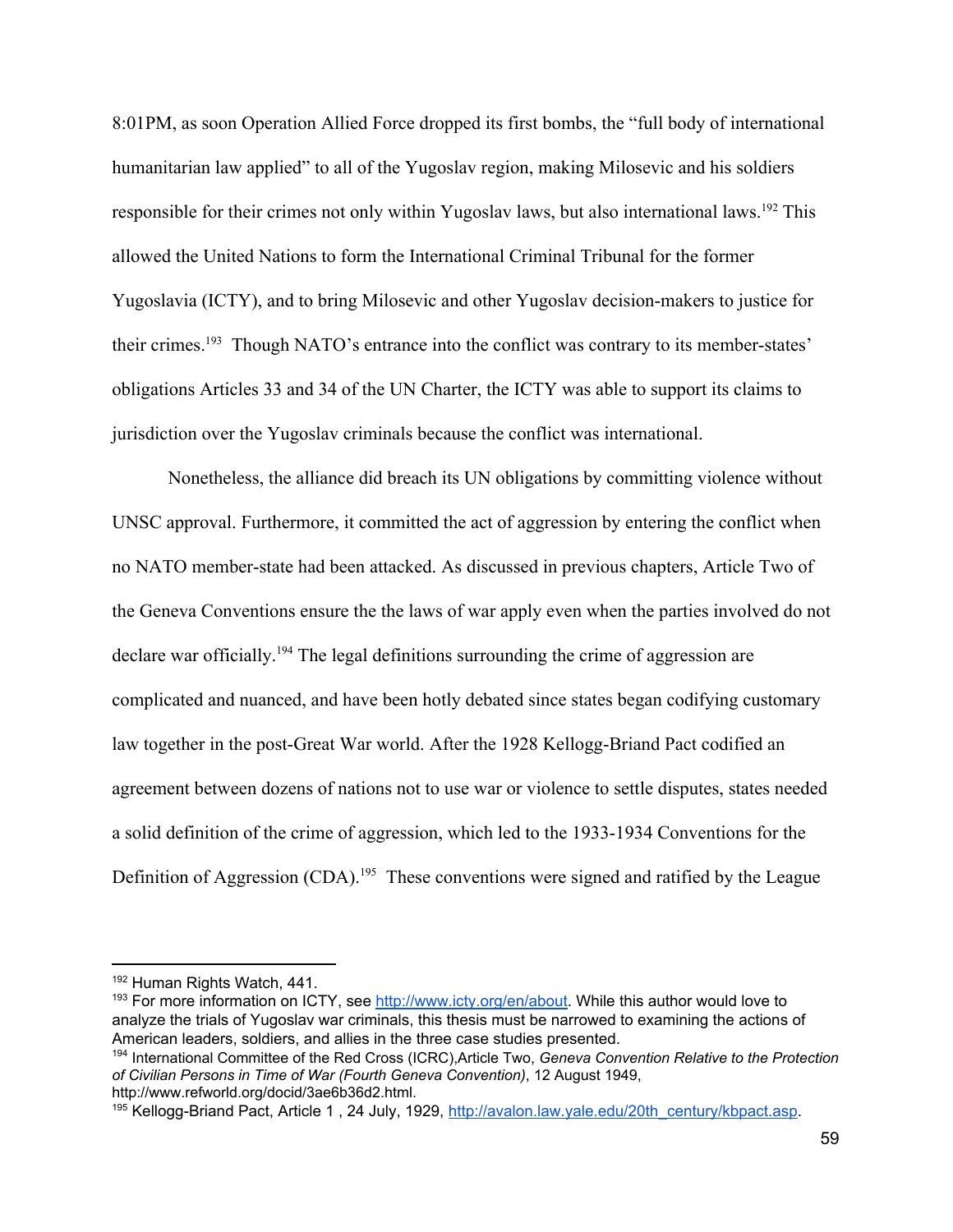of Nations member-states, several Middle Eastern states, and most of Northern and Eastern Europe, and declared that the crime of aggression would be defined as:

Declaration of war upon another state; Invasion by its armed forces, with or without a declaration of war, of the territory of another state; Attack by its land, naval, or air forces, with or without a declaration of war, on the territory, vessels or aircraft of another state; Naval blockade of the coasts or ports of another state; and, provision of support to armed

bands formed in its territory which have invaded the territory of another state...<sup>196</sup> Many international legal scholars argue that this definition has been in use for so many generations that it has become a part of international customary law. <sup>197</sup> However, defining customary law is notoriously difficult because it is based not on any tangible document or written standard, but rather on the practices of states and the laws to which they have actually adhered<sup>198</sup>

After the CDA came World War Two, and with it, the Nuremberg Protocols, which formed the foundation of the United Nations and modern international law. Principal VI, Paragraph A of the Nuremberg Protocols defines a crime against peace as the

 [p]lanning, preparation, initiation or waging of a war of aggression or a war in violation of international treaties, agreements or assurances; [and the] participation in a common plan or conspiracy for the accomplishment of any of the acts mentioned [in the previous clause].199

Though this definition is noticeably different from that outline by the CDA, but it carries the same ultimate message when applied to NATO's intervention in Kosovo: NATO, as a signatory

<sup>&</sup>lt;sup>196</sup> Convention for the Definition of Aggression, Article Two, 3 July, 1933, [http://www.worldlii.org/int/other/treaties/LNTSer/1934/75.html.](http://www.worldlii.org/int/other/treaties/LNTSer/1934/75.html)

<sup>&</sup>lt;sup>197</sup> Linda S. Bishai, "Leaving Nuremberg: America's Love/Hate Relationship with International Law," *Review of International Studies,* (Vol. 34, No. 3, July 2008), 438.

<sup>198</sup> Bruce Benson, "Customary Law," in *The Enterprise of Law: Justice without the State,* Laissez Faire Books (Oakland, 2011), 46-51.

<sup>199</sup> UN General Assembly, Principle VI (a), *Affirmation of the Principles of International Law Recognized by the Charter of the Nürnberg Tribunal*, 11 December 1946,[http://www.refworld.org/docid/3b00f1ee0.html.](http://www.refworld.org/docid/3b00f1ee0.html)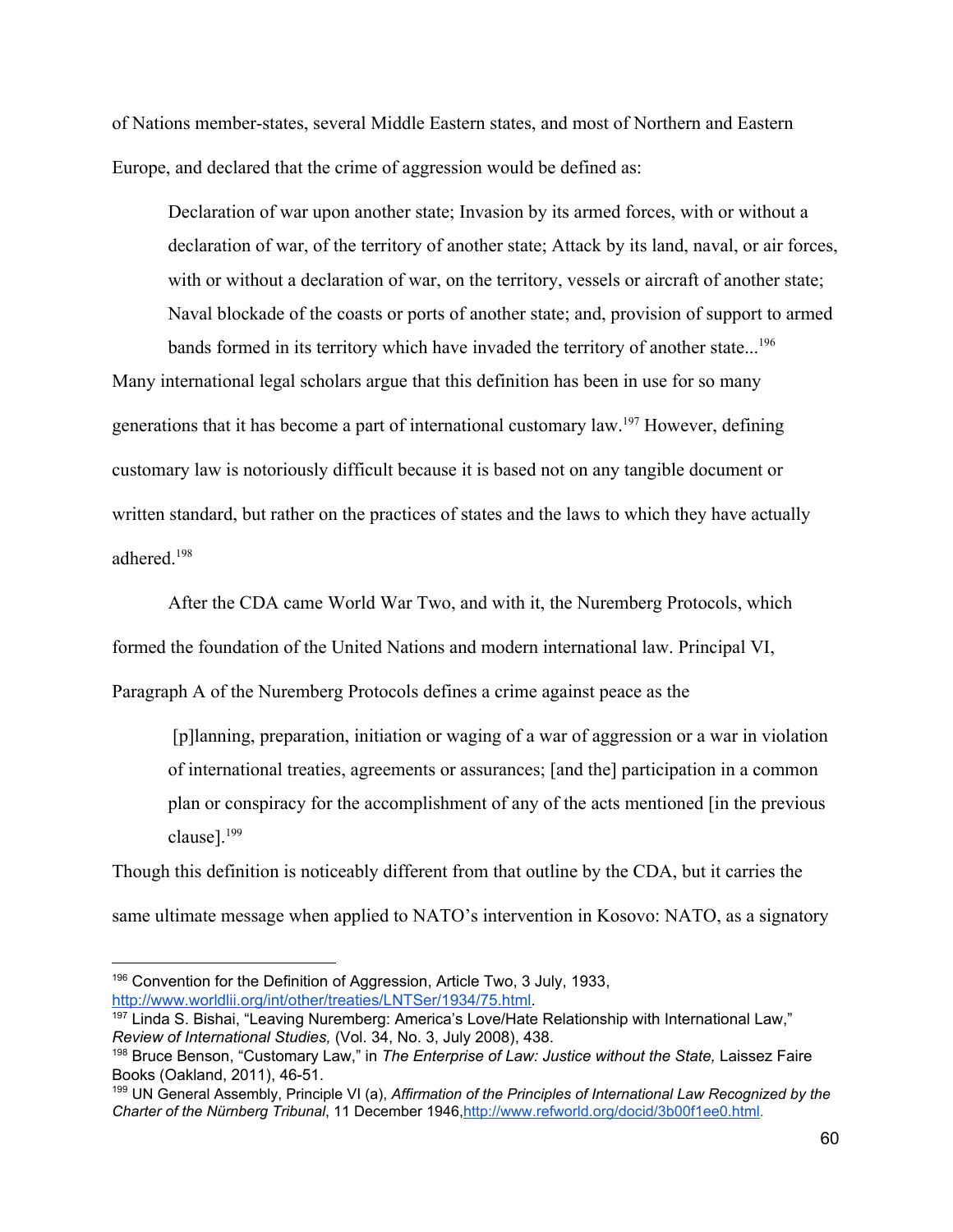of the UN Charter, and with most of its members as participants in the CDA and the Nuremberg Tribunals, committed a crime against peace under these laws.

The UN Charter states in Article Two, Paragraph Four that states may not intervene in one another's affairs by any means "in any manner inconsistent with the [p]urposes of the United Nations."<sup>200</sup> At first glance, this appears to be another obligation that NATO breached in 1999, but actually, it is where the Kosovo case differs drastically from those of Vietnam or Nicaragua. <sup>201</sup> Scholar Peter J. Anderson wrote that "law and specific systems of ethics, of course, do not often coincide."<sup>202</sup> Though Anderson argues against NATO's use of force in Kosovo, describing it as a serious violation of international law, the law had not yet caught up to a humanitarian system of ethics. In order to comply with the spirit of international law described in the UN Charter, NATO had to break that law. The UN Charter professes again and again the organization's desire and intention to protect the innocent from state-sanctioned violence alongside the Geneva Conventions' mission. By 1998, it was clear that Kosovar Albanians would not have success against Milosevic using peaceful means, and that the KLA would never have the manpower or weapons supplies to end the ethnic cleansing campaigns and deportations.  $^{203}$  Even if NATO's intentions for entering the war were not to uphold the UN's purpose, the consequences if Milosevic had been allowed to continue gaining control in the region would have been dire; his ethnic cleansing campaign could have turned into outright genocide if left unchecked. While stopping Milosevic does not excuse NATO's breaches of the law (especially

<sup>200</sup> United Nations, Article 2 Paragraph 4, *Charter of the United Nations*, 24 October 1945, http://www.refworld.org/docid/3ae6b3930.html.

 $201$  To clarify, the author writes the following defense of NATO's involvement in Kosovo as an analysis of the international law applied, and not as a defense, endorsement, or explanation for NATO's use of high altitude pilots or lack of verification of civilian targets.

<sup>202</sup> Peter J. Anderson, "Air Strike: NATO Astride Kosovo," eds. Tony Weymouth and Stanley Henig in *The Kosovo Crisis: The Last American War in Europe?,* Reuters (London, 2001), 199. <sup>203</sup> Human Rights Watch,15.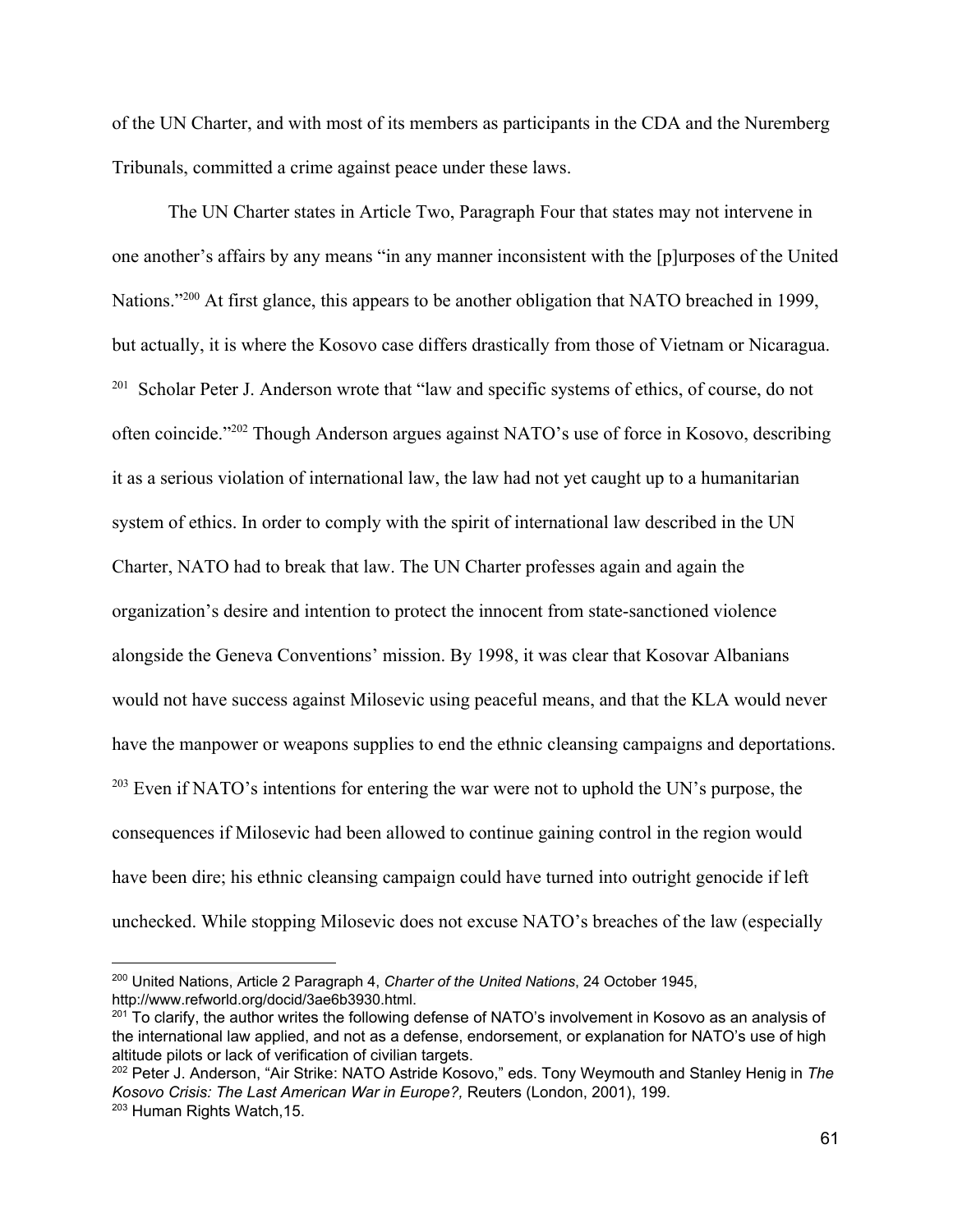its lack of precaution for civilian casualties), Operation Allied Force did bring a war criminal's reign of terror to an end. By June of 1999, NATO's threats of deploying ground forces as well as the bombing campaign finally forced Milosevic to peace talks.<sup>204</sup> The war ended with the Kumanov Agreement. There are still lingering questions over whether or not this agreement was legal and therefore binding, since the agreement was reached under threat of force at NATO's hand; Article 52 of the Vienna Convention on the Law of Treaties declares a treaty void if it is reached via coercion.<sup>205</sup> Nonetheless, the treaty was honored, and Milosevic and many members of his government were tried by the ICTY.

#### **After the War**

The United States government never articulated a clear legal justification condoning its NATO actions, instead relying upon an amorphous listing of factors that together justified the intervention as a matter of policy,

writes Harold Koh, critical of the decisions the Clinton Administration made during the Balkan wars.<sup>206</sup> Koh is fundamentally correct; whenever asked to defend American violations of international law during the conflict, Clinton and Albright would dive into a conversation about the United States' responsibility to intervene in humanitarian conflicts.<sup>207</sup>

 In an interview with CNN, Clinton said that "if the world community has the power to stop it, we ought to stop genocide and ethnic cleansing."<sup> $208$ </sup> Clinton went on to argue that the United States was obligated to intervene if there was a moral imperative, like stopping genocide or ethnic cleansing, if the physical territory was of strategic import to the United States, and if

<sup>204</sup> Human Rights Watch, 500.

<sup>205</sup> United Nations, *Vienna Convention on the Law of Treaties*, 23 May 1969, United Nations, Treaty Series, vol. 1155, http://www.refworld.org/docid/3ae6b3a10.ht[ml,](http://www.refworld.org/docid/3ae6b3a10.html) 133.

<sup>206</sup> Harold Hongju Koh, "War Powers and Humanitarian Intervention," *Houston Law Review* (Vol. 53, No. 4, April, 2016), 977.

<sup>207</sup> Norris. See also: Isaacson.

<sup>208</sup> Norris, 42.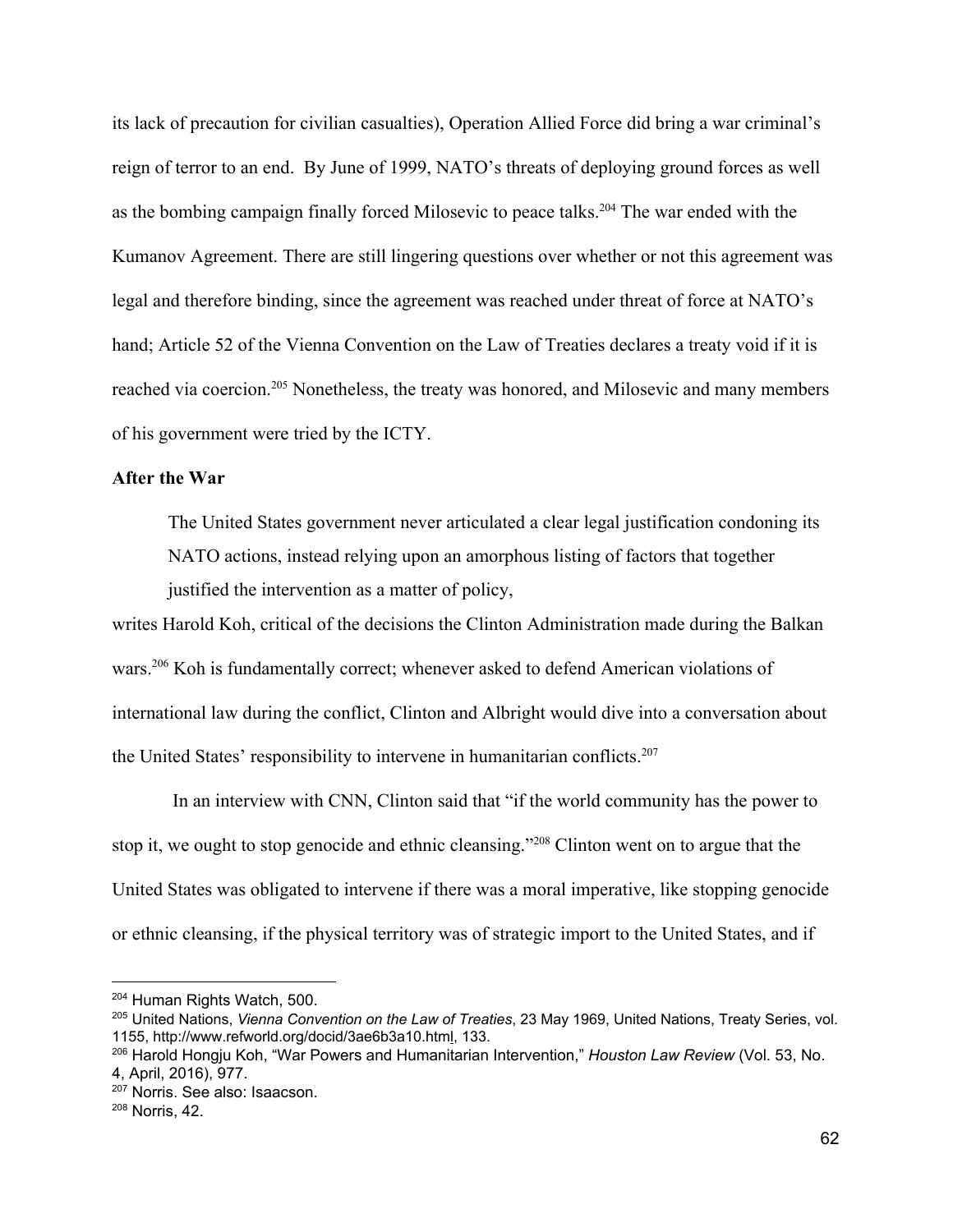the intervention would have low American casualties.<sup>209</sup> Though this broad argument, which CNN nicknamed "the Clinton Doctrine," is quite difficult to put into practice, it points to a growing trend in international legal theory.

After Nuremberg established the modern conception of the crime of aggression, the Cold War enflamed the anxieties of the American people; all-out war seemed a daily threat. Scholar Linda S. Bishai writes,

[t]he American legal profession turned to the… consent-based approach… and developed a concept of the international lawyer as policymaker, in which a whole range of policy options [including an all-out war] could be justified as necessary,

and as self defense or third party defense.<sup>210</sup> This meant that outlawing wars of aggression did not stop states from engaging in interstate violence, but rather, made those states justify the war in a different manner. Rather than arguing that a war is a just war between equal foes, as was ideal before the CDA, after Nuremberg, states justified their military actions by depicting wars as "wars of necessity, or self defense, policing action" or third party defense.<sup>211</sup> The change is significant, and reflects Secretary Albright's view of the Kosovo conflict as

ground zero in the debate over whether America should play a new role in the world, that of the indispensable nation asserting its morality as well as its interests to assure stability, stop thugs, and prevent human atrocities. $212$ 

That the United States did not need to make a legal justification for its involvement in Kosovo demonstrates the truth of Joseph Margulies' declaration that "power implies the license to make and justify the rules."<sup>213</sup> This is sobering. NATO members were not sanctioned or tried

<sup>209</sup> Ibid.

<sup>210</sup> Bishai, 438.

<sup>211</sup> Bishai, 439.

<sup>212</sup> Isaacson.

<sup>213</sup> Joseph Margulies, "American Immunity: War Crimes and the Limits of International Law: Review", *Law and Society Review*, (Vol. 50, No. 1, 2016), 267.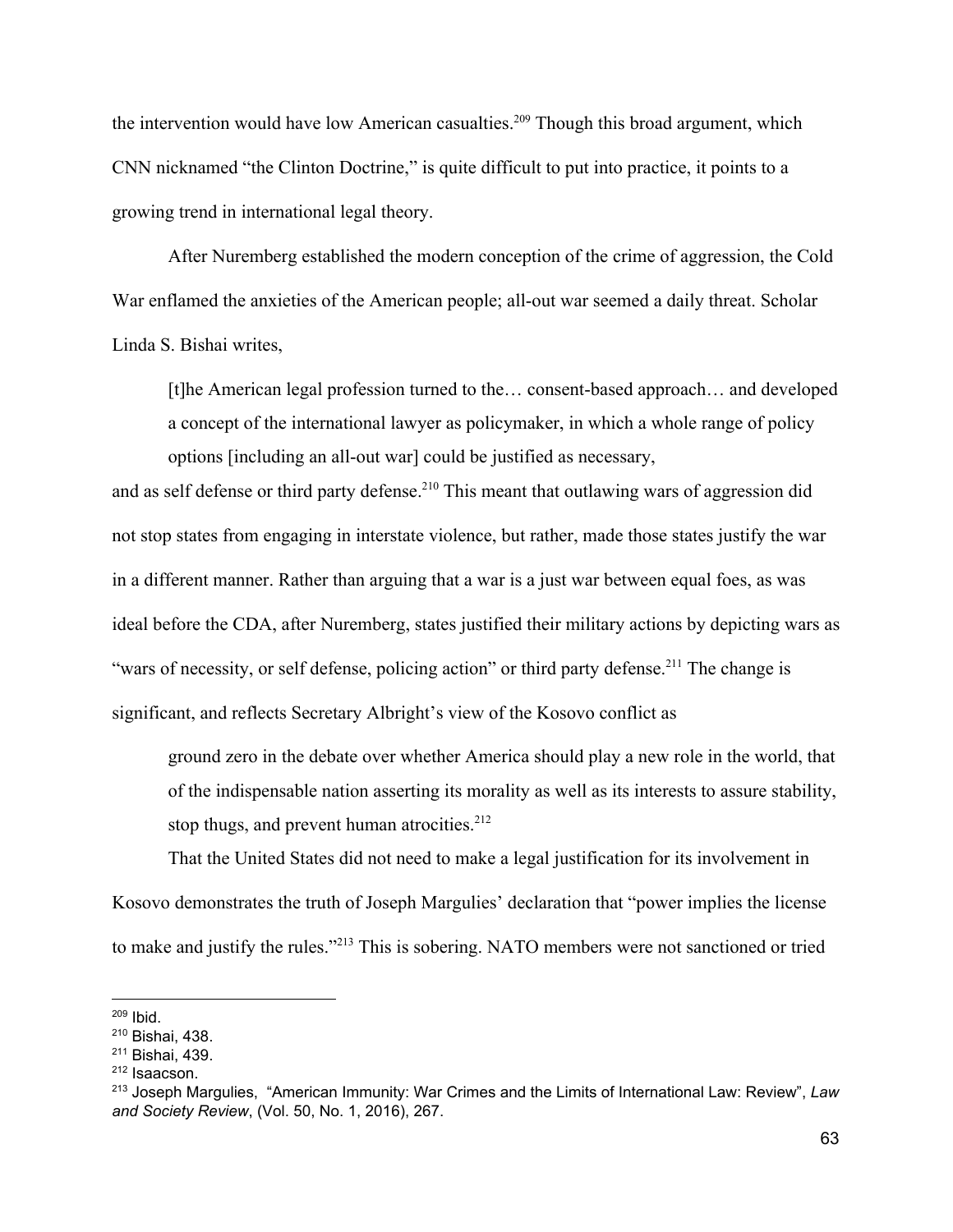for their actions in Kosovo, but instead, the UNSC passed Resolution 1244, authorizing a foreign civil and military presence in the region, while UN General Assembly President Kofi Annan praised NATO's actions.<sup>214</sup>

 Moreover, the UN made three mistakes that would impact the future of international law by not sanctioning NATO. First, the UN demonstrated to the world that there was no force on earth that could force wealthy Western nations, especially the United States, to do anything. Imposing economic sanctions on the United States, let alone every member of NATO, would cripple the world, and would likely be logistically impossible anyway, but demonstrating this truth so forcefully by not even trying to condemn NATO's illegal actions was a stark reminder of where power actually lay in the world.<sup>215</sup> Secondly, when the UN did not sanction NATO for committing crimes it had punished other states for committing, the UN showed that "its rules are enforced only selectively and only in accordance with the preferences of great powers."<sup> $216$ </sup> The UN set an obvious double standard in its legal code that inherently weakened that code. Were some countries responsible under international criminal law while others were not? Were the laws NATO broke simply not going to be enforced anymore? One can easily see the confusion and immorality in this situation. Finally, the United Nations opened the door to future collective breaches of international criminal law. When it did not punish or condemn NATO for its breaches of law, the UN tacitly accepted that a "group of state can unilaterally decide to

<sup>214</sup> UN Security Council, *Security Council Resolution 1244, "*On the Deployment of International Civil and Security Presences in Kosovo", 10 June 1999, http://www.refworld.org/docid/3b00f27216.html. See also: Annan, Kofi; with Nader Mousavizadeh (2012). *Interventions. A Life in War and Peace*. Penguin Books. pp. 92–97.

<sup>&</sup>lt;sup>215</sup> Lori Fisler Damrosch, "The Inevitability of Selective Response? Principles to Guide International Action," in *Kosovo and the Challenge of Humanitarian Intervention*, eds Albrecht Schnabel and Ramesh Thakur, United Nations University Press (Tokyo, 2000), 411.

<sup>216</sup> Damrosch, 405.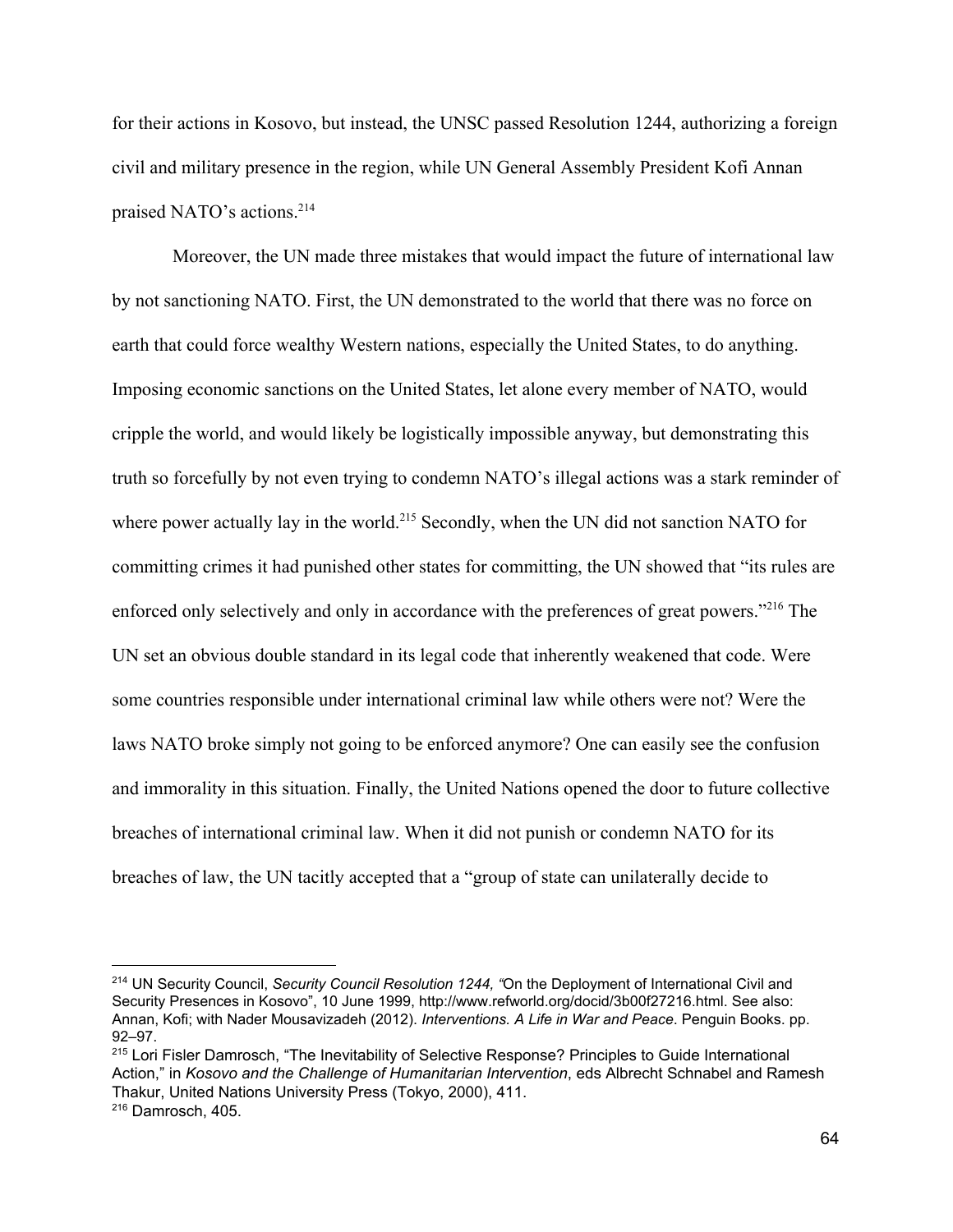intervene."<sup> $217$ </sup> This principle alone could have grave impacts on the state of international criminal law. For example, should several states band together to exterminate an unpopular ethnic minority, and those states would be logistically difficult to punish, what action could the UN take, following the precedent it set after Operation Allied Force? The implications are, indeed, sobering. The aftermath of the conflict in Kosovo demonstrates that the US is of grave importance to the ability of the global community to respond to state-sanctioned violence and atrocity crimes, both as a predominant military power, but also as a state signatory of modern international criminal law.218

# **Conclusion: The Aftermath of American Atrocity Crimes**

**The International Criminal Court: An Epilogue**

<sup>&</sup>lt;sup>217</sup> James Mayall, "The Concept of Humanitarian Intervention Revisited", in Schnabel and Thakur, 328. <sup>218</sup> G. John Ikenberry, "The Costs of Victory: American Power and the Use of Force in the Contemporary Order," in Schnabel and Thakur, 85.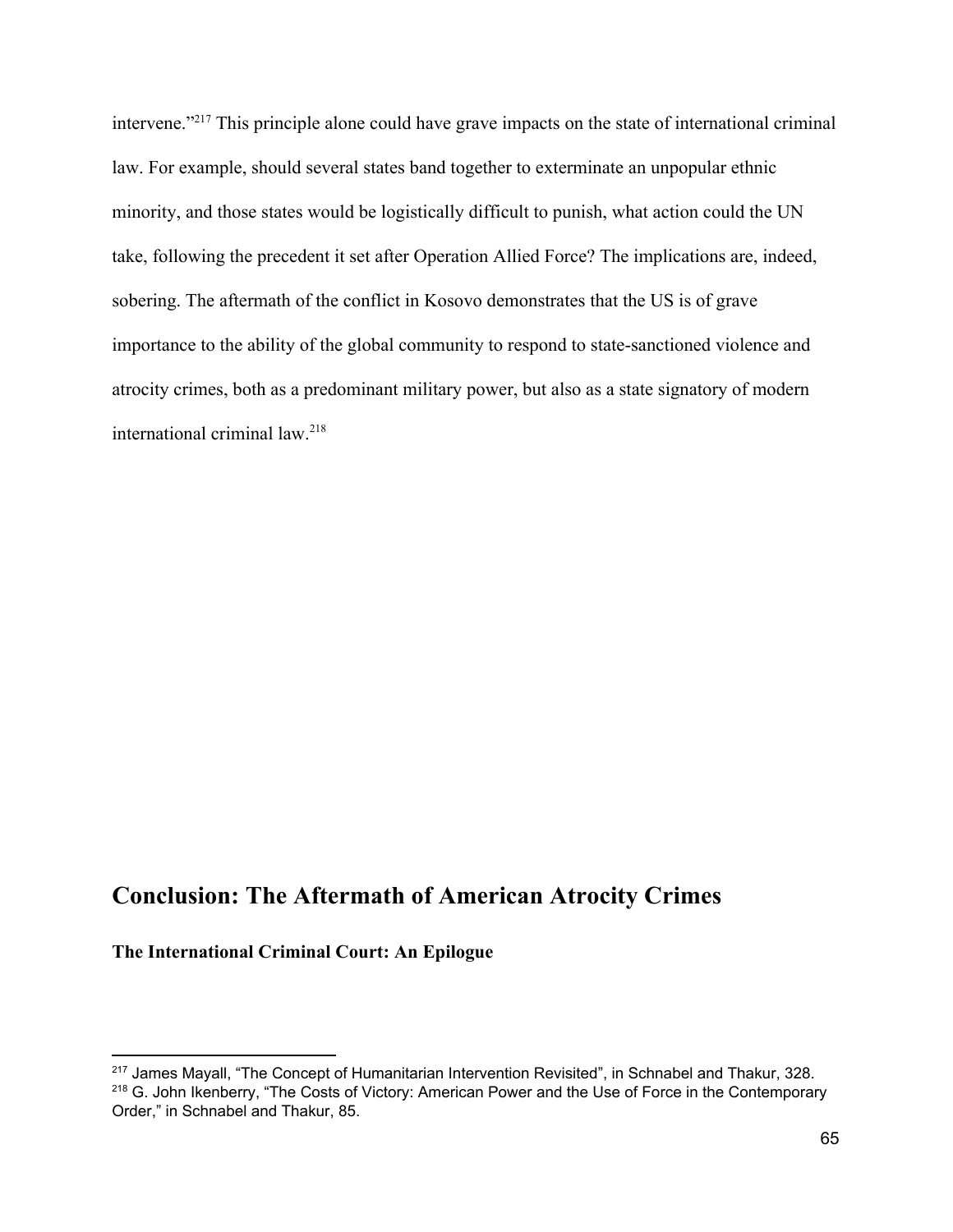Though President Clinton repeatedly spoke of his hope for a permanent war crimes tribunal like the ones in Rwanda and Yugoslavia, he ultimately opposed the creation of the International Criminal Court. As a result, the United States is not a member of the ICC, a position that substantially weakens both the US' ability to claim it acts in the interests of the global community and the ICC's ability to properly enforce the Rome Statute, which mirrors the Geneva Conventions in its definitions of war crimes, crimes against peace, and crimes against humanity. America's consistent refusal to join the ICC stems from the fear the the ICC would prosecute Americans.

However, until it became clear that the Rome Statute would include the crime of aggression, the United States was a dedicated leader while the document was drafted. The United States vehemently argued against including the crime. One observer noted that

it was evident that the reluctance to give ambitious new crimes courts jurisdiction over the central crime of war-making derived from the [United S]tates' ambivalent legacy after Nuremberg.219

At Nuremberg, the United States had insisted on prosecuting Nazi leaders for bringing such a war to Europe, and on demonstrating Nuremberg was not "victor's justice," but rather, a standard for all nations.<sup>220</sup> However, as noted in the quotation above, American actions contradicted the ideology that dominated Nuremberg. The United States had reason to fear prosecution within the new ICC, as demonstrated by the previous chapters.

Instead of joining the ICC and acknowledging its war crimes, the United States adopted the American Service-Member's Protection Act. The Act prohibits American cooperation with

<sup>&</sup>lt;sup>219</sup> Jonathan Bush, "The Supreme Crime and its Origins: The Lost Legislative History of the Crime of Aggressive War", *Columbia Law Review,* (Vol. 102, No. 8, 2002), 2328.  $220$  Taylor, 50-79.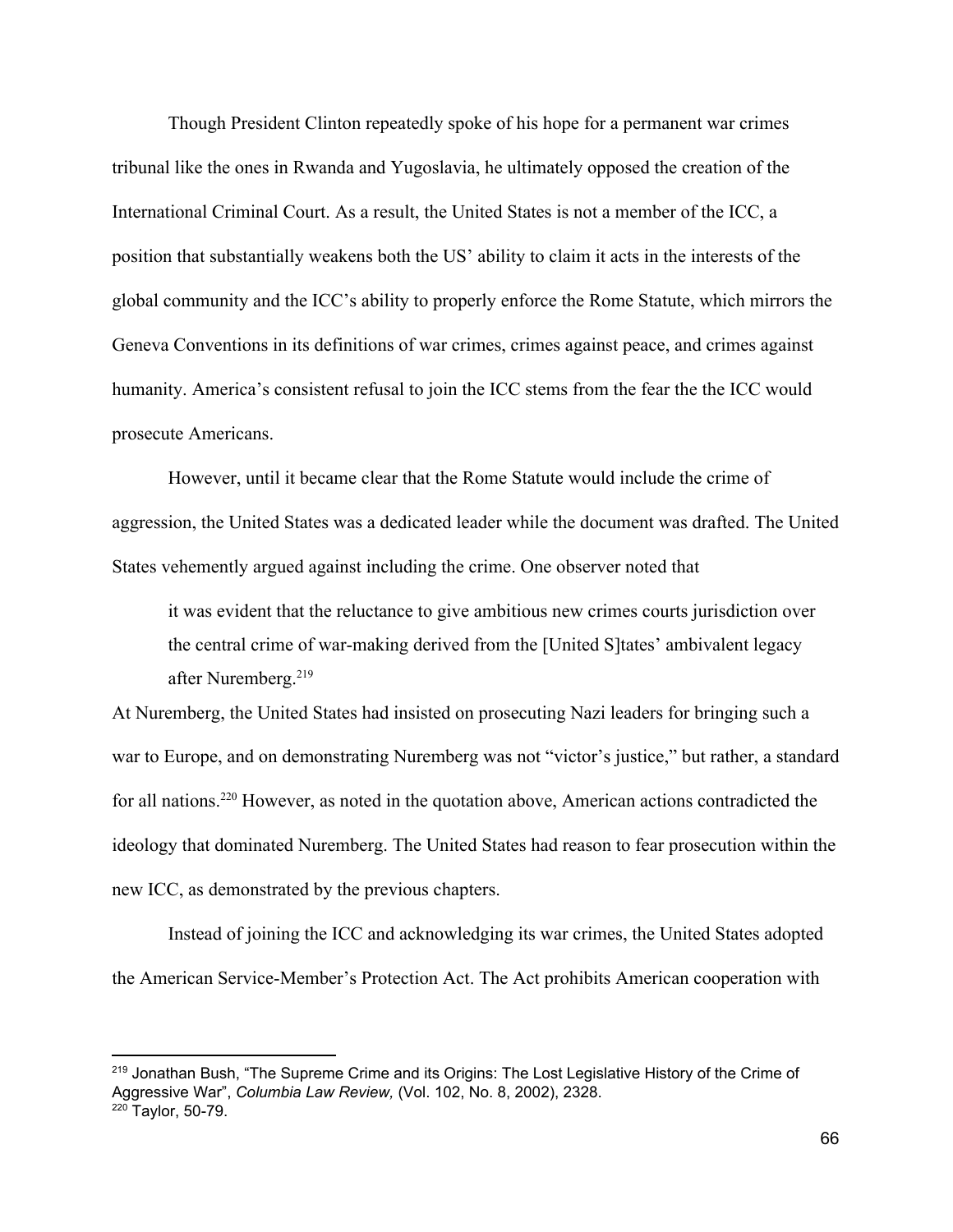the Court, and "authorizes the use of all means necessary to secure the release of Americans held by or for the ICC."<sup> $221$ </sup> Not only does the American government oppose the ICC, but it deliberately fights against its jurisdiction, attempting to undermine it.<sup> $222$ </sup> Many regard the Court as a failure given its inefficiency and perhaps disproportional focus on African criminals, but it is possible that with American support, the Court could have been what it was intended to be: an enforcement mechanism for international criminal law.

The United States has also made little progress in regulating the domestic prosecution of American service-members. In 1996, Congress passed the War Crimes Act, which adopted the grave breaches defined by the Geneva Conventions into domestic law and created a system through which the Department of Justice could try a service-member.<sup>223</sup> Unfortunately, no American service-member has ever been tried under the WCA.<sup>224</sup> The political repercussions of trying someone under the law would be vast, especially because doing so would be effectively admitting that the American military violated international law.<sup>225</sup> Though obviously ethically preferable to continuing to ignore the war crimes of the 20th century, trials of this nature are extremely unlikely to take place.

### **Final Notes**

This thesis has demonstrated that the United States has indubitably committed grave breaches of the Geneva Conventions by using military intervention to protect American interests, by either directly committing or allowing the commission of crimes against civilians, and by

<sup>&</sup>lt;sup>221</sup> Megan A. Fairlie, "The United States and the International Criminal Court Post-Bush: A Beautiful Courtship but an Unlikely Marriage," *Berkeley Law Review,* (Vol. 29, No. 2, 2011), 538. <sup>222</sup> Emily Krasnor, "Undermining International Law by Opposing the International Criminal Court," *Peace*

*Review* (Vol. 16, No. 3, 2004), 323.

<sup>&</sup>lt;sup>223</sup> Pittman and Heaphy, 173-174.

 $224$  Ibid.

 $225$  Ibid., 174.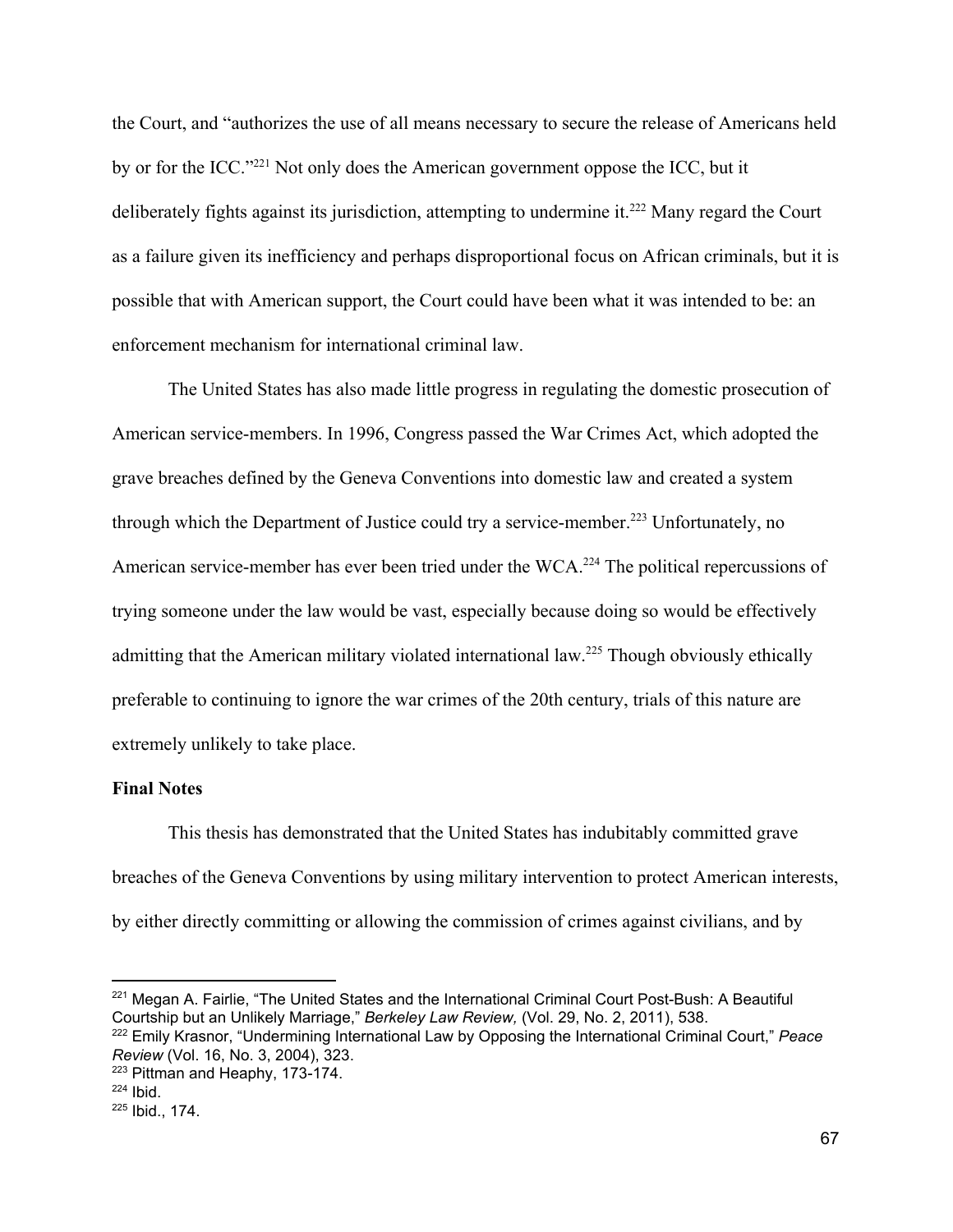failing to hold those perpetrators responsible. Nonetheless, there exists no force, military or economic, that could coerce the United States into submitting its service-members to international courts or tribunals. Thus, the responsibility to enforce the legal standards held sacred by the Geneva Conventions, the UN Charter, and the United States' own professed ideology lies solely with the United States itself. America is one of the few nations on earth capable of offering a fair and full trial to those who commit the most heinous of crimes. Thus far, it has refused to do so when its own leaders have violated the laws of war in Vietnam, and Nicaragua, and this refusal has changed the enforceability and the nature of the international criminal law that so many fought to codify.

Chapter Three quoted Secretary Madeleine Albright when she said that "just because you can't act everywhere doesn't mean you don't act anywhere.<sup>226</sup> Albright was defending America's involvement in Kosovo at the time, encouraging the United States to protect the rights of ethnic and religious minorities all over the world. However, this concept of acting where one is able can also be applied to the future of American war crimes law in holding individuals accountable for their past crimes; just because one cannot prosecute every war criminal does not mean one should not prosecute any.

<sup>226</sup> Secretary of State Madeleine Albright, quoted in Walter Isaacson, "Madeleine's War," *Time Magazine,* May 9, 1999.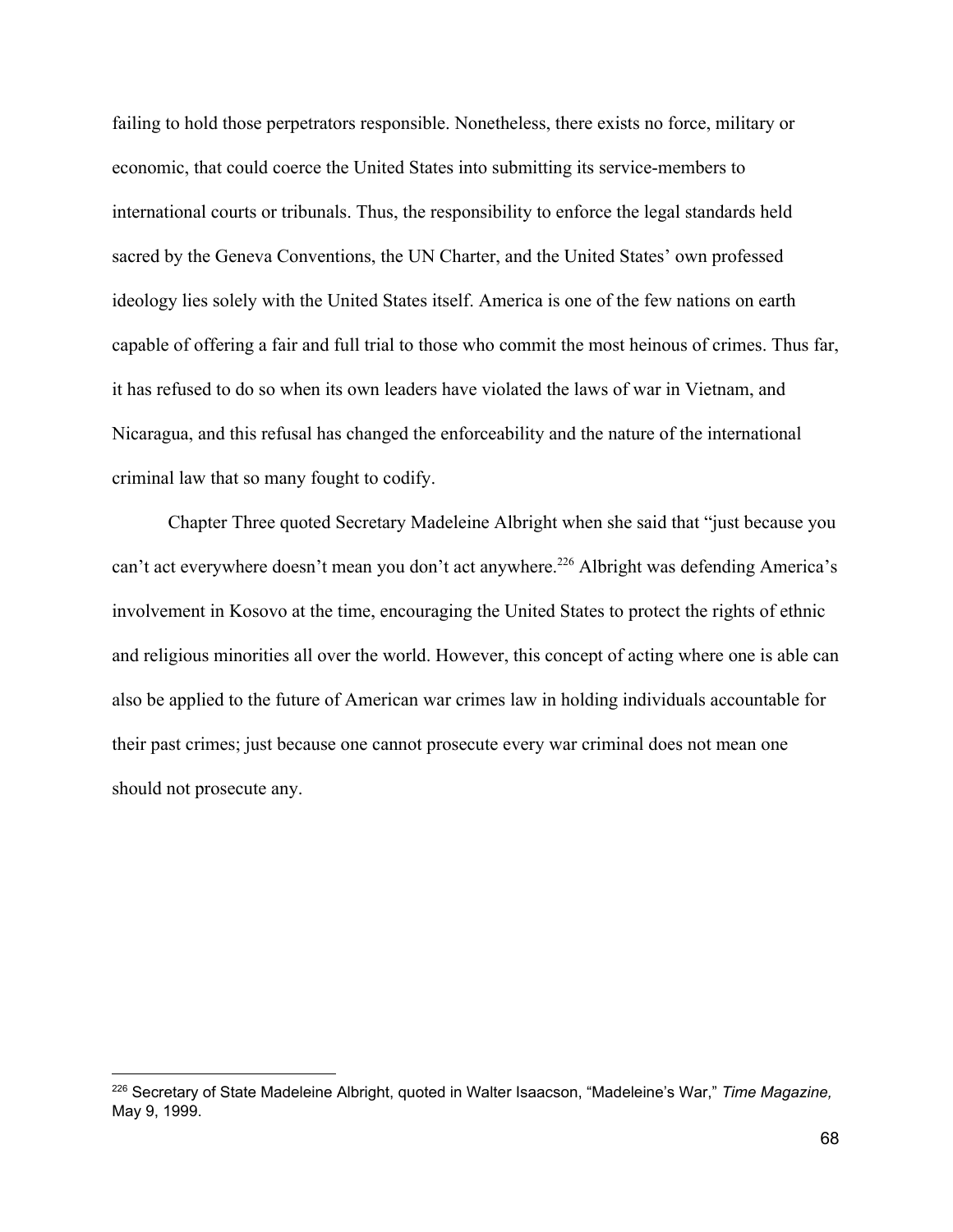## Bibliography

- Alter, Jonathan. "The Trouble with History." *Newsweek* 12 Apr. 1999: 41. Web.
- Appy, Christian G. *Patriots: The Vietnam War Remembered from All Sides*. New York: Viking, 2003. Print.
- Baird, Jay W. *From Nuremberg to My Lai*. Lexington, MA: n.p., 1972. Print.
- Baracco, Luciano. *Nicaragua: The Imagining of a Nation*. New York: Algora, 2005. Print.
- Benson, Bruce. "Customary Law." *Enterprise of Law Justice Without the State*. Oakland: Independent Institute, 2013. 46-51. Print.
- Bishai, Linda S. "Leaving Nuremberg: Americaâs Love/hate Relationship with International Law." *Review of International Studies* 34.03 (2008): 425-43. Web.
- Bolton, John R. "Courting Danger: What's Wrong with the International Criminal Court." *The National Interest* 54 (1998): 60-71. Web.

Borch, Fred L. ""I Want That Man Shot": A War Crime in Vietnam?" *The Army Lawyer* (2014). Print.

Boyle, Francis A. "Determining US Responsibility for Contra Operations Under International Law." *The American Journal of International Law* 81.1 (1987): 86-93. Web.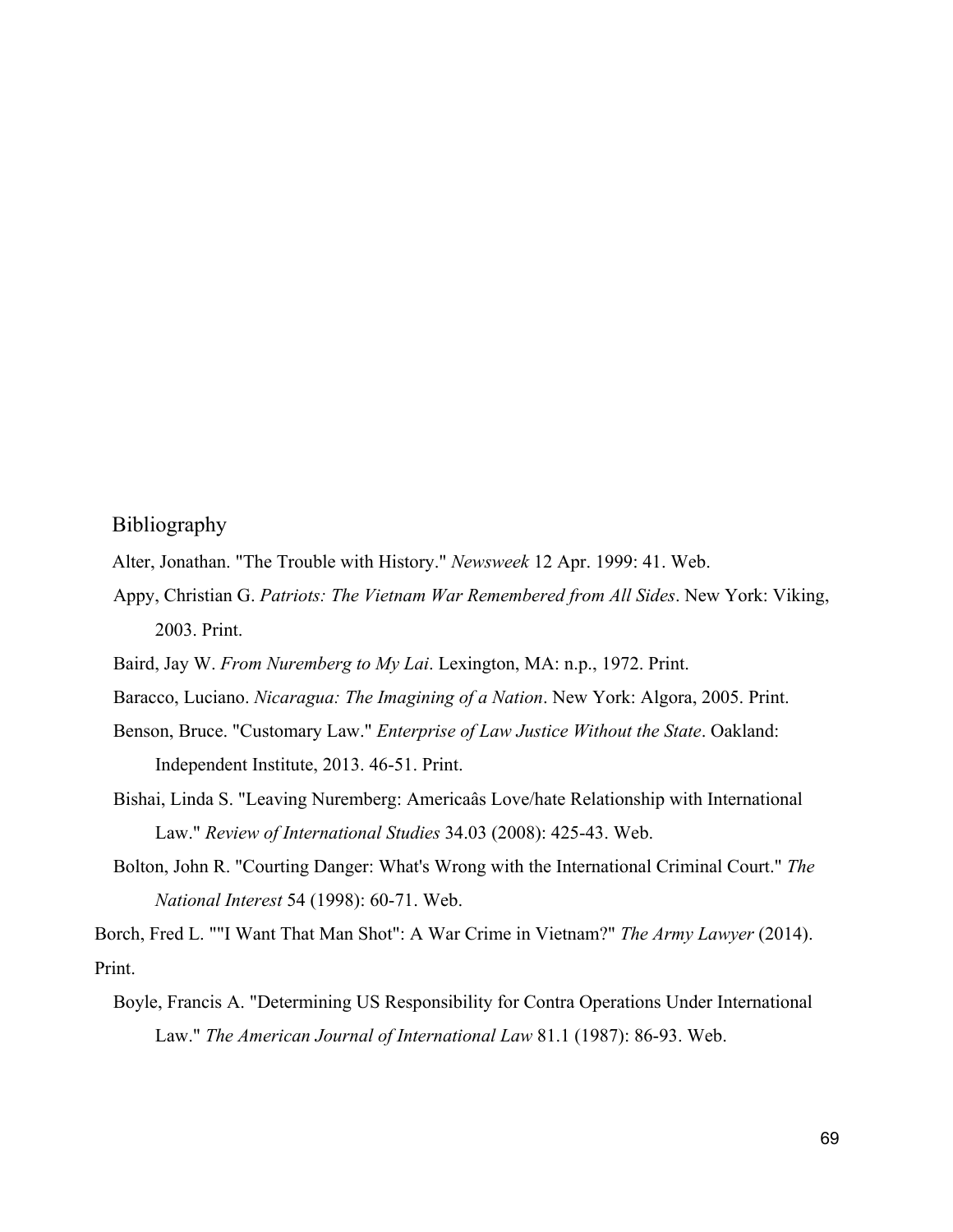- Brinkley, Joel. "Threats by CIA Said to Influence Anti-Sandinistas." *New York Times* 22 Apr. 1984: 1-10. Print.
- Bush, Jonathan A. ""The Supreme... Crime" and Its Origins: The Lost Legislative History of the Crime of Aggressive War." *Columbia Law Review* 102.8 (2002): 2324. Web.

Chelimo, Gertrude. "Defining Armed Conflict in International Humanitarian Law." *Student Pulse: Law and Justice*. 2011. Web.

<[http://www.studentpulse.com/articles/508/defining-armed-conflict-in-international-humanitarian-la](http://www.studentpulse.com/articles/508/defining-armed-conflict-in-international-humanitarian-law)  $W^>$ .

- Chomsky, Noam. *Turning the Tide: The U.S. and Latin America*. Montreal: Black Rose, 1987. Print.
- Citizens Commission of Inquiry. *The Dellums Committee Hearings on War Crimes in Vietnam*. New York: Random House, 1972. Print.
- "CIVILIAN DEATHS IN THE NATO AIR CAMPAIGN." *Civilian Deaths In The NATO Air Campaign*. Human Rights Watch, June 2000. Web.
- Cleaver, Martin, and Mark Tran. "US Dismisses World Court Ruling on Nicaragua." *The Guardian* 28 June 1986: n. pag. Print.

D'Amato, Anthony A., Harvey L. Gould, and Larry D. Woods. "War Crimes and Vietnam: The

Nuremberg Defense and the Military Service Resistor." *California Law Review* 57.5 (1969):

1055-110. Print.

- Daalder, Ivo H. "Decision to Intervene: How the War in Bosnia Ended | Brookings Institution." *Brookings*. Brookings, 28 July 2016. Web.
- De Lama, George. "Reagan Escalates War for Contra Aid." *Chicago Tribune* 16 Apr. 1985: n. pag. Print.
- Dore, Isaak Ismail. *International Law and the Superpowers: Normative Order in a Divided World*. New Brunswick, NJ: Rutgers UP, 1984. Print.
- Eich, Dieter, and Carlos RincÂ<sup>3</sup>n. *The Contras: Interviews with Anti-Sandinistas*. San Francisco: Synthesis Publications, 1985. Print.
- "Eisenhower Gives Famous "domino Theory" Speech." *History.com*. A&E Television Networks, n.d. Web.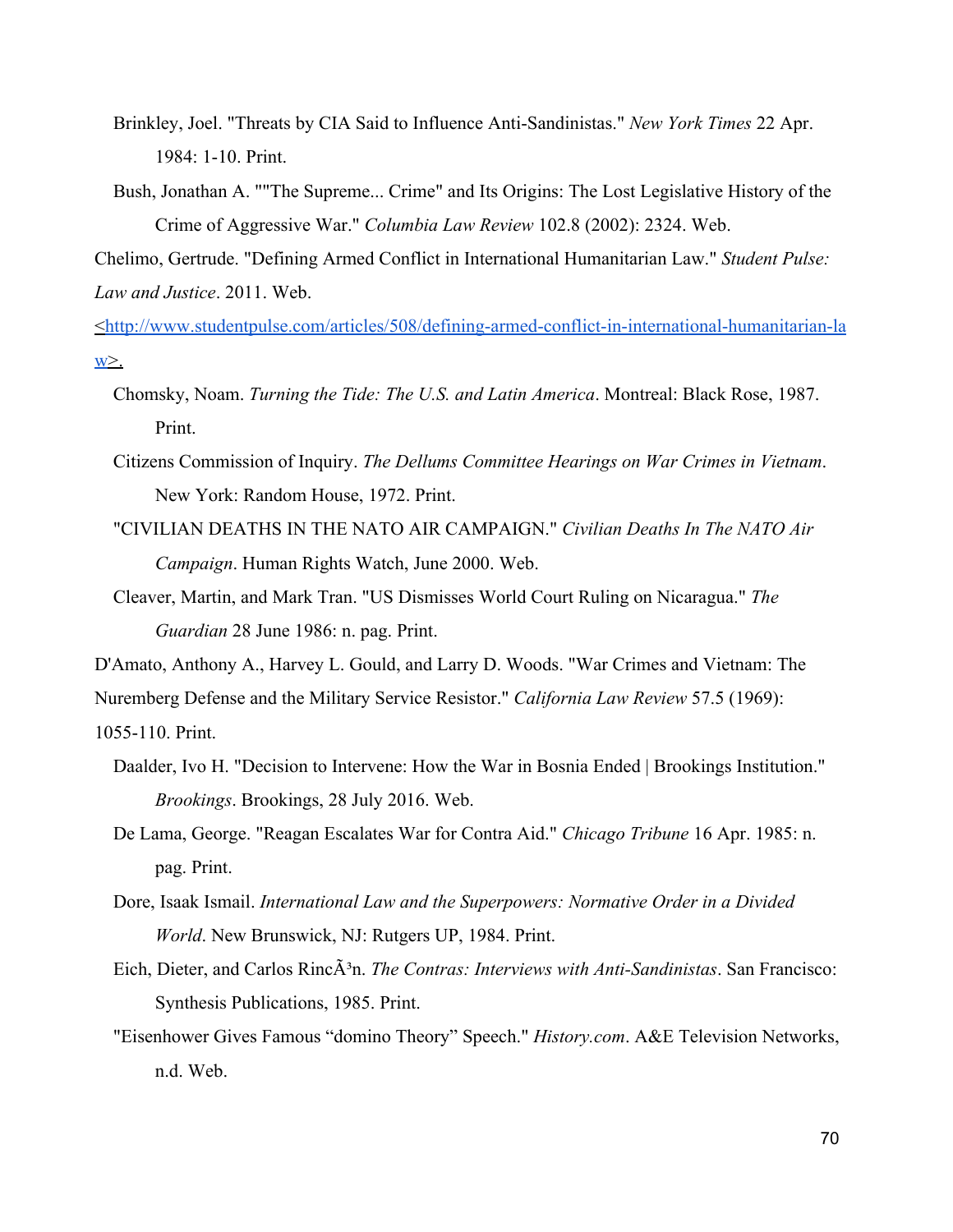- Fairlie, Megan A. "The United States and the International Criminal Court Post-Bush: A Beautiful Courtship but an Unlikely Marriage." *Berkeley Journal of International Law* 29.2 (2011): 528-76. Web.
- Falk, Richard A., and Cyril E. Black, eds. *The Future of the International Legal Order*. Vol. II. Princeton, NJ: U, 1969. Print.

Falk, Richard, Gabriel Kolko, and Robert Jay Lifton. *Crimes of War*. New York: Random House, 1971. Print.

Falk, Richard A. *Revitalizing International Law*. Ames: Iowa State UP, 1989. Print.

Falk, Richard A. *The Vietnam War and International Law,*. Vol. 3&4. Princeton, N.J.: Princeton UP, 1968. Print.

Falk, Richard A. *Human Rights and State Sovereignty*. New York: Holmes & Meier, 1981. Print.

Falk, Richard A. *Reviving the World Court*. Charlottesville: U of Virginia, 1986. Print.

- Fischer, Joschka. "Press Conference of German Foreign Ministry." Press Conference. World Hall of the Foreign Ministry, Berlin, Germany. 6 Apr. 1999. Speech.
- Fletcher, George P. "On Justice and War: Contradictions in the Proposed Military Tribunals." *Harvard Journal of Law and Public Policy* 25.2 (2002): 635-52. Web.

Friedman, Leon. *The Law of War: A Documentary History*. Vol. 2. New York, NY: Random House, 1972. Print.

- Garcia, Michael John. United States. *War Powers Litigation Initiated by Members of Congress Since the Enactment of the War Powers Resolution*. Cong RL30352. N.p.: n.p., 2012. Print.
- Goldstone, Richard. "The Future of International Criminal Justice." *Review of Constitutional Studies* 14.1 (2009): 1-19. Web.
- Grimmett, Richard F., and Mark A. Sullivan. "United States Army School of the Americas: Background and Congressional Concerns." *United States Army School of the Americas: Background and Congressional Concerns*. Federation of American Scientists, 2012. Web.

Hagopian, Patrick. *American Immunity: War Crimes and the Limits of International Law*. Amherst: U of Massachusetts, 2013. Print.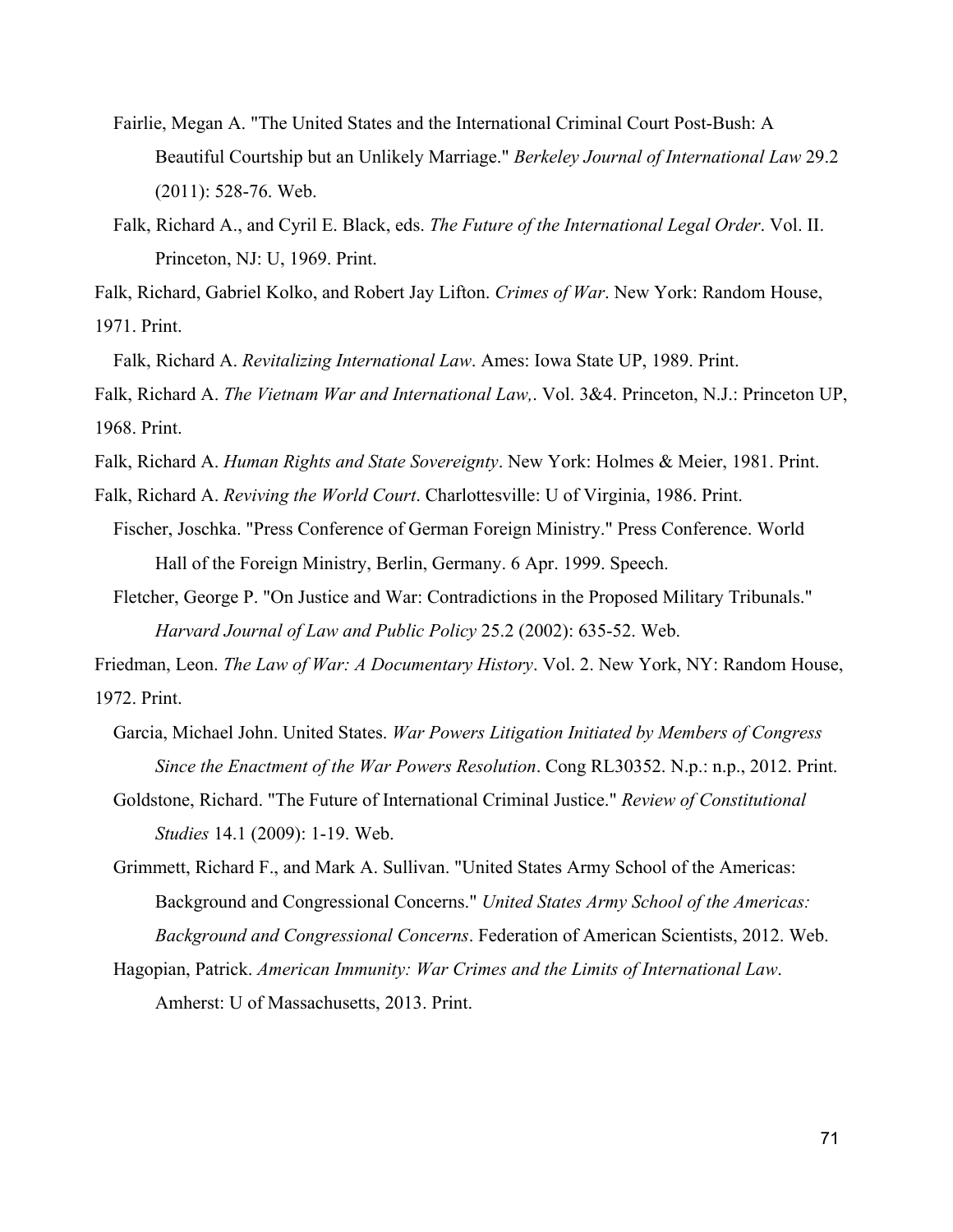- Hamilton, Nora, Jeffry A. Frieden, Linda Fuller, and Manuel Pastor, Jr., eds. *Crisis in Central America: Regional Dynamics and U.S. Policy in the 1980s*. Boulder: Westview, 1988. Print.
- Harris, John F. "Clinton Pushes for U.N. War Crimes Tribunal." *The Washington Post* 16 Oct. 1995: n. pag. Print.
- Hasian, Marouf Arif. *In the Name of Necessity: Military Tribunals and the Loss of American Civil Liberties*. Tuscaloosa: U of Alabama, 2012. Print.
- Isaacson, Walter. "Madeleine's War." *Time*. Time Inc., 09 May 1999. Web.
- Iskenderov, P. "Historical, Military-Political and International Law Aspects of the Kosovo Problem." *International Affairs* 57.6 (2011): 121-32. Web.
- Kampmark, Binoy. "American Immunity, War Crimes and the Limits of International Law." Rev. of *American Immunity, War Crimes and the Limits of International Law*. *The Journal of the Historical Association* (2016): 648-49. Print.
- Keating, Joshua. "How Many Wars Is the U.S. Fighting Right Now?" *Foreign Policy* 3 May 2013: n. pag. Web.
- Kennan, George F. "The Sources of Soviet Conduct". *Foreign Affairs* (25.4, 1947): 566–582. Print.
- Kerrey, Bob. "International Justice, War Crimes, and Terrorism." *Social Research* 69.4 (2002): 1019-030. Print.
	- King, Henry T., and Theodore C. Theofrastous. "From Nuremberg to Rome: A Step Backward for US Foreign Policy." *Case Western Reserve Law Review* 49.2 (1999): 49-104. Web.
	- Kinzer, Steven. "Nicaraguan Rebels Step Up Raids in Coffee Areas as Harvest Nears." *New York Times* 23 Nov. 1984: A1. Print.
	- Koh, Harold Hongju. "The War Powers and Humanitarian Intervention." *Houston Law Review* 53.4 (2015): 971-1033. Web.
	- Knoll, Erwin, and Judith Nies. *War Crimes and the American Conscience.* New York: Holt, Rinehart and Winston, 1970. Print.
	- Krasnor, Emily. "Undermining International Law by Opposing the ICC." *Peace Review* 16.3 (2004): 323-29. Web.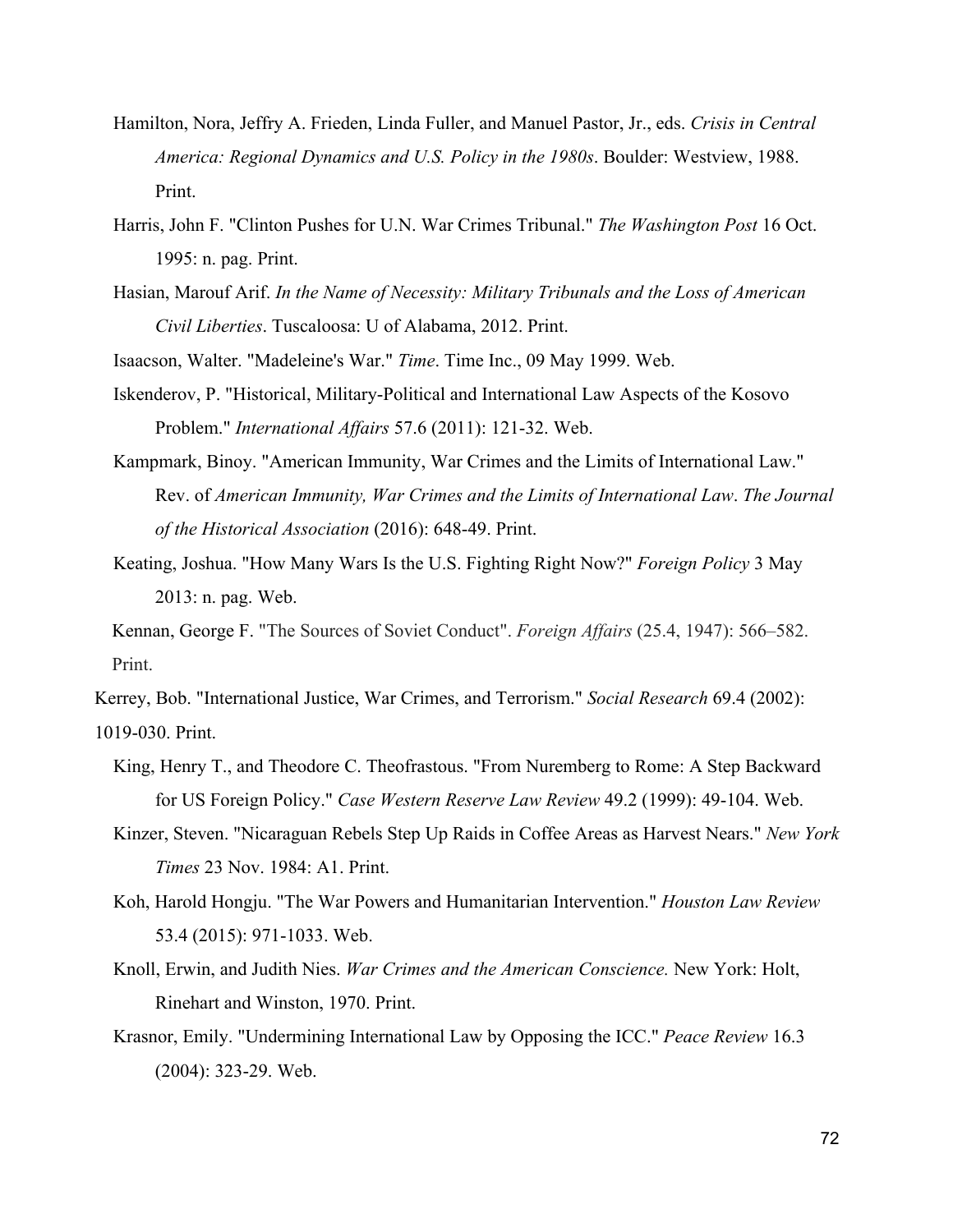Kritzer, Herbert M. "International Courts." *Legal Systems of the World: A Political, Social, and Cultural Encyclopedia*. Vol. 2. Santa Barbara, CA: ABC-CLIO, 2002. 718-45. Print.

Lane, Charles. "Oversight." *New Republic* 26 Apr. 1999: 16. Web.

Levi, Werner. *Contemporary International Law: A Concise Introduction*. 2nd ed. Boulder, CO: Westview, 1991. Print.

Lewis, Anthony. "War Is Peace." *New York Times* 18 Apr. 1985: A27. Print.

Lillich, Richard B. *International Human Rights Instruments: A Compilation of Treaties, Agreements, and Declarations of Especial Interest to the United States.* 2nd ed. Buffalo, NY: W.S. Hein, 1990. Print.

- Lischer, Sarah Kenyon. "Military Intervention and the Humanitarian 'Force Multiplier'." *Global Governance* 13 (2007): 99-118. Web.
- MacFadden, Judith Nies, and Erwin Knoll. *War Crimes and the American Conscience*. New York: Holt, Rinehart & Winston, 1970. Print.
- Margulies, Joseph. "American Immunity: Review." Rev. of *American Immunity: War Crimes and the Limits of International Law*. *American Historical Review* (2016): n. pag. Print.
- McManus, Doyle. "Rights Groups Accuse Contras: Atrocities Against Civilians Charged." *Los Angeles Times* 8 Mar. 1985: n. pag. Print.

McNamara, Robert S. "The Defense of the Free World". Speech, New York, 21 May 1964. In *Department of State Bulletin* (8 June 1964).

Memorandum for the President's Special Committee, "Military Implications of the US Position on Indochina in Geneva," 17 March 1954, published as Document 24 in *The Pentagon Papers* (Gravel Edition, 1972), 451-54.

Meron, Theodor. "Classification of Armed Conflict in the Former Yugoslavia: Nicaragua's Fallout." *The American Journal of International Law* 92.2 (1998): 236-42. Web.

Milano, Enrico. "Security Council Action in the Balkans: Reviewing the Legality of Kosovo's Territorial Status." *European Journal of International Law* 14.5 (2003): 999-1022. Web.

Morison, Samuel T. "History and Tradition in American Military Justice." *University of Pennsylvania Journal of International Law* 33.1 (2011): 121-71. Web.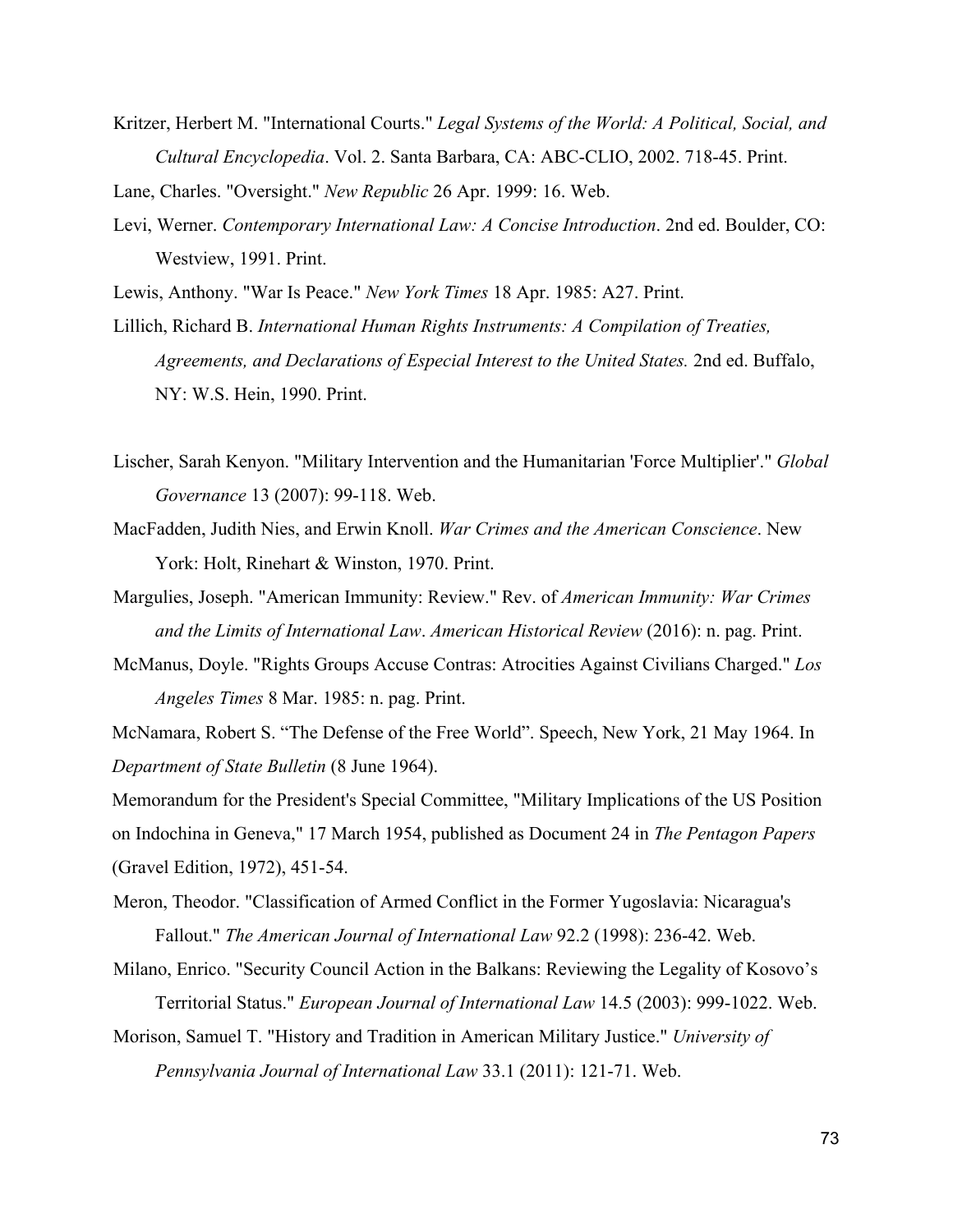"NATO / OTAN." *What Is NATO?* North Atlantic Trade Organization, n.d. Web.

Narvaez, Alfonso A. "Gen. Curtis LeMay, an Architect of Strategic Air Power, Dies at 83," *New York Times,* 1990.. Web.

Nicaragua v. United States. InternationalCourt of Justice. 27 June 1986. Print.

Norris, John. *Collision Course NATO, Russia, and Kosovo*. Westport, CT: Praeger, 2005. Print.

Oakes, John B. "Mr. Reagan's Flim-Flamming." *New York Times* 17 Apr. 1985: A27. Print.

- OSCE/ ODIHR. *Kosovo/Kosova: As Seen, As Told*. Warsaw, Poland: Organization for Security and Cooperation in Europe, 2003. *Organization for Security and Cooperation in Europe: Office for Democratic Institutions and Human Rights*. OSCE, 12 May 2003. Web.
- Palmer, Michael G. "The Case of Agent Orange." *Contemporary Southeast Asia* 29.1 (2007): 172-95. Web.
- Peace, Roger. "An Overview of the Contra War Debate." *A Call to Conscience: The Anti-Contra War Campaign*. Boston: U of Massachusetts, 2012. 29-52. Print.
- Petersen, Roger Dale. *Western Intervention in the Balkans: The Strategic Use of Emotion in Conflict*. Cambridge: Cambridge UP, 2011. Print.

Pickert, Perry. "American Attitudes Toward International Law as Reflected in "The Pentagon

Papers"" *The Vietnam War and International Law*. Ed. Richard Falk. Vol. 4. Princeton, NJ: Princeton

UP, 1976. 49-93. Print.

- Pittman, Thomas Wayde, and Matthew Heaphy. "Does the United States Really Prosecute Its Service Members for War Crimes? Implications for Complementarity before the International Criminal Court." *Leiden Journal of International Law* 21 (2008): 165-83. Web.
- Post, Donald R. "Reagan's Nicaraguan Policy: A Case Study of Political Deviance and Crime." *Crime and Social Justice* 27.28 (1987): 66-87. Web.
- Priest, Dana. "Army's Apache Helicopter Rendered Impotent in Kosovo." *Washington Post* 29 Dec. 1999: A1. Print.
- Ramshaw, Paul, Tom Steers, and Kevin Krajick. *Intervention on Trial: The New York War Crimes Tribunal on Central America and the Caribbean*. New York: Praeger, 1987. Print.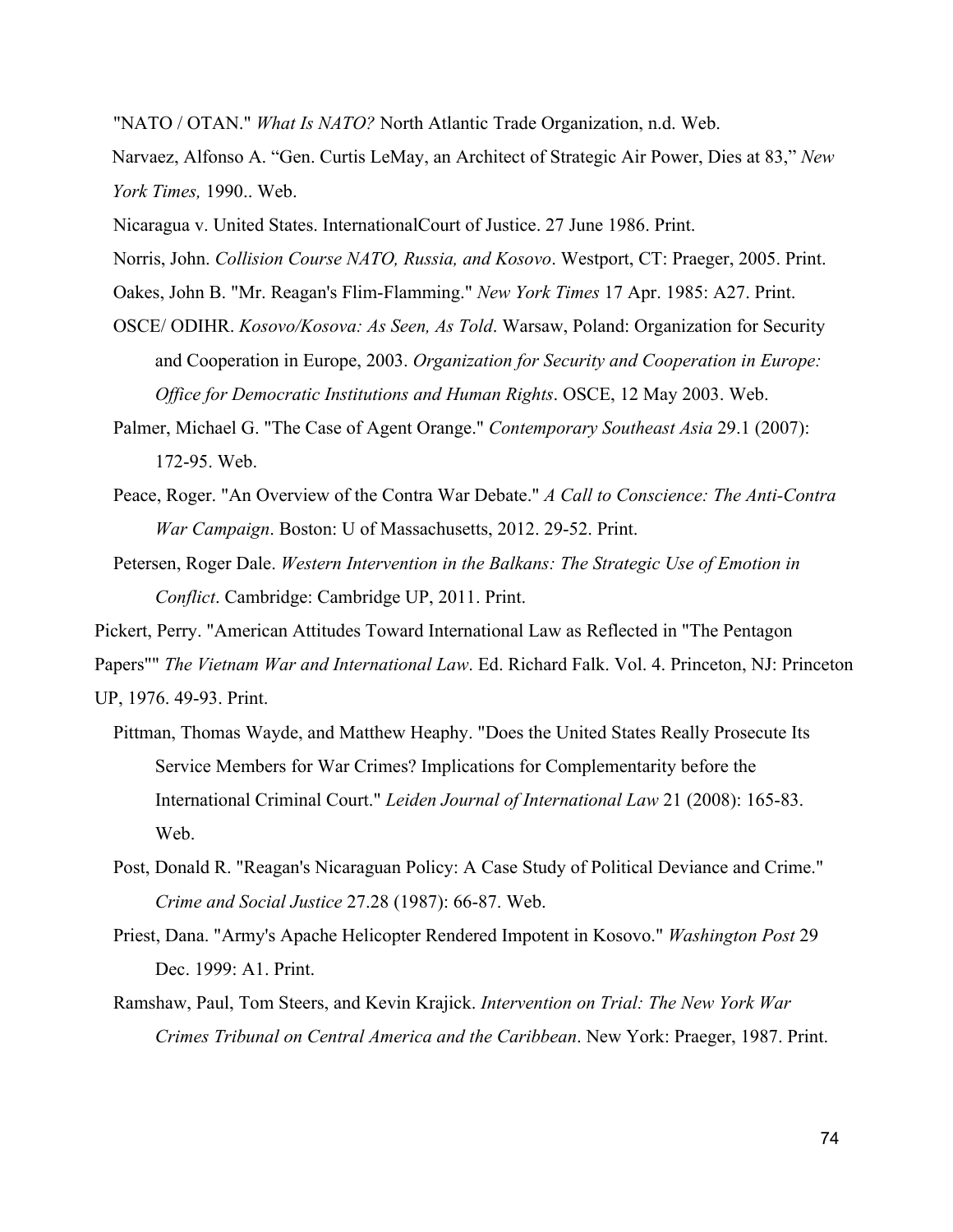- Riga, Liliana, and James Kennedy. "Putting Cruelty First: Interpreting War Crimes as Human Rights Atrocities in US Policy in Bosnia and Herzegovina." *Sociology*46.5 (2012): 861-75. Web.
- Roach, Steven C. "Humanitarian Coercion: Assessing the Strategic Role of Non-state Actors in the Kosovo War." *The International Journal of Human Rights* 9.4 (2005): 435-48. Web.
- Robinson, Linda. *Intervention or Neglect: The United States and Central America beyond the 1980s*. New York, N.Y: Council on Foreign Relations, 1992. Print.
- Russo, Alessandra Luini Del. *International Protection of Human Rights*. Washington: Lerner Law Book, 1971. Print.
- Sartre, Jean-Paul, and Arlette El Kaim-Sartre. *On Genocide*. Boston: Beacon Pr., 1968. Print.
- Scheffer, David. "War Crimes and the Clinton Administration." *Social Research* 69.4 (2002): 1109-117. Web.

Schell, Orville and Jonathan. "Letter to the NY Times" *New York Times* 26 Mar. 1969. 44.

Rusk, Dean. "Laos and Viet-Nam-- a Prescription for Peace". Speech, Washington D.C., 22 May 1964. In *Department of State Bulletin* (8 June 1964).

- Schnabel, Albrecht, and Ramesh Thakur. *Kosovo and the Challenge of Humanitarian Intervention: Selective Indignation, Collective Action, and International Citizenship*. New York: United Nations UP, 2000. Print.
- Sciolino, Elaine. "World Accord on Genocide: An Issue Since Truman Era." *New York Times* 6 Sept. 1984: A8. Print.

"Scorning the World Court." *New York Times* 20 Jan. 1985: n. pag. Print.

Sheehan, Neil. "Should We Have War Crime Trials?" *The New York Times* 28 Mar. 1971: 1, 3, 30-34. Print.

- Siegel, Daniel David., Peter Kornbluh, and Tom Spaulding. *Outcast among Allies: The International Costs of Reagan's War against Nicaragua*. Washington, DC: Inst. for Policy Studies, 1985. Print.
- Smith, Hendrick. "Stopped Short: Congress Reins in Regan on Nicaragua Rebel Aid- For Now." *New York Times* 21 Apr. 1985: E1. Print.